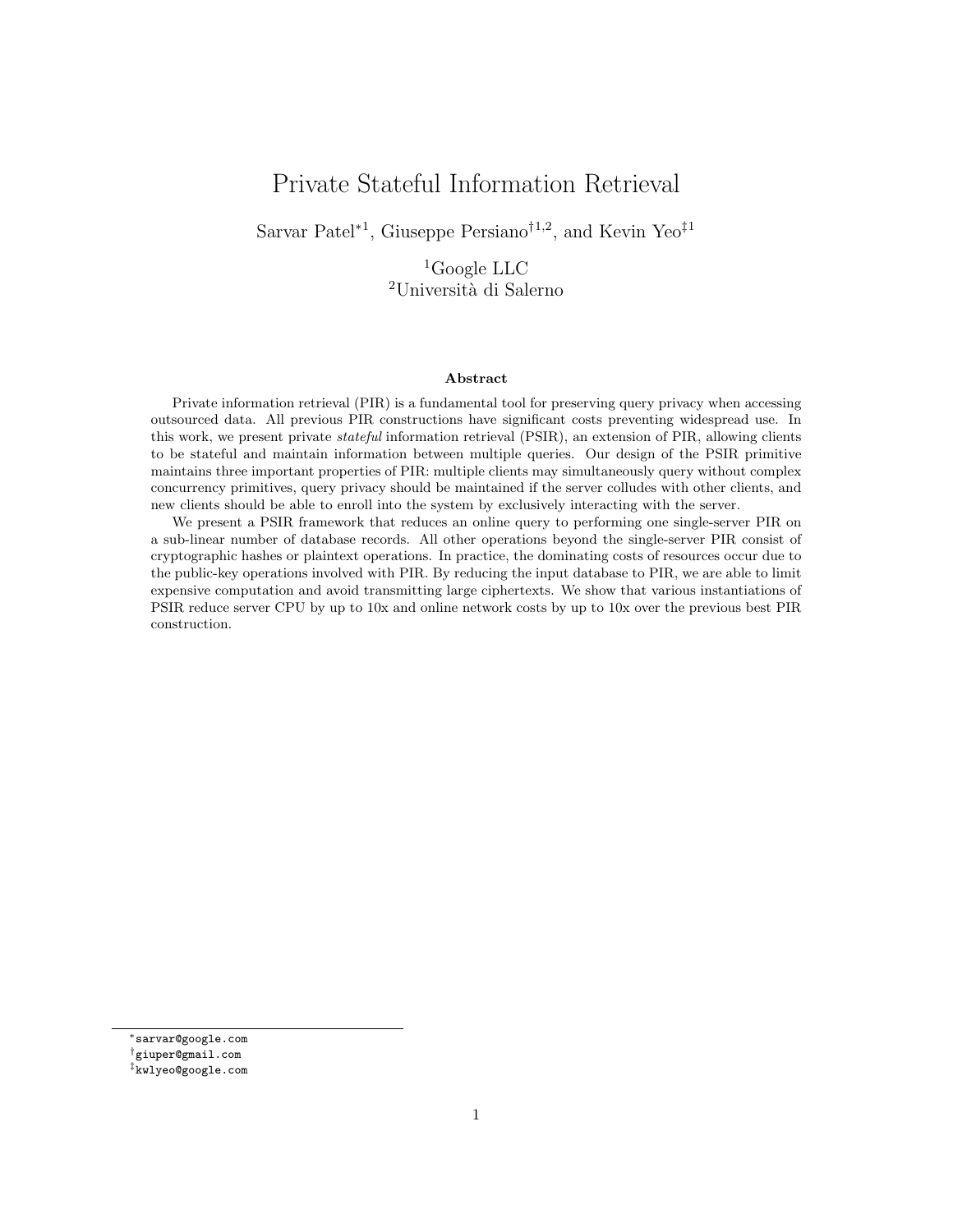# Contents

| 1        | Introduction<br>1.1<br>Our Contributions<br>1.2      | $\bf{3}$<br>3<br>$\overline{4}$ |
|----------|------------------------------------------------------|---------------------------------|
| $\bf{2}$ | <b>Technical Overview</b>                            | 6                               |
| 3        | Definitions<br>3.1<br>3.2<br>3.3                     | 9<br>9<br>11<br>12              |
| 4        | <b>Oblivious Constrained Partitions</b>              | 12                              |
| 5        | <b>Private Batched Sum Retrieval</b>                 | 15                              |
| 6        | <b>Private Stateful Information Retrieval</b><br>6.1 | 16<br>19                        |
| 7        | <b>Experimental Evaluation</b><br>7.1<br>7.2<br>7.3  | 19<br>19<br>21<br>22            |
| 8        | Conclusions                                          | 23                              |
|          | A Cost of OCP                                        | 26                              |
|          | <b>B</b> Chernoff Bounds                             | 27                              |
|          | C PSIR Amortization                                  | $\bf{27}$<br>27<br>27           |
|          | D Oblivious Constrained Partition                    | 28<br>28<br>28                  |
| E        | <b>Private Batched Sum Retrieval</b><br>E.1<br>E.2   | 30<br>30<br>30<br>30            |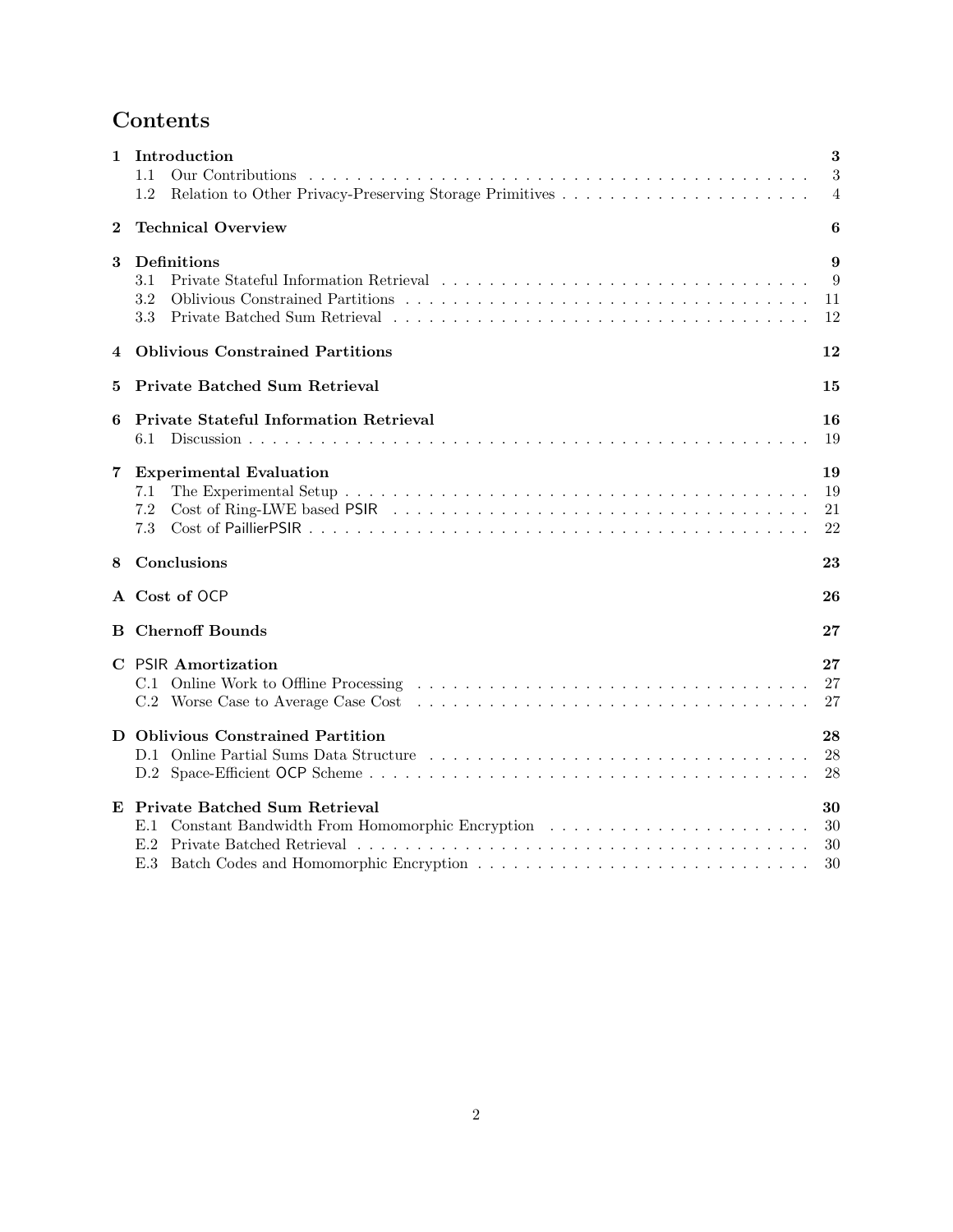## 1 Introduction

Private Information Retrieval (PIR) [18, 35] is a very important privacy-preserving primitive for accessing data held by untrusted servers. PIR enables clients to retrieve a record stored in a database hosted by an untrusted server without revealing the record's identity to the server and it has been used as a critical component in several systems such as friend discovery [11], publish-subscribe [17], advertisement [25] and media consumption [27]. In this work, we are interested in single-server PIR with computational security as first considered by Kushilevitz and Ostrovsky [35].

Previous works on single-server PIRs considered stateless clients as well as a stateless server that do not maintain information between queries and this implies the following three important properties.

- Parallel Access: The same PIR server can be simultaneously used by several independent clients.
- Dynamic User Sets: The set of clients does not need to be chosen ahead of time. New clients can be added to the system without the intervention of existing clients and clients that crash can easily recover and continue to use the system.
- Privacy Against Other Clients: Privacy for record retrieval is guaranteed when the adversarial honest but curious server is colluding with (possibly all) other clients.

Despite its wide applicability, PIR has not been used in applications because of its high costs. In a PIR protocol, the server is required to perform at least one operation for each database record. If a record is not involved in the computation of the reply, then it is certainly not the one sought by the client. In practice, things are even worse as, in most implementations of single-server PIR, the server performs a linear number of expensive public-key operations.

In this paper, we introduce the concept of a *Private Stateful Information Retrieval* (PSIR), that extends the concept of a PIR without losing any of the three desirable properties of PIR described above. We give implementations of PSIR that drastically reduce communication and the server's computational overhead compared to PIR. Our main modification of PIR and PSIR lies in the fact that clients are stateful. That is, a client may store information between queries. The server of PSIR is stateless except for the database like in PIR. Despite having a state, clients of PSIR execute retrieval operations independently. Each retrieval only affects the state of the client performing the retrieval and does not impact other clients in any way. Together with the fact that the server is stateless, PSIR supports parallel access for multiple client without the need to deal with concurrency issues. Furthermore, the initial state of a client is obtained by the client by interacting solely with the server. Therefore, new clients (as well as crashed clients that lose their state) can enter a PSIR scheme at any time without affecting existing clients. For security, we wish to provide privacy for the client against both the server as well as other possibly adversarial clients. Formally, PSIR ensures that the identity of any records retrieved by any honest client remains private from the adversary even if the server is colluding with all other clients. Overall, PSIR maintains the three desirable properties of PIR while the availability of a client state in PSIR will significantly improve the efficiency of private retrievals as our constructions will show.

#### 1.1 Our Contributions

We show that PSIR is more efficient than PIR constructions by giving a general construction for computationally secure PSIR with practical instantiations. More precisely, let  $n$  be the number of records in the database, let k be an adjustable parameter,  $0 < k < n$ , and suppose the client has memory to store c records. Our main technical contribution consists in a reduction of a query in PSIR to an online phase consisting of one blackbox PIR query on a database of  $n/k$  records and the transfer of k seeds and k integers from client to server. Both the client and server perform an additional  $O(n)$  hash evaluations and other simple operations. The reduction assumes that the client has already performed an offline initialization phase with  $O(n)$  communication that can be amortized over c queries thus giving  $O(n/c)$  amortized communication.

As we have already pointed out, the dominating costs in practical PIR constructions is constituted by public-key operations executed by the server, usually over homomorphic ciphertexts. Previous PIR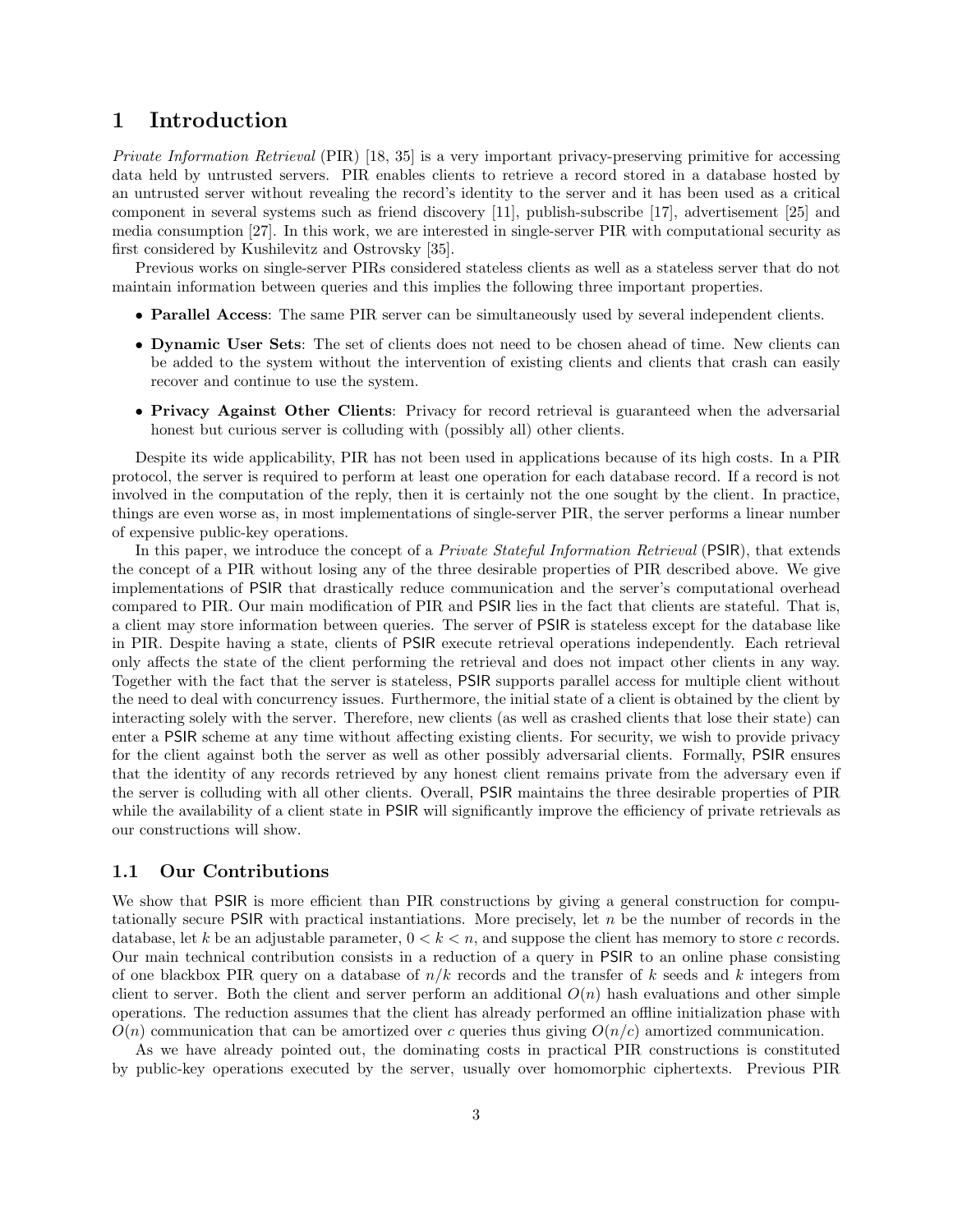constructions all required the server to execute at least n public-key operations per query. Our PSIR scheme replaces most of these expensive public-key operations with simple, efficient operations. We stress that our reduction does not add any other public-key operation on top of the ones needed to execute PIR on a sub-linear sized database. We note that our server still performs  $O(n)$  computation as otherwise our construction would not guarantee security. As an example, we can concretely instantiate our construction by setting  $k = \sqrt{n}$  which means only  $O(\sqrt{n})$  public-key operations are required. We construct PSIR using XPIR [5] as well as a PIR construction built from the Paillier cryptosystem [42]. In addition, we estimate costs for PSIR with SealPIR [7] using their reported results.

Our concrete results are two-fold. We present a construction of PSIR that outperforms the previous, best PIR construction in important resource costs for databases with 100K to 1M 288 byte records (a standard database size experiment used in previous works [7]). Specifically, we show that PSIR with Paillier outperforms SealPIR by giving up to 4x speedup in server CPU, a 5-10x reduction in online bandwidth and a 1.3-4x decrease in amortized total bandwidth. Furthermore, more than 50% of the total bandwidth can be performed offline during cheaper, non-busy hours. We remark though that PSIR with Paillier increases client CPU usage compared to SealPIR. In our opinion, these trade-offs are beneficial in concrete terms. For 1M items, total client CPU increases to only 660 milliseconds while server CPU decreases by more than 4.5 seconds. To achieve these benefits, the client uses up to 525 KB of state. We note that 525 KB is less than 1/12 the network costs of generic XPIR and is less than twice the network costs of generic SealPIR. On the other hand, SealPIR requires the server to store 2.9 MB of auxiliary cryptographic material for each client whereas PSIR with Paillier does not require any extra storage beyond database.

In addition, we show that PSIR variants using XPIR and SealPIR reduce resource costs compared to generic XPIR and SealPIR. In terms of concrete savings, PSIR with XPIR results in a 12-28x speedup in server CPU, up to 20x less online network costs and 17x less amortized network costs compared to generic XPIR. Our estimates for PSIR with SealPIR result in an up to 10x speedup in server CPU, but a slight increase in online network costs and an up to 50% increase in amortized network costs compared to generic SealPIR. Additionally, PSIR introduces an increase in client CPU of at most 660 milliseconds in both cases. We still view the trade-offs as excellent since, in concrete numbers, server CPU is decreased by at least 4 seconds in both cases for 1M items. For network costs, the benefits are clear for PSIR with XPIR. While network costs for PSIR with SealPIR increase, the majority of the extra network costs can be performed offline during off-peak periods. PSIR requires up to 525 KB of state in all cases.

#### 1.2 Relation to Other Privacy-Preserving Storage Primitives

In the previous section, we presented PSIR as an extension of PIR. Many other privacy-preserving storage and retrieval primitives have been considered in previous works, We compare PSIR with ORAM as well as extensions of PIR and ORAM and present a summary in Table 1.

ORAM Oblivious RAM (ORAM) [23, 24] guarantees also privacy of the blocks in addition to privacy of the access pattern. This implies that the client state contains the secret key used to decrypt the block and, if any client were corrupted by the server then full privacy would be lost. The secret key enables ORAM to use sublinear computation and bandwidth (the current, best ORAM construction uses  $O(\log n \cdot \log \log n)$ ) bandwidth and computation [43]). However, since the server does not have the secret key, enrollment of new clients would involve existing clients. In addition, in most ORAM construction the client also has a location map mapping logical block identity to physical server locations which dynamically changes as physical blocks are accessed by the client. The presence of a location map would make parallel access very inefficient as performing queries in parallel requires complex algorithms using expensive concurrency primitives to enable access to shared resources.

Several previous works have considered extending the ORAM scheme to enable access to a large group of clients [34, 37, 38, 49]. One way to extend ORAMs to multiple clients is to store a separate ORAM scheme for each client. Each client is given the secret key corresponding to their own ORAM scheme. As a result, a client may only access their own ORAM and an adversarial server colluding with other clients will not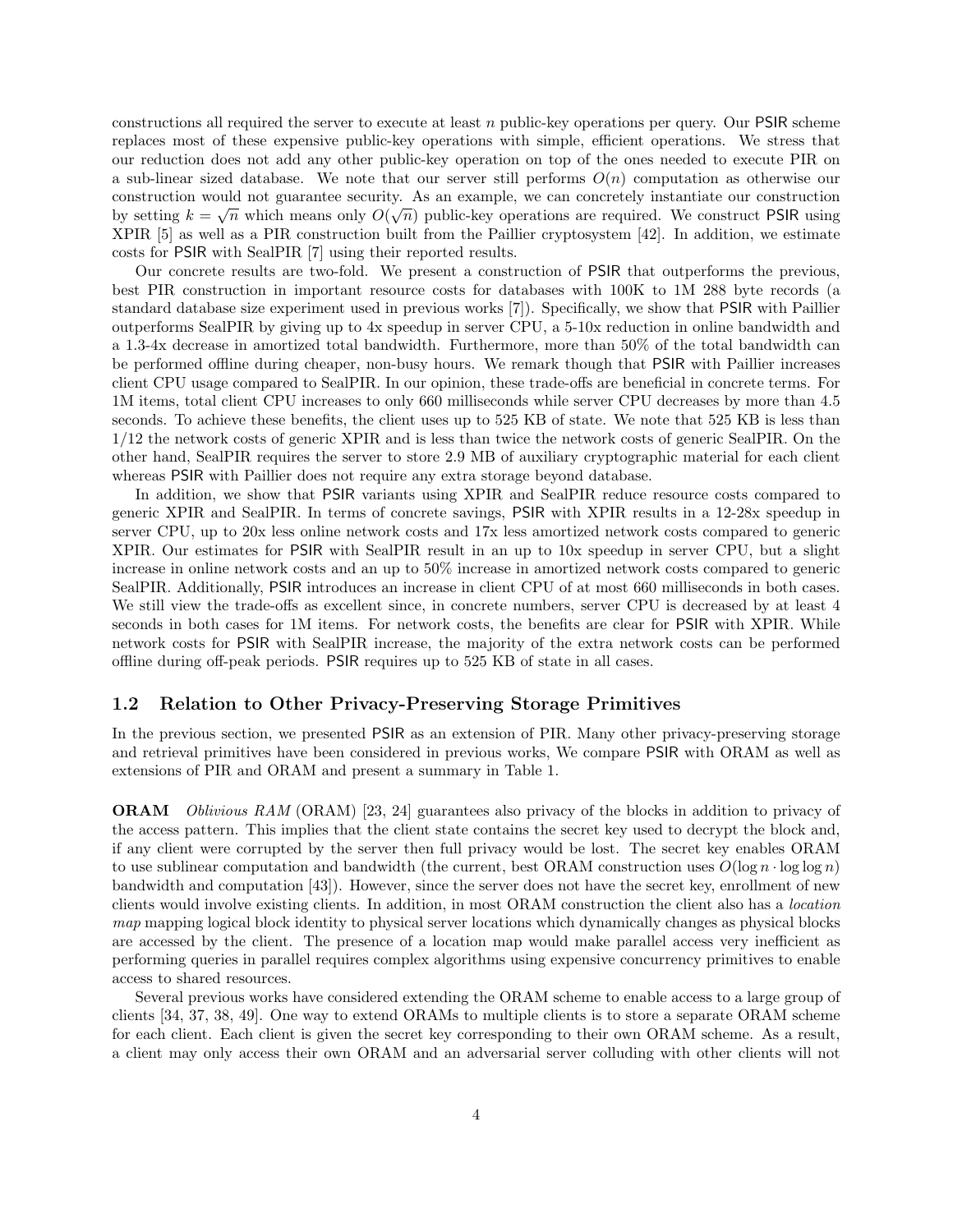| Primitive                    | Multiple Client | Linear Server | Add New Clients/   | Stateful | Stateful  |
|------------------------------|-----------------|---------------|--------------------|----------|-----------|
|                              | Access          | Storage       | Recover from Crash | Server   | Client(s) |
| PIR $[5, 7, 35]$             |                 |               |                    |          |           |
| $PSIR$ (This Paper)          |                 |               |                    |          |           |
| ORAM [23, 24, 43]            |                 |               |                    |          |           |
| Multiple Client              |                 |               |                    |          |           |
| ORAM [34, 37, 38, 49]        |                 |               |                    |          |           |
| Symmetric-Key DEPIR [12, 15] |                 |               |                    |          |           |
| Public-Key DEPIR [12]        |                 |               |                    |          |           |
| PANDA <sup>[28]</sup>        |                 |               |                    |          |           |

Table 1: This table compares single-server privacy-preserving storage systems. Multiple client access refers to systems that enable accessibility to large groups of clients while providing privacy against subsets of colluding clients. Add new clients/recover from crash refers to servers with the capability to enroll stateless clients into the system.

compromise privacy for honest clients. New clients may also be added by constructing new ORAM schemes. However, this scheme requires large storage since the database is replicated once for each client unlike PSIR that stores the database exactly once.

Another way to enable access to multiple clients is splitting the ORAM (as well as the secret key) into shares and distributing the shares to several non-colluding servers. To retrieve/overwrite a record, the client performs a protocol with all non-colluding servers to generate an access to the shared ORAM scheme. While these schemes are efficient, they require the strong assumption of multiple, non-colluding servers whereas PSIR focuses on the single-server setting. ORAM and its multiple client extensions do not provide practical solutions for enabling access to large groups of clients efficiently and privately compared to PSIR.

Doubly Efficient PIR Doubly Efficient PIR (DEPIR) refers to an extension of PIR that allows a setup phase which preprocesses the database before any retrieval requests. Beyond the preprocessed database, the server will be stateless. DEPIR schemes are categorized into symmetric-key and public-key variants. In the symmetric-key variant, each client must use a secret key to access the encoded database. On the other hand, the public-key variant is accessible by all clients. The first public-key DEPIR construction was presented by Beimel et al. [9] in the multiple, non-colluding server setting that is information-theoretically secure. More recently, Boyle et al. [12] and Canetti et al. [15] present symmetric-key DEPIR schemes in the single-server setting using locally decodable codes built from Reed-Muller codes [41, 45]. In addition, Boyle *et al.* [12] present a public-key DEPIR scheme using a variant of obfuscation. All above DEPIR schemes ensure that both the client and server perform a sub-linear number of operations compared to the database per retrieval.

Both symmetric-key DEPIR and ORAM share the same problems involving the secret key that must be shared by all clients that require access to the database. Any extensions to multiple clients will suffer the same problems as multiple client ORAM. On the other hand, public-key DEPIR provides many useful properties that are offered by PSIR. However, all public-key constructions are built using very strong assumptions. The scheme of Beimel *et al.* [9] requires multiple non-colluding servers while the scheme of Boyle *et al.* [12] relies on non-standard assumptions involving obfuscation while, also, requiring server storage super-linear in the database size. Therefore, DEPIR schemes are not a practical solution for privacy-preserving data access due to their reliance on strong assumptions.

**Private Anonymous Data Access** Hamlin *et al.* [28] have recently introduced the *Private Anonymous* Data Access (PANDA) primitive. PANDA is an extension of symmetric-key DEPIR where the server is stateful and maintains information between multiple retrievals. In addition, PANDA requires anonymity. That is, the adversary cannot learn the identity of the querying clients which can be enforced by requiring clients to use anonymous mix networks [16]. Anonymity is an extra privacy feature of PANDA that is not provided by PSIR. Using leveled fully homomorphic encryption [13] and Reed-Muller codes [41, 45], Hamlin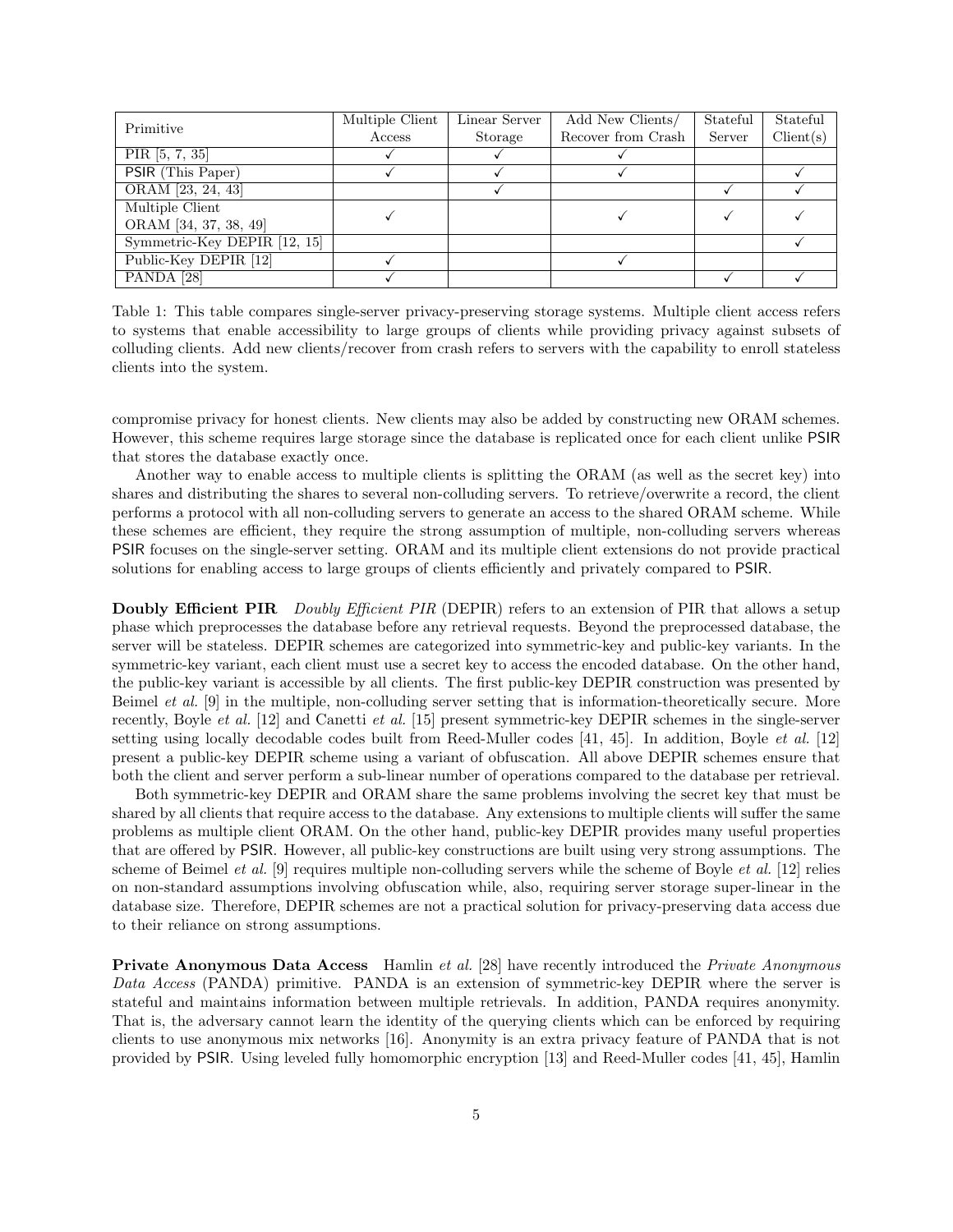et al. [28] present both a read-only and public-write PANDA scheme. Public-writes are an operation that are beyond the scope of PSIR, so we focus on the read-only variant. Their PANDA scheme must be built using a collusion parameter that determines the maximum size of the subset of colluding clients before privacy becomes compromised. Both client and server operations as well as server storage grow linearly in the collusion parameter. On the other hand, the client and server operations for a private retrieval scale poly-logarithmically in the database size.

In relation to PSIR that simply stores the database in plaintext, their PANDA scheme requires server storage super-linear in the size of the database even when providing no protection against colluding clients. If we wish the PANDA scheme to be secure in the setting that the server colludes with all clients except one, the server would require storage larger than simply replicating the database for each client. In comparison, our construction of PSIR outlined in Section 1 guarantees privacy even when the server colludes with all clients except one without sacrificing computational or storage efficiency. Also, PANDA does not allow enrolling stateless clients into the system by only interacting with the server unlike PSIR. As a consequence, PANDA does not provide a practical solution.

## 2 Technical Overview

Our construction is inspired by the construction of PIR with side information of Kadhe et al. [33] that considers the following hypothetical scenario. Suppose the client has obliviously obtained some *side information* consisting of  $k-1$  records (thus the server is unaware of which records are known to the client). Can the client leverage on this side information to privately access other records more efficiently? Kadhe et al. [33] show that the client can randomly partition the database of n records into  $n/k$  parts of size k such that the desired query record and all  $k - 1$  records of side information are in the same parts. The server will add all records (that are represented as elements in a field) within the same parts and return the  $n/k$  record sums to the client. The client discards all sums except the sum of the desired record and the side information. By subtracting the side information, the client successfully retrieves the desired record. However, Kadhe *et al.* do not provide concrete algorithms to privately obtain side information. Furthermore, the network costs of communicating the partition and downloading all  $n/k$  sums are significant.

In this paper, we present a construction of PSIR which addresses these issues. Our PSIR relies on two main building blocks that are of independent interest outside of PSIR: oblivious constrained partitions and private batched sum retrieval. In addition, PSIR also uses a single-server PIR scheme.

- Oblivious Constrained Partitions (OCP). A OCP consists of two algorithms: the construction algorithm and the expansion algorithm. Given a constraint subset  $S \subseteq [n]$  of size k, the construction algorithm OCP.GenerateSeed of an OCP returns a succinct representation of a partition of  $[n], (P_1, \ldots, P_m)$ , into  $m = n/k$  parts, each of size k, such that one of the m parts is equal to the constraint subset S. The obliviousness property guarantees that an adversary cannot correctly guess whether the input constraint subset S contains a given  $q \in [n]$  better than guessing at random. The *expansion* algorithm OCP.ExtractPartition, given a succinct description of a partition, produces the actual partition. We give a construction algorithm that outputs a description of a partition consisting of  $k$  seeds of length equal to the security parameter  $\lambda$  and k integers in [n]. Both the constructing and expanding the description require  $O(n)$  PRF evaluations.
- Private Batched Sum Retrieval (PBSR). Given c subsets  $S_1, \ldots, S_c \subseteq [n]$ , the client wishes to privately retrieve c sums corresponding to the sum of all records in each subset. That is, for a database  $D =$  $(B_1,\ldots,B_n)$ , the client wishes to retrieve the c sums:  $O_1 = \sum_{i \in S_1} B_i, \ldots, O_c = \sum_{i \in S_c} B_i$ . This is an extension of private batched retrieval [30] where only records, instead of sums of records, are retrieved. For privacy, the adversary should not learn the c input subsets.

PSIR composes these primitives as follows. Assume the records are elements of some finite fields and that the client has storage sufficient for containing  $c$  records. At the initialization phase, the client and the server execute the private batched sum retrieval protocol so that the client privately retrieves  $c$  sums of records,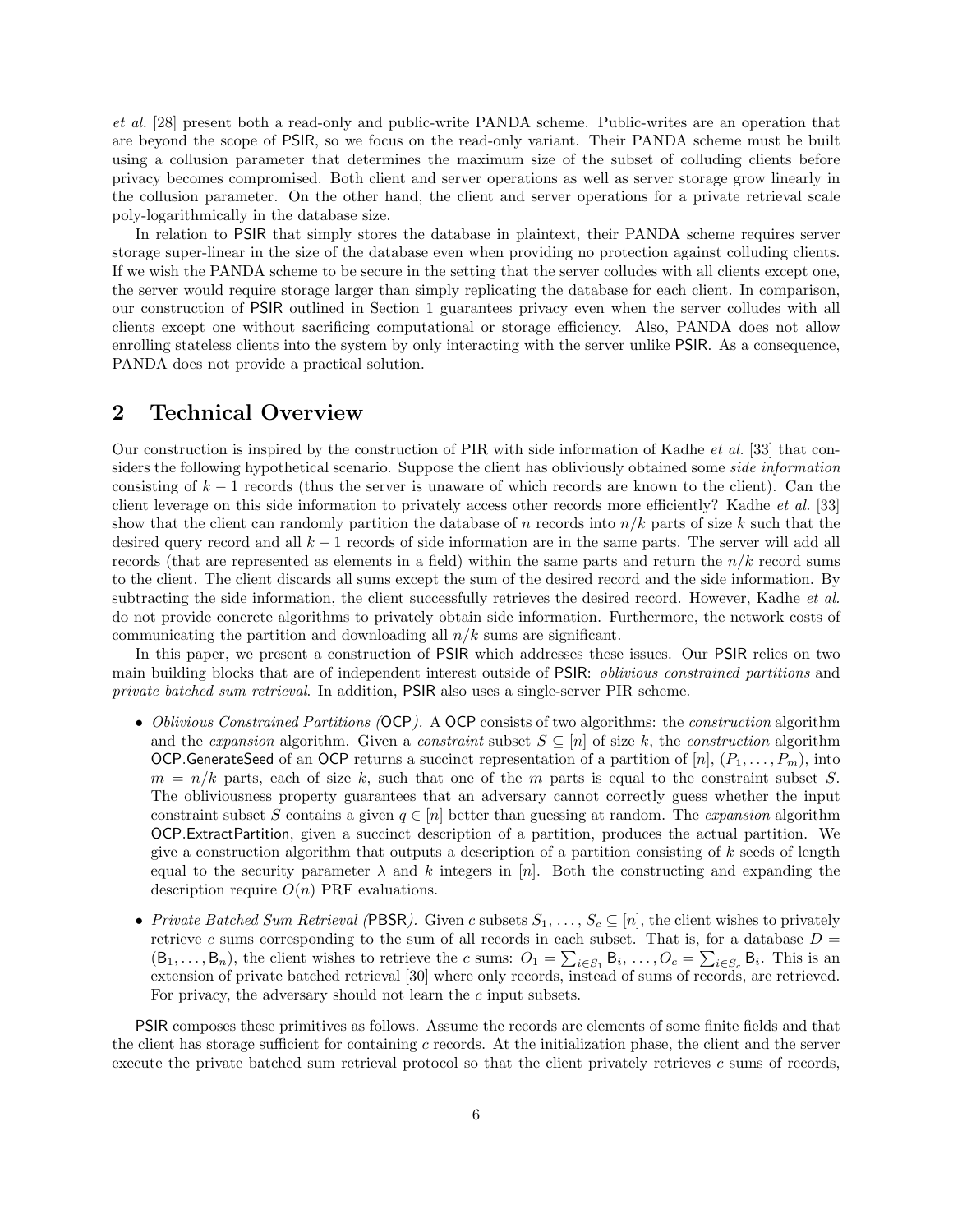|           | $K_1, V_1$ $K_2, V_2$ |                |    |          |    |
|-----------|-----------------------|----------------|----|----------|----|
| $P_1$     | 96                    | 55             |    |          |    |
| $P_{2}$   | 21                    | 41             |    |          |    |
| $P_3$     | 35                    | $\overline{2}$ | 17 | $\cdots$ | 28 |
| .         |                       |                |    |          |    |
| $P_{n/k}$ | $70\,$                | 62             |    |          |    |

Figure 1: The constraint subset is embedded into the third row. The pairs  $(\mathcal{K}_1, v_1)$  and  $(\mathcal{K}_2, v_2)$  succinctly represent the first two ordered column subsets. The remaining columns have not been generated yet.

 $s_1, \ldots, s_c$ , where sum  $s_i$  is over the set  $S_i$  of  $k-1$  randomly chosen records from the database. Now, suppose the client wishes to retrieve record q and let  $S_i$  be the next unused set that does not contain q. Using the construction algorithm of an OCP with  $S = S_i \cup \{q\}$  as constraint set, the client constructs an ordered partition  $\mathcal{P} = (P_1, \ldots, P_m)$  and let j be such that  $P_j = S$ . The client sends the succinct description of  $\mathcal P$  to the server. Upon receiving the description of the partition, the server expands it and constructs a database where, for  $l = 1, \ldots, m$ , the *l*-th record is the sum  $p_l$  of all the records with index in part  $P_l$ . The client in addition constructs a query, using the underlying single-server PIR, to retrieve  $p_j$  and sends the query to the server. Then, the server executes the PIR query using  $(p_1, \ldots, p_m)$  as the database and returns the PIR response to the client. Finally, the client decrypts the PIR response to retrieve  $p_j$  and obtains the sought record by computing  $p_j - s_i$ . Once the client runs out of  $S_i$ , the client will execute the private batched sum retrieval protocol to gain new side information. Additionally, a client without state (such as a new client or a crashed client that lost state) may execute a private batched sum retrieval protocol with the server to start performing retrievals.

Let us now give informal descriptions of our constructions for OCP and PBSR.

**Oblivious Constrained Partitions.** Sampling a random partition of  $[n]$  into m parts each of size k is equivalent to creating a random assignment of the integers of [n] to the n cells of an  $m \times k$  matrix M, with each row corresponding to a part. The partition can be succinctly described by the random seed to a PRF that is to be used to generate the randomness of an agreed upon procedure for sampling a random permutation, like, for example, Fisher-Yates [21]. The randomly sampled permutation is then used to assign integers to the cells of the  $m \times k$  matrix. However, we have two additional goals. The first is of having a particular row be constrained to given k values from the constraint set S. This could be easily achieved by using Fisher-Yates to generate a permutation of  $n - k$  values and then explicitly add the k constrains values to the seed of the PRF used for Fisher-Yates. However, this method does not satisfy our privacy requirement that the description of the partition be oblivious to the constraints.

Let us consider the following warm-up construction based on a family  $P$  of pseudorandom permutations. The construction algorithm randomly selects the *constraint row*  $1 \leq r \leq m$  that will contain the k elements  $\{s_1, \ldots, s_k\}$  of the constraint set S and generates a pseudorandom permutation key for each column. For the first column, a random key  $k_1$  is selected and the algorithm computes  $\rho_1 := \mathsf{P}^{-1}(k_1, s_1)$ . The construction algorithm then evaluates  $P(k_1, \cdot)$  at values  $\rho_1 - 1, \rho_1 - 2, \ldots$ , so to obtain values  $M[r-1, 1], \ldots, M[1, 1]$ . We let  $\sigma_1$  be the value such that  $M[1, 1] = P(k_1, \sigma_1)$ ; clearly, for column 1, we have  $\sigma_1 = \rho_1 - (r-1)$ . In addition, the algorithm evaluates  $P(k_1, \cdot)$  at values  $\rho_1 + 1, \rho_1 + 2, \ldots$  to obtain  $M[r+1, 1], \ldots, M[m, 1]$ . Once the first column  $T_1 = M[\star, 1]$  has been computed, the construction algorithm checks that it does not contain values from the constrained row other than  $s_1$  and, if it does, a new key  $k_1$  is randomly selected and the process is repeated until successful. The first column  $T_1$  is succinctly specified by the key  $k_1$  and by the integer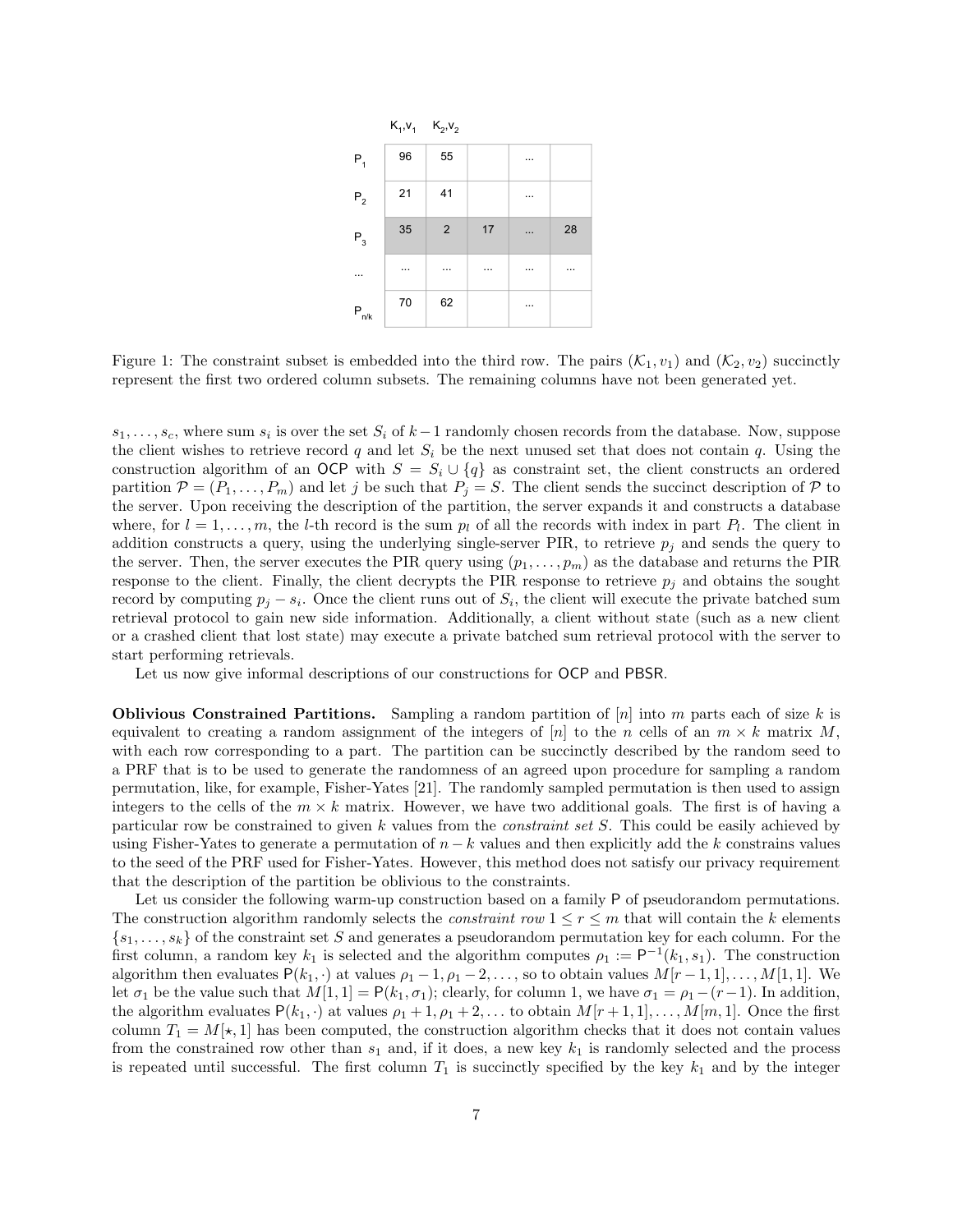$\sigma_1$ . The expansion algorithm reconstructs the column by evaluating  $P(k_1, x)$  for  $x = \sigma_1, \ldots, \sigma_1 + (m-1)$ . For the second column, the construction algorithm randomly selects key  $k_2$  and does the same: that is, it sets  $\rho_2 := \mathsf{P}^{-1}(k_2, s_2)$  and then evaluates the PRP from  $\rho_2$  going back until the value  $M[1,2]$  in row 1 is computed and forward until the value  $M[m, 2]$  is computed. As before, the algorithm makes sure none of the remaining constrained row values are used. If a value from the constrained row appears, then a new key  $k_2$  is randomly selected and the selection of column 2 starts again. Furthermore, it may be the case that a generated value for column 2 appears in column 1. In this case, another key  $k_2$  is generated randomly and the algorithm repeats. The expansion algorithm, once column 1 has been reconstructed, obtains column 2 by repeatedly applying  $F(k_2, \cdot)$  starting from  $\sigma_2$ ; if during the reconstruction a value from column 1 appears, it is ignored and the process continues until  $m$  values distinct from those appearing in column 1 are obtained. The process continues until all  $k$  columns have been specified.

There are two problems with this scheme: firstly, in the later columns, we will have several collisions with values from previous columns and this will require extra invocations of the PRP. We can avoid this by using an indirection. Rather than treating the outputs of the PRP as permuted values themselves, we will treat them as pointers in a table  $T$  of unused values. Initially,  $T$  has all  $n$  unused values and is ordered from 1 to n. For column 1, all PRP evaluations are pointers to values in T. For example, if the evaluation at row 5 results in 11 then the actual value for row 5 is read from table as  $T[11]$  which, for column 1, happens to be 11 also since all values are unused. For the second column, we first remove all the values from T that were used for column 1 and now have a modified T with  $n - m$  ordered values. The domain of the PRP for the second column will be  $1, \ldots, n-m$ . This way we can avoid generating new permutation keys by colliding with values from previous columns and we only need to check that values from the constrained row values are not used. The client continues this process for all k columns.

The second problem with PRP is that instantiating them securely is quite expensive: in practice one would use PRP based on block ciphers on small domains that can be constructed from secure block ciphers at the cost of multiple evaluations (see, for example, [40, 46]). Hence, we provide our main construction below that only uses PRFs and is very efficient. Briefly, for each column, the PRF F will generate m different values that are treated as a pointer to get unused values from table T. This can be done by repeatedly evaluating the  $F$  in increasing index until m different values appear. For convenience, we will assume the first m invocations of F are unique. As a result,  $F(\mathcal{K}, i)$  will actually be the *i*-th unique value appearing when evaluating F in increasing index. As the table size or domain size changes column to column, the PRF output can be simply mod-ed by the new domain size to get appropriate values, as long as the original output of the PRF was large enough to keep the biases negligible. However, we still have to guarantee that the element in the constrained row of each column is an element from the constrained set S. Unlike a PRP, we cannot invert the PRF and find the correct index to start evaluating. Instead, the algorithm will use an augmented description for the columns that consists of the key k along with a *displacement v*. The displacement v is computed to ensure that the r-th unique value produced by each column PRF results in a specified index of T corresponding to a value from the constrained set S. Thus, the expansion algorithm will set the element in row 1 of a column described by  $(K, v)$  as the one in position  $F(K, 1) + v$  of table T (with wrap-around if necessary). The algorithm chooses v so that  $F(K, r) + v$  is the current index in T of the constraint set S that is destined for row  $r$  of the column being computed. The reconstruction algorithm is straightforward: the partition is created column by column, using the key to instantiate the PRP and encrypt forward to create pointers to which the displacement  $v$  is added to get index for the table  $T$ . After each column, the server removes the used values from the table and the PRF works on a smaller domain for the next column.

The algorithm described above requires maintaining an ordered table of the unused elements, that is the elements that have not been assigned to a part yet, and this would require linear storage. However, we observe that only the ranks of the unused elements of the constraint set need to be maintained. For each element  $s_i$  from the constraint set, the algorithm maintains the number of unused elements that are smaller than  $s_i$ . Indeed, after generating a column, the algorithm only needs to check that the column contains the rank of exactly one unused constraint subset element. Therefore, we only explicitly store the rank of all constraint subset elements that are used. Once a new column is obtained, the algorithm updates the ranks of the remaining unused items. As a consequence, this algorithm requires  $O(k)$  storage to maintain the ranks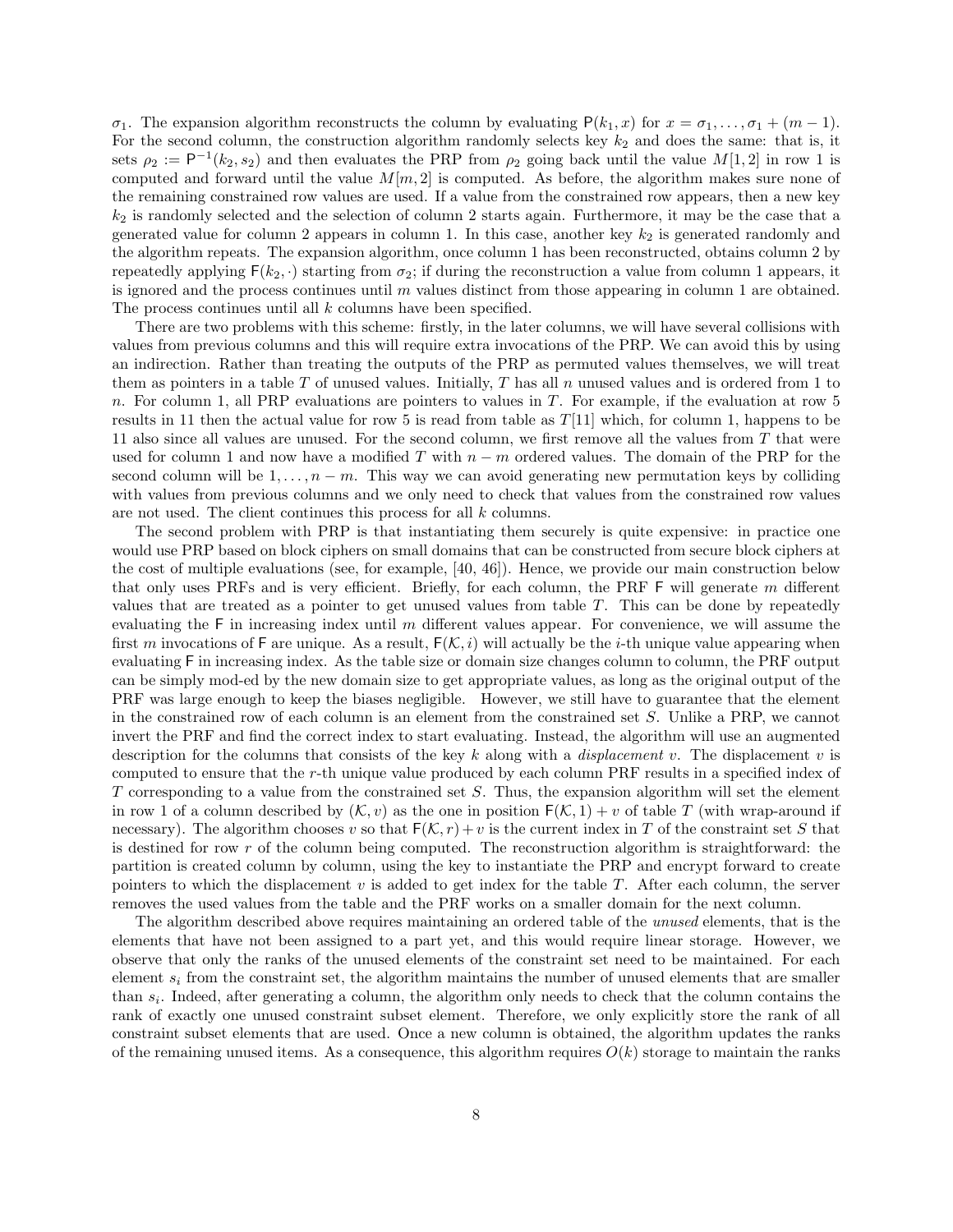and an additional  $O(m)$  storage to explicitly store the generated column.

Private Batched Sum Retrieval We present several different private batched sum retrieval protocols with both practical and theoretical interest. Recall as input, the protocol receives c subsets  $S_1, \ldots, S_c \subseteq [n]$ . The protocol with the best performance on practical database sizes is also the simplest scheme, which simply downloads the entire database using *n* records of communication.

A more complex algorithm makes use of a private batched retrieval (PBR) scheme [7, 22, 26, 30]. The client constructs the set of records used in the c sums,  $S = S_1 \cup \ldots \cup S_c$ . Additional records are added to S until S has  $|S_1|+\ldots+|S_c|$  records. Afterwards, the client simply executes a PBR scheme to retrieve all records in S and adds the records locally. This scheme requires only  $O(|S| \cdot \text{poly} \log(n))$  records of communication and  $O(n)$  CPU computation. This scheme makes sense for scenarios where network costs are significantly higher than computation costs. In Appendix E, we present more protocols of theoretical interest that use only  $O(c \cdot \text{poly}\log(n))$  records of communication.

**Paper Organization** In Section 3, we present the definitions of oblivious partitioning, private batched sum retrieval and private stateful information retrieval. We present our OCP, PBSR and PSIR constructions in Sections 4, 5 and 6 respectively. The results of our experiments are shown in Section 7.

## 3 Definitions

We suppose the database D contains n records denoted  $B_1, \ldots, B_n$ . We will interchangeably use the terms records and blocks. We use [n] to denote the set  $\{1, \ldots, n\}$ . For a two-party protocol Prot, the writing  $(y_1, y_2) \leftarrow \text{Prot}(x_1, x_2)$  denotes that when the protocol is played by party 1 with input  $x_1$  and party 2 with input  $x_2$  then party 1 receives  $y_1$  as output whereas party 2 receives  $y_2$ .

For an algorithm A that interacts with the server, we denote the transcript by  $\text{Trans}[y \leftarrow A(x)]$  as all the information revealed to the server by executing  $A$  to compute output  $y$  on input  $x$ . The transcript includes all data uploaded to the server as well as the sequence of data accesses performed when executing A.

#### 3.1 Private Stateful Information Retrieval

In this section, we define the notion of *Private Stateful Information Retrieval* (PSIR). Roughly speaking, PSIR is an extension of the classical notion of a single-server PIR [35] in which the client keeps a state between queries. Before any query can be issued, the client initializes its state by executing the Init protocol with the server. As in PIR, the query process of a PSIR consists of a single client-to-server message followed by a single server-to-client message. The client will use the server's response and their current state to recover the record desired. For the sake of clarity, we split this last step into two distinct parts: an Extract algorithm executed by the client to extract the record queried from the server's reply, and an UpdateState algorithm jointly executed by the client and server to update the client's state. In our construction, the UpdateState protocol consumes part of the client's state and, if needed, re-executes the Init protocol. We stress that the server of a PSIR does not have a state just like in the original notion of a single-server PIR.

Definition 1 (PSIR). A Stateful Information Retrieval PSIR = (PSIR.Init, PSIR.Query, PSIR.Reply, PSIR.Extract, PSIR.UpdateState) consists of the following components

• (st, ⊥)  $\leftarrow$  PSIR.Init( $(1^{\lambda}, 1^c), (1^{\lambda}, D = (B_1, \ldots, B_n))$ ): a protocol executed by a client and the server. The client takes as input the security parameter  $\lambda$  and the parameter c that describes the number of records that can be stored by the client. The server takes as input the security parameter  $\lambda$  and the database  $D = (B_1, \ldots, B_n)$ . The client's output is its initial state st and the server receives no output. Protocol Init is run when a client enrolls into the system or when a new state is needed by a client because the state has been lost for a crash.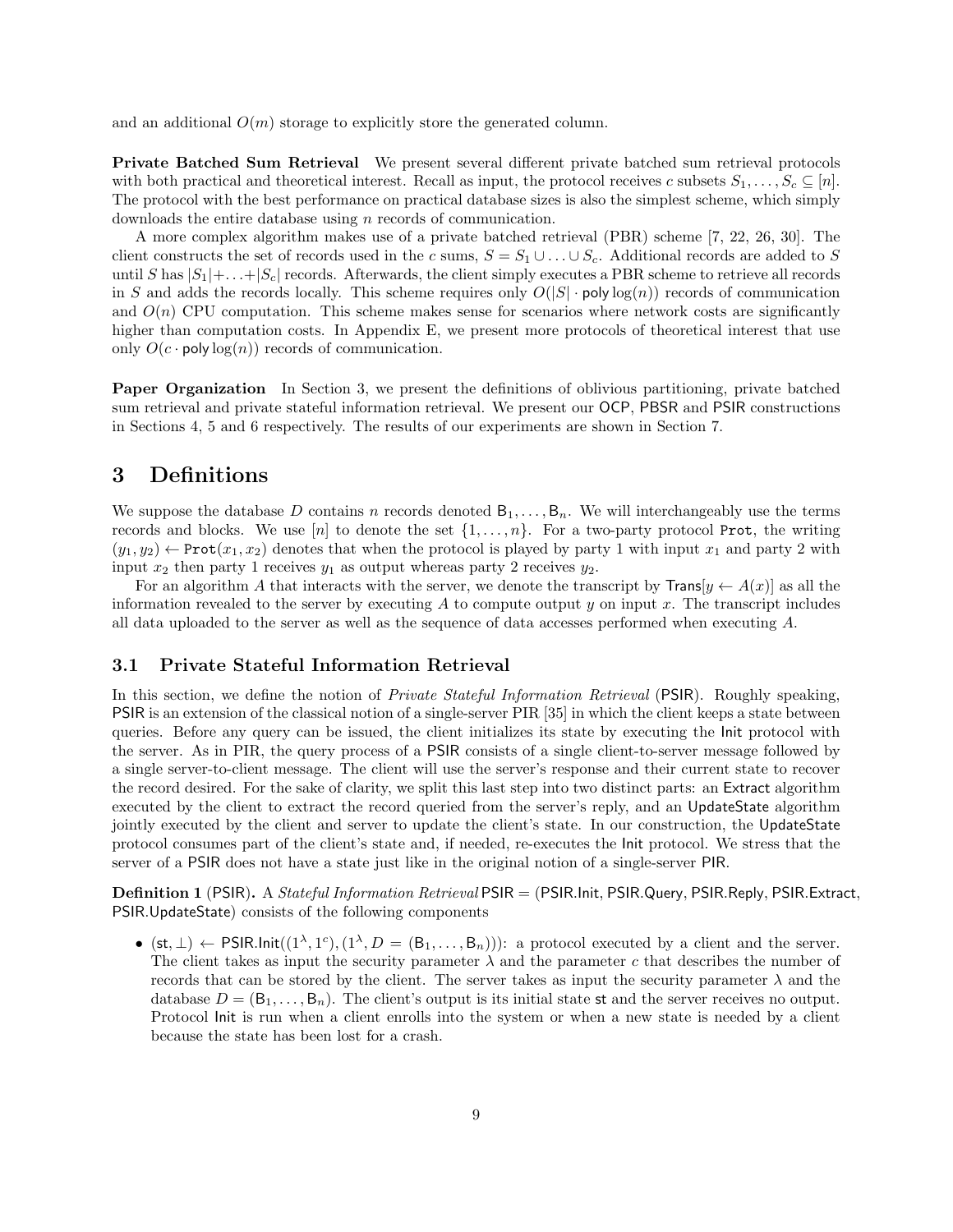- (st', Query) ← PSIR.Query(q, st): an algorithm executed by the client that takes as input index  $q \in [n]$ and its current state st and outputs Query to be sent to the server. In addition, the client's state is updated to st'.
- Reply  $\leftarrow$  PSIR.Reply(Query,  $D = (B_1, \ldots, B_n)$ ): an algorithm executed by the server that takes as input Query computed by a client and the database and returns Reply.
- $B \leftarrow PSHR. Extract(Reply, st):$  an algorithm executed by the client to extract a record from the server's Reply to the query. Note that the client's state is not updated.
- (st,  $\perp$ ) ← PSIR.UpdateState((st),  $(D)$ ): a protocol executed by a client and the server that updates the client's state.

such that the following *Correctness* condition is satisfied.

Correctness For all  $\lambda$ , for all  $n \leq poly(\lambda)$ , for all  $c \leq poly(\lambda)$ , for any set H of honest players, for any database  $D = (B_1, \ldots, B_n)$  of size n and for any sequence  $\mathbb{Q} = ((q_1, u_1), \ldots, (q_l, u_l))$  of length  $l = \text{poly}(\lambda)$ we have

$$
\Pr\left[\mathbf{Expt}_{\mathsf{Correctness}}^{\mathsf{PSIR}}(\lambda,c,\mathsf{H},D,\mathbb{Q})\neq 1\right]\leq \mathsf{negl}(\lambda)
$$

where the experiment  $\text{Expt}^{\text{PSIR}}_{\text{Correctness}}$  is defined as follows

 $\overline{\mathrm{Expt}}_{\mathrm{Correctness}}^{\mathrm{PSIR}}(\lambda, c, \mathsf{H}, D, \mathbb{Q});$ For all  $u\in\mathsf{H}$  $(\mathsf{st}_u, \bot) \leftarrow \mathsf{PSIR}.\mathsf{Init}((1^\lambda, 1^c), (1^\lambda, D));$ For  $i \leftarrow 1, \ldots, l$ :  $(\mathsf{st}_{u_i},\mathsf{Query}_{i}) \leftarrow \mathsf{PSIR}.\mathsf{Query}(q_i,\mathsf{st}_{u_i});$  $\mathsf{Reply}_i \leftarrow \mathsf{PSIR}.\mathsf{Reply}(\mathsf{Query}_i, D);$  $R_i \leftarrow \textsf{PSIR}.\textsf{Extract}(\textsf{Reply}_i,\textsf{st}_{u_i});$  $(\mathsf{st}_{u_i}, \bot) \leftarrow \mathsf{PSIR}. \mathsf{UpdateState}((\mathsf{st}_{u_i}), (D)];$ Output 1 iff for all  $i \in [l]$   $R_i = B_{q_i}$ ;

To properly define the notion of security for a a stateful information retrieval we need the concept of sequences compatible with respect to a set of corrupted players.

**Definition 2.** Two sequences  $\mathbb{Q}^0 = ((q_1^0, u_1^0), \dots, (q_l^0, u_l^0))$  and  $\mathbb{Q}^1 = ((q_1^0, u_1^1), \dots, (q_l^0, u_l^1))$  are *compatible* with respect to set C of users if

- 1.  $u_i^0 = u_i^1$ , for all  $i = 1, ..., l$ ;
- 2.  $q_i^0 = q_i^1$ , for all *i* such that  $u_i^0 = u_i^1 \in \mathsf{C}$ .

We are now ready to present our static notion of security.

Definition 3. A Stateful Information Retrieval is a *Private Stateful Information Retrieval* (PSIR) if for all  $\lambda$ , for all  $n \leq \text{poly}(\lambda)$ , for all  $c \leq \text{poly}(\lambda)$ , for any sets H of honest players and C of corrupted players, for any database  $D = (B_1, \ldots, B_n)$  of size n, and for any two compatible sequences,  $\mathbb{Q}^0$  and  $\mathbb{Q}^1$  with respect to C of length  $l = poly(\lambda)$  and for all PPT adversary A, we have that

$$
\left|\Pr[\mathbf{Expt}_{\mathcal{A}}^{\mathsf{PSIR}}(\lambda, \mathsf{C}, \mathsf{H}, D, \mathbb{Q}^0) = 1] - \Pr[\mathbf{Expt}_{\mathcal{A}}^{\mathsf{PSIR}}(\lambda, \mathsf{C}, \mathsf{H}, D, \mathbb{Q}^1) = 1]\right| < \mathsf{negl}(\lambda),
$$

where experiment  $\text{Expt}_{\mathcal{A}}^{\text{PSIR}}$  is defined as follows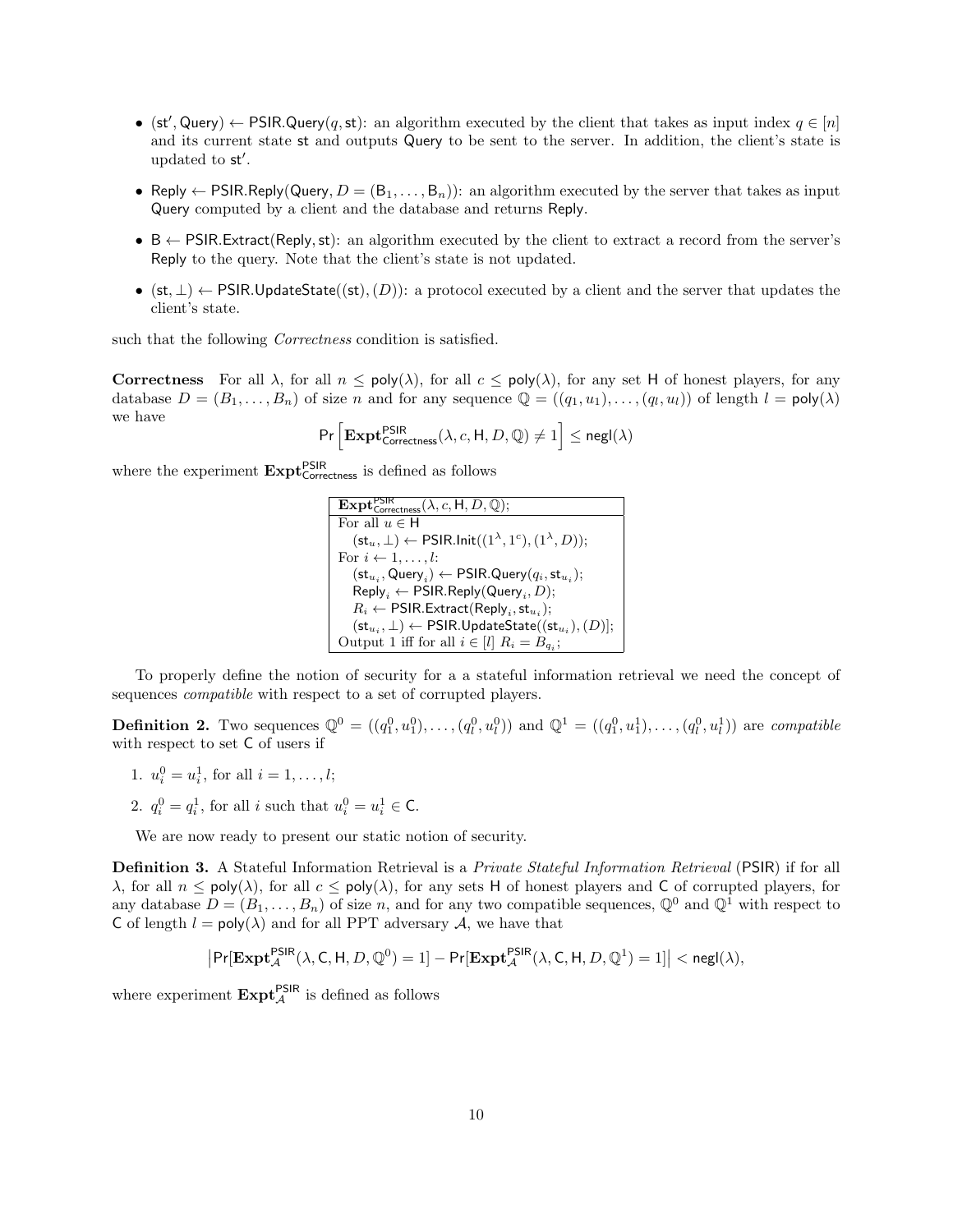$$
\begin{array}{l} \textbf{Expt}_2^{\text{PSIR}}(\lambda, c, \text{H}, \text{C}, D, \mathbb{Q});\\ \textbf{View} \leftarrow \bigcup_{u \in \text{HUC}} \text{Trans}[(\mathfrak{st}_u, \bot) \leftarrow \text{PSIR}.\text{Init}((1^\lambda, 1^c), (1^\lambda, D))];\\ \textbf{View} \leftarrow \text{View} \cup (\bigcup_{u \in \text{C}} \mathfrak{st}_u);\\ \textbf{Parse} \mathbb{Q} \text{ as } \mathbb{Q} = ((q_1, u_1), \ldots, (q_l, u_l));\\ \textbf{For } i \leftarrow 1, \ldots, l:\\ (\mathfrak{st}_{u_i}, \textbf{Query}_i) \leftarrow \text{PSIR}.\textbf{Query}(q_i, \mathfrak{st}_{u_i});\\ \textbf{View} \leftarrow \text{View} \cup \{\text{Query}_i\};\\ \textbf{Reply}_i \leftarrow \text{PSIR}.\textbf{Reply}(\textbf{Query}_i, D);\\ B_{q_i} \leftarrow \text{PSIR}.\textbf{Extrat}(\textbf{Reply}_i, \mathfrak{st}_{u_i});\\ \textbf{View} \leftarrow \textbf{View} \cup \textbf{Trans}[(\mathfrak{st}_{u_i}, \bot) \leftarrow \textbf{PSIR}.\textbf{UpdateState}((\mathfrak{st}_{u_i}), (D)];\\ \text{If } u_i \in \text{C} \text{ then View} \leftarrow \text{View} \cup \{\text{st}_{u_i}\};\\ \textbf{Output } \mathcal{A}(\textbf{View}); \end{array}
$$

If we enforce the restriction that each user's state is empty and that both Init and UpdateState are empty functions, we attain a security definition for PIR where the server may non-adaptively corrupt a set of users.

Adaptive corruption. In the security definition above, the set of corrupted users C is fixed at the beginning. We can also present a security definition against adaptive corruption by means of the following game between an A and a challenger  $CH$ . The games starts with  $CH$  executing PSIR. Init for all users u and by picking a random bit  $\eta$ . Then at each step i, A can decide to corrupt a new player u. The initial state of  $\mathsf{st}_u$  of u is then given to A along with all the random coin tosses of u, and all the replies received by u from CH. In addition, A may issue a query on behalf of user  $u_i$ , in which case A outputs  $(q_i^0, q_i^1, u_i)$  and CH executes query  $q_i^{\eta}$  for user  $u_i$  and gives A the view of the server and, if  $u_i \in \mathsf{C}$ , the updated state  $\mathsf{st}_{u_i}$ of  $u_i$ . At the end of the game, A outputs its guess  $\eta'$  for  $\eta$ . We say that A wins if  $\eta = \eta'$  and sequences  $\mathbb{Q}^0 = ((q_1^0, u_1), \ldots, (q_l^0, u_l))$  and  $\mathbb{Q}^1 = ((q_1^1, u_1), \ldots, (q_l^1, u_l))$  are compatible with respect the set of corrupted players C at the end of the game. A PSIR scheme is an adaptively private stateful information retrieval if for any PPT adversary A the probability that A wins is negligibly in  $\lambda$  close to 1/2.

It can be shown that our main construction presented in Section 6 is also adaptively private.

#### 3.2 Oblivious Constrained Partitions

In this section, we define the concept of a *Oblivious Constrained Partition* OCP. An OCP consists of two algorithms (OCP.GenerateSeed, OCP.ExtractPartition). Algorithm OCP.GenerateSeed takes integers n, k and the constraint subset  $S \subseteq [n]$  of size k and returns the pair  $(\mathcal{K}, r)$  such that K is the description of a partition  $(P_1, \ldots, P_m)$  of  $[n]$  into  $m := n/k$  ordered parts of size k and r is such that  $S_r = S$ . Algorithm OCP. ExtractPartition takes K and expands it into the partition  $(P_1, \ldots, P_m)$ . We require that the construction hides the constraint subset S used to sample  $(P_1, \ldots, P_m)$ , in the sense that an adversary that sees the description of a partition has no information on which of the parts of the partition was used as constraint subset in the generation of the partition. In particular, an adversary given the seed  $K$  cannot determine whether an element  $q$  belongs to the constraint subset or not.

Definition 4 (Constrained Partition). A Constrained Partition OCP = (OCP.GenerateSeed, OCP.ExtractPartition) consists of the following two PPT algorithms:

- $(K, r) \leftarrow$  OCP. Generate Seed  $(1^{\lambda}, 1^n, S)$ : an algorithm that takes as input security parameter  $\lambda$ , integers n and constraint subset  $S \subseteq [n]$  of size k, such that k divides n, and outputs a seed K and an integer r.
- $(P_1, \ldots, P_m) \leftarrow$  OCP. Extract Partition  $(K)$ : an algorithm that takes as input a seed K and outputs subsets  $(P_1, \ldots, P_m)$ , with  $m = n/k$ .

that satisfy the following two properties:

• Correctness. For every  $n, k, \lambda$  and for every  $S \subseteq [n]$  of size k, if  $(\mathcal{K}, r) \leftarrow$  OCP. GenerateSeed $(1^{\lambda}, 1^n, k, S)$ and  $(P_1,\ldots,P_m) \leftarrow$  OCP. Extract Partition  $(K)$  then  $(P_1,\ldots,P_m)$  is a partition of  $[n]$  into m parts each of size k and  $P_r = S$ .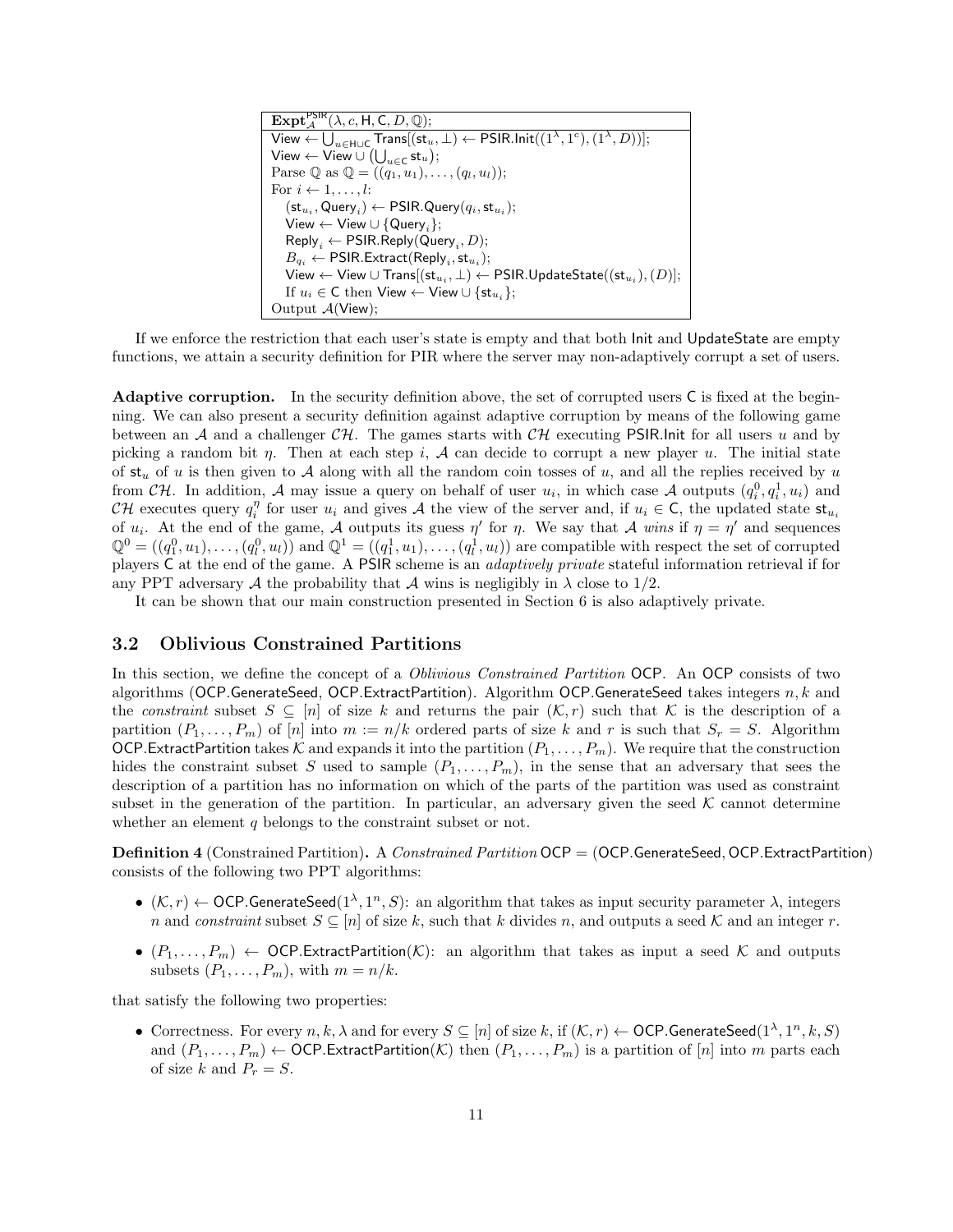• Obliviousness. For all  $\lambda$ , all  $n = \text{poly}(\lambda)$  and k such that k divides n, for any two elements  $q^0, q^1 \in [n]$ and for any PPT adversary  $A$ ,

$$
\left|\Pr[\mathbf{Expt}_{\mathcal{A}}^{\mathsf{OCP}}(\lambda,n,k,q^0)=1]-\Pr[\mathbf{Expt}_{\mathcal{A}}^{\mathsf{OCP}}(\lambda,n,k,q^1)=1]\right|<\mathsf{negl}(\lambda),
$$

where  $\text{Expt}_{\mathcal{A}}^{\text{OCP}}$  is defined as follows

| $\mathbf{Expt}_A^{\mathsf{OCP}}(\lambda, n, k, q);$                       |
|---------------------------------------------------------------------------|
| Randomly choose $S' \subseteq [n]$ of size $k-1$ ;                        |
| Set $S = S' \cup \{q\};$                                                  |
| $(\mathcal{K}, r) \leftarrow$ OCP. GenerateSeed $(1^{\lambda}, 1^n, S)$ ; |
| Output $\mathcal{A}(\mathcal{K});$                                        |

#### 3.3 Private Batched Sum Retrieval

A private batched sum retrieval is an algorithm that computes the sums of c subsets  $S_1, \ldots, S_c$  of n elements from a field F stored by a potentially adversarial server. In such a scheme, the server should not learn the subsets for which the algorithm is computing the partial sums. In Section 5, we present several different batched sum retrieval schemes with various bandwidth and computational overheads. To analyze communication, we count the number of field elements that are transferred by the algorithm. For computational costs, we count the number of field operations performed.

Definition 5. (Batched Sum Retrieval) A batched sum retrieval scheme PBSR is an algorithm that takes as input c subsets,  $S_1, \ldots, S_c \subseteq [n]$  and accesses n field elements  $D = (B_1, \ldots, B_n) \in \mathbb{F}^n$  stored on a server and outputs c sums,  $O_1, \ldots, O_c$ , where  $O_i = \sum_{j \in S_i} \mathsf{B}_j$  for all  $i = 1, \ldots, c$ .

A batched sum retrieval scheme is *private* if for all  $\lambda$ , for all  $n = \text{poly}(\lambda)$ , for any  $c = \text{poly}(\lambda)$  and for any pair of sequences of subsets  $(S_1, \ldots, S_c)$  and  $(S'_1, \ldots, S'_c)$  such that  $|S_i| = |S'_i|$  for all  $i \in [c]$  and for any PPT adversary A,

$$
\left|\Pr[\mathbf{Expt}_{\mathcal{A}}^{\mathsf{PBSR}}(\lambda,n,S_1,\ldots,S_c)=1]-\Pr[\mathbf{Expt}_{\mathcal{A}}^{\mathsf{PBSR}}(\lambda,n,S_1',\ldots,S_c')=1]\right|<\mathsf{negl}(\lambda),
$$

where  $\text{Expt}^{\text{PBSR}}_{\mathcal{A}}$  is defined as follows

| $\mathbf{Expt}_{\mathcal{A}}^{\mathsf{PBSR}}(\lambda, n, S_1, \ldots, S_c);$             |
|------------------------------------------------------------------------------------------|
| $\chi \leftarrow$ Trans $[(O_1, \ldots, O_c) \leftarrow$ PBSR $(S_1, \ldots, S_c, D)]$ ; |
| Output $A(\chi)$ ;                                                                       |

### 4 Oblivious Constrained Partitions

In this section, we give a construction for OCP. We refer the reader to Section 2, for an informal description of the algorithm. Our construction uses a family of pseudorandom functions,  $F = \{F(K, \cdot)\}_{K\in\{0,1\}^*}$ . For a λ-bit key K,  $F(K, \cdot)$  is a function from  $\{0, 1\}^{\lambda}$  to  $\{0, 1\}^{\lambda}$ . We assume F is a random oracle for security.

We start by describing two subroutines that will be useful in our construction. Subroutine ExtractSubset takes as input integers u and m and seed K and outputs a sequence T consisting of m distinct values in [u]. The subsets T is obtained by evaluating  $F(\mathcal{K}, \cdot)$  starting from 0 until m distinct elements are obtained. Subroutine ExtractSubset is also used in our construction of PSIR of Section 6. Subroutine ExtractCondSubset instead outputs a succinct description of a sequence T of m distinct elements of  $[u]$  subject to the constrain that the r-th element is equal to a given element x. ExtractSubset and ExtractCondSubset are described in Figure 2. We also use procedure FisherYates( $1^m, K_k$ ) that samples a random permutation of [m] using the Fisher-Yates algorithm and using  $F(\mathcal{K}_k, \cdot)$  as the source of randomness. We omit a description of this standard algorithm.

We are now ready for a formal description of our construction OCP.

**Construction 6 (OCP).** We describe an oblivious constrained partition scheme  $OCP = (OCP$ . GenerateSeed, OCP. ExtractPartition). Our construction OCP uses FisherYates and ExtractCondSubset as subroutines.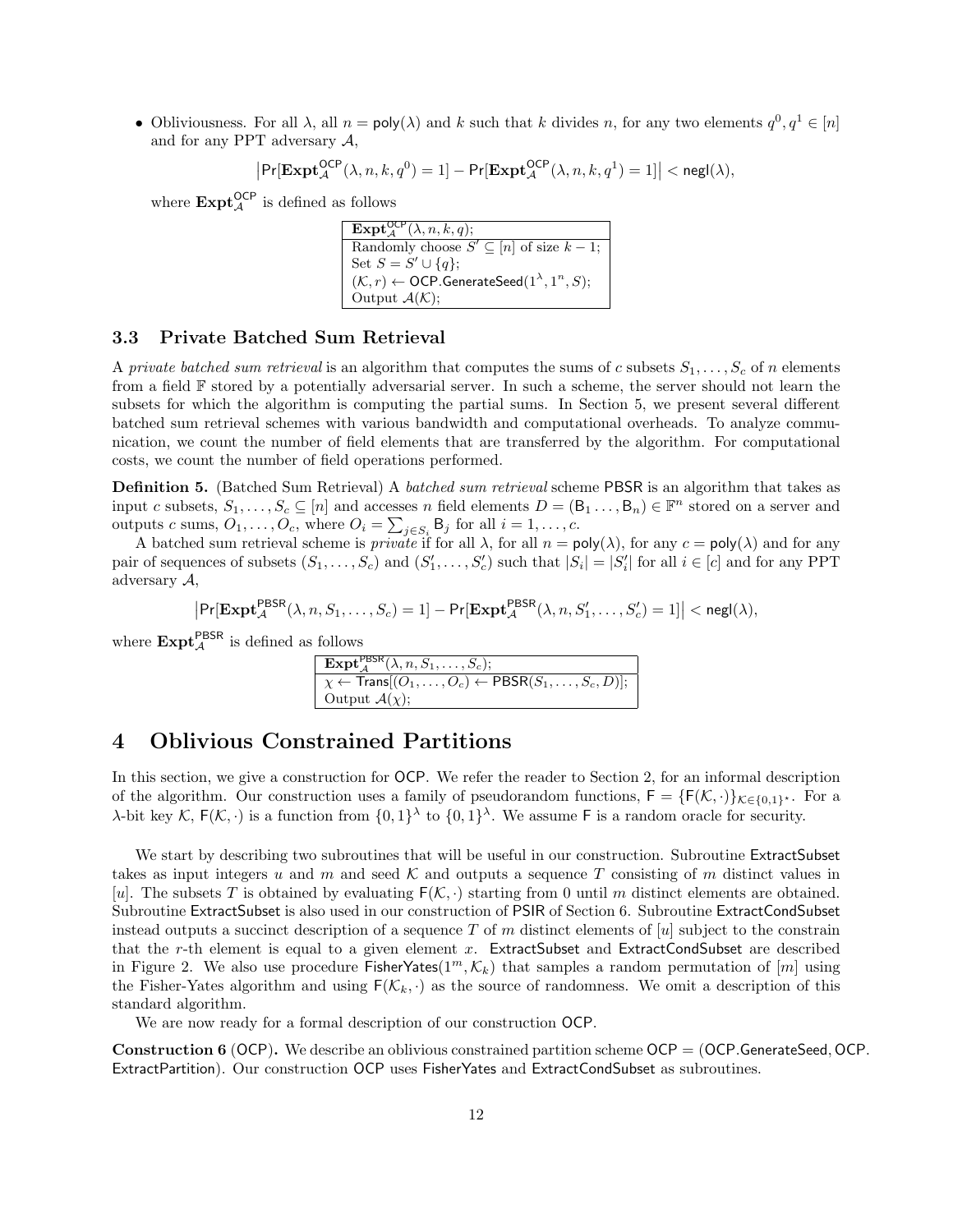$T \leftarrow$  ExtractSubset $(\mathcal{K}, u, 1^m)$ 

- 1. Initialize  $T$  to be an array of size  $m$ .
- 2. Initialize seen to be an empty set.
- 3. Initialize next  $\leftarrow$  0.
- 4. While seen.size  $\lt m$ :  $\ell \leftarrow F(\mathcal{K}, \text{next}) \text{ mod } u.$ If  $\ell \notin$  seen: Insert  $\ell$  into seen. Append  $\ell$  to  $T$ . Increment next by one.
- $(T, \mathcal{K}, v) \leftarrow$  ExtractCondSubset $(1^{\lambda}, u, 1^m, r, x)$ 
	- 1. Generate random seed  $\mathcal{K} \leftarrow \{0,1\}^{\lambda}$ .
	- 2. Execute  $T \leftarrow$  ExtractSubset $(\mathcal{K}, u, 1^m)$ .
	- 3. Compute  $v \leftarrow T[r] x \mod u$ .
	- 4. Set  $T[l] \leftarrow T[l] v \mod u$ .
	- 4. Return  $(T,(\mathcal{K},v))$ .

5. return T.

Figure 2: Description of ExtractSubset and ExtractCondSubset.

OCP.GenerateSeed. This algorithm outputs a compact description of a partition  $\mathcal{P} = (P_1, \ldots, P_m)$  of  $[n]$ into  $m := n/k$  parts of size k such that one of the parts is the constraint subset S received in input. The algorithm sees the partition as a matrix with m rows, one for each of the m parts of the partition, and  $k$ columns . Columns  $T_1, \ldots, T_k$  are constructed one at a time and the j-th partition  $P_i$  will consist of the j-th element of each column. At the start of the algorithm, all elements of  $[n]$  are unused and elements become used as they are assigned to a part by the algorithm when columns are constructed. As we have explained in the informal description of the algorithm in Section 2, a column is not directly specified by its element but only by an index to a table of sorted unused elements.

 $((\mathcal{K}_1, v_1) \ldots, (\mathcal{K}_k, v_k)) \leftarrow \mathsf{OCP}.\mathsf{GenerateSeed}(1^\lambda, 1^n, S)$ 

1. Set  $k = |S|$  and write S as  $S = (s_1, \ldots, s_k)$  with  $s_1 < s_2 < \cdots < s_k$ .

Pick random  $r \in [m]$  and a random permutation  $\tau$  of  $[k]$ .

The algorithm will guarantee that the r-th element of each column will be an element of S. Specifically,  $s_{\tau(\ell)}$  of S will appear as the r-th element of column  $T_{\ell}$ , for  $\ell = 1, \ldots, k$ .

2. Allocate array unused of k Boolean values and initialize unused  $[i] = True$ , for  $i = 1, ..., k$ .

The algorithm maintains the invariant that unused  $[i]$  = True if and only if  $s_i$ , the *i*-th smallest element of S, is unused. Clearly, when the algorithm starts no element of S, actually no element of  $[n]$ , has been assigned to a part yet. Note that the algorithm only needs to keep track of which elements of S are unused.

3. Allocate array rank of k integers and initialize rank  $[\ell] = s_{\ell}$ , for  $\ell = 1, \ldots, k$ .

The algorithm maintains the invariant that rank  $[\ell]$  is equal to the number of unused elements of  $[n]$ that are smaller than or equal to  $s_\ell$ . Since at the beginning all elements of  $[n]$  are unused, rank[ $\ell$ ] is initialized to be  $s_{\ell}$ .

4. For each  $\ell \leftarrow 1, \ldots, k - 1$ :

The algorithm constructs the first  $k - 1$  columns. For efficiency reasons, the last column,  $T_k$ , is constructed using an ad-hoc procedure.

(a) Set  $(T_{\ell},(\mathcal{K},v)) \leftarrow$  ExtractCondSubset $(1^{\lambda}, u := n - m \cdot (\ell - 1), 1^m, r, x := \text{rank}[\tau(\ell)]).$ Column  $T_\ell$  does not contain explicitly specifies the m elements but only their current ranks with respect to the  $u := n-m \cdot (\ell-1)$  still unused elements. Procedure ExtractCondSubset also guarantees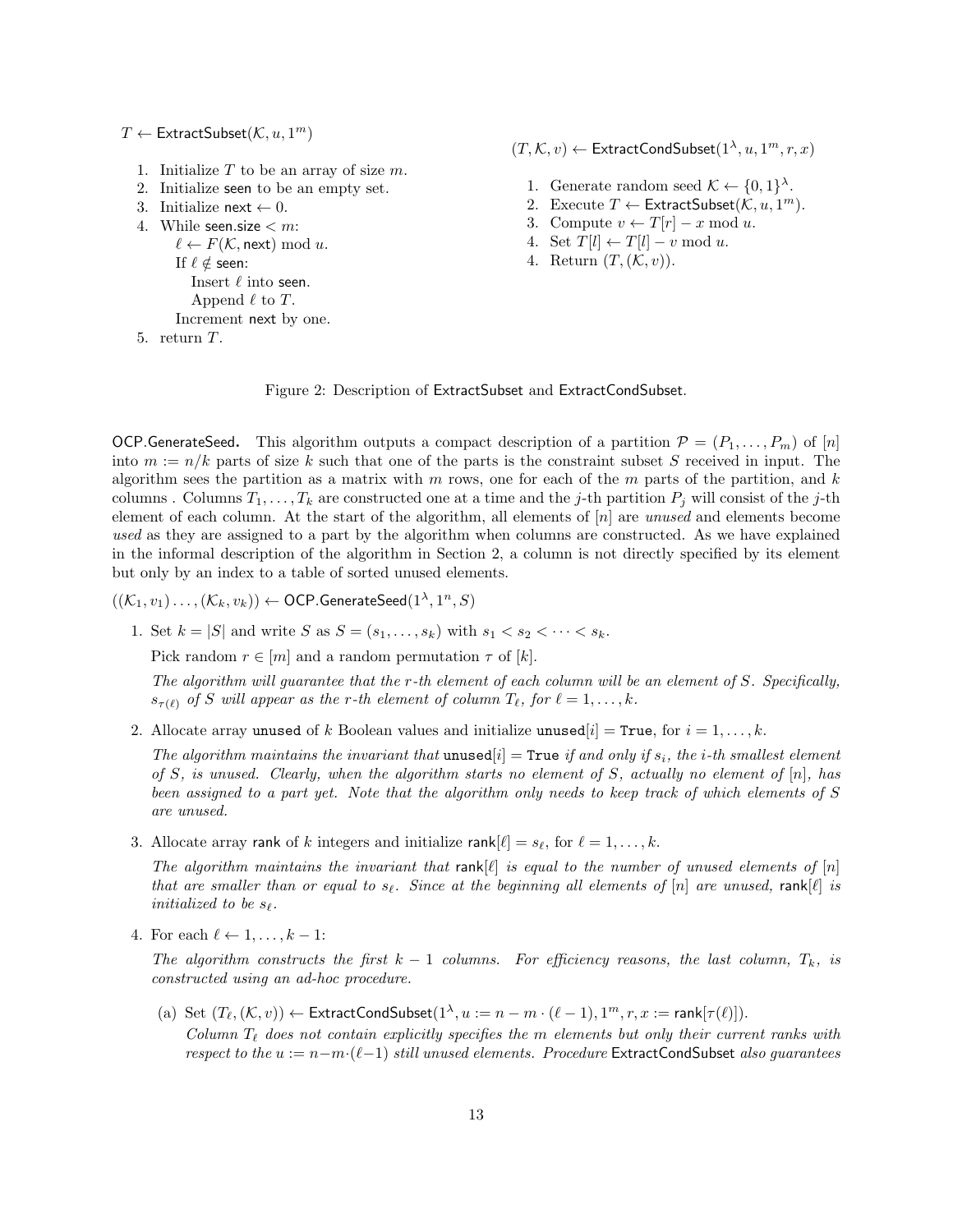that the r-th element of the column is equal to  $s_{\tau(\ell)}$  by enforcing  $T_{\ell}[r]$  to be equal to the current rank x of  $s_{\tau(\ell)}$ .

Next the algorithm updates the ranks of the unused elements of S and checks if  $T_\ell$  as returned by ExtractCondSubset contains unused elements of S other than  $s_\tau(\ell)$ .

- (b) Initialize newRank to store the updated ranks as if  $T_\ell$  were to be the  $\ell$ -th column.
- (c) For all elements  $s_i \in S$  such that unused[i] = True:
	- i. Let j be the largest integer such that rank[i]  $\geq T_{\ell}[j]$ .
	- ii. If rank $[i] = T_{\ell}[j]$  and  $i \neq \ell$  then go to Step 4a. In this case,  $T_{\ell}[j]$  is equal to the current rank, rank[i], of  $s_i$  and which means that the column contains an unused element of S other than  $\ell$ . The algorithm thus restart by selecting another candidate column for  $T_{\ell}$ .
	- iii. Set newRank[i] ← rank[i]  $(j 1)$ . Note that j – 1 elements of  $T_\ell$  that are smaller than rank[i] will be used and thus the rank of  $s_i$  is adjusted accordingly.
- (d) Set  $\mathcal{K}_{\ell} \leftarrow \mathcal{K}$  and  $v_{\ell} \leftarrow v$ , set unused $[\tau(\ell)]$  = False and update rank  $\leftarrow$  newRank.  $T_{\ell}$  can be used as the  $\ell$ -th column subset.
- 5. Randomly select  $\mathcal{K}_k \leftarrow \{0,1\}^{\lambda}, T_k \leftarrow \textsf{FisherYates}(1^m, \mathcal{K}_k)$  and set  $v_k \leftarrow T_k[r] \textsf{rank}[\tau(k)]$ .
- 6. Output  $((\mathcal{K}_1, v_1) \ldots, (\mathcal{K}_k, v_k)).$

OCP.ExtractPartition. This algorithm takes the succinct representation,  $((\mathcal{K}_1, v_1), \ldots, (\mathcal{K}_k, v_k))$  of a partition of  $[n]$  into m parts of size k and outputs the explicit partition.

 $(P_1, \ldots, P_m) \leftarrow$  OCP. Extract Partition $(n, (\mathcal{K}_1, v_1), \ldots, (\mathcal{K}_k, v_k))$ 

- 1. Initialize  $P_1, \ldots, P_m$  to be empty arrays.
- 2. Initialize  $T \leftarrow [n]$  as an ordered set.
- 3. For  $i \leftarrow 1, \ldots, k-1$ :
	- (a) Execute  $T_i \leftarrow$  ExtractSubset(|T|, m,  $\mathcal{K}_i$ ).
	- (b) For each  $j \leftarrow 1, \ldots, m$ : Append the  $(T_i[j] - v_i)$ -th smallest item in T to  $P_j$ .
	- (c) For each  $j \leftarrow 1, \ldots, m$ : Remove  $(T_i[j] - v_i)$ -th smallest item from T.
- 4. Execute  $T_k \leftarrow$  FisherYates $(n/k, K_k)$ .
- 5. For each  $j \leftarrow 1, \ldots, m$ :

Retrieve the  $(T_k[j] - v_k)$ -th smallest item in T and append it to  $P_j$ .

6. Output  $(P_1, \ldots, P_m)$ .

We now prove the efficiency and security of our OCP construction. Our proofs will use the Chernoff Bounds that are reviewed in Appendix B.

**Lemma 7.** For  $m = \omega(\log n)$ , an invocation of ExtractSubset by OCP. Generate Seed performs  $O(m)$  PRF evaluations except with probability negligible in  $n$ .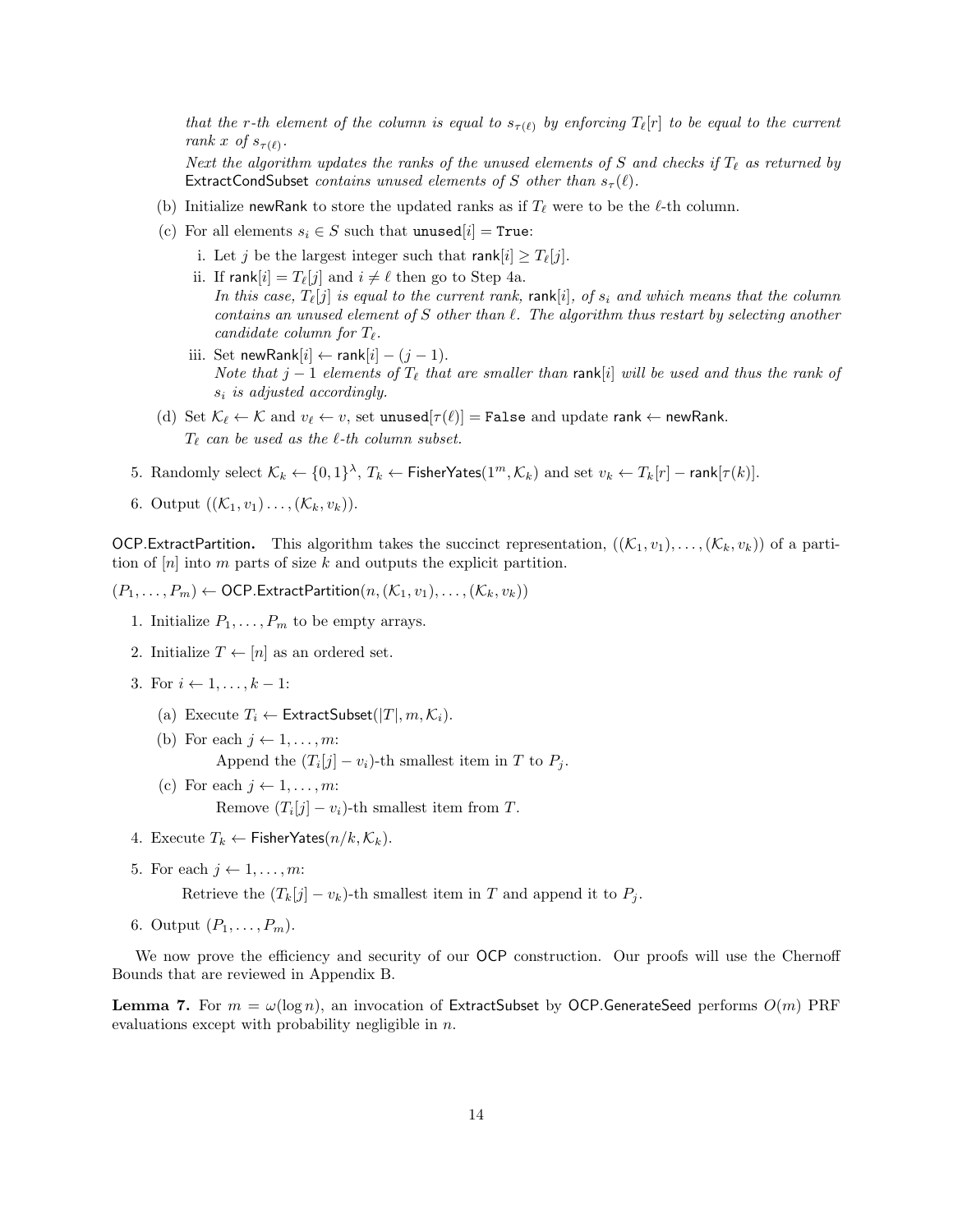*Proof.* At each iteration of the loop for  $\ell$  that starts at Step 4, there are exactly  $u = n - m \cdot (\ell - 1)$ unused elements and this value is passed to ExtractCondSubset at Step 4a and, eventually, to ExtractSubset to generate a subset of size m.

Note that  $u \geq 2m$  in all invocations and therefore each F evaluations has probability at least  $1/2$  of being distinct from all previous evaluations. We consider  $p := 2(1 + 2\epsilon) \cdot m$  independent evaluations of F,  $X_1, \ldots, X_p$  such that  $X_i = 1$  if and only if the *i*-th evaluation is distinct from all previous evaluations. We set  $X = X_1 + ... + X_p$  as the total number of successes and observe that  $\mu = E[X] \ge p/2 = (1+2\epsilon) \cdot m$ . Note ExtractSubset only requires m successes to terminate and thus the probability that ExtractSubset performs more than p evaluations is at most  $Pr[X \le m] \le Pr[X \le (1 - \epsilon)\mu]$ . Assuming that  $\epsilon$  is small enough so that  $(1 + 2\epsilon)(1 - \epsilon) \ge 1$  and by using Chernoff bounds, we obtain that this probability is negl(n).  $\Box$ 

Lemma 8. A subset output by ExtractCondSubset intersects the constraint subset at exactly one element witg probability at least  $1/e$ .

*Proof.* Fix any  $\ell \in [k-1]$  for which we are focusing our analysis. After fixing the r-th element of  $T_\ell$  in Step 4a, we can view the remaining  $m-1$  elements as being randomly drawn from the set of the remaining u − 1 unused elements. The sampling is considered successful if we avoid the remaining  $k - \ell$  elements of the constraint subset S. As a result, the probability that  $T_\ell$  intersects only at the r-th element is

$$
\left(1 - \frac{k - \ell}{u - 1}\right) \cdot \left(1 - \frac{k - \ell}{u - 2}\right) \cdot \ldots \cdot \left(1 - \frac{k - \ell}{u - (m - 1)}\right)
$$
  
\n
$$
\ge \left(1 - \frac{k - \ell}{u - m}\right)^m \ge \left(1 - \frac{k - \ell}{m(k - \ell)}\right)^m \approx \frac{1}{e}.
$$

**Theorem 9.** OCP.GenerateSeed requires  $O(n)$  PRF evaluations except with negligible probability in n when  $m, k = \omega(\log n)$  as well as storage of  $O(m + k)$  integers.

*Proof.* OCP.GenerateSeed requires storage of the ranks of the  $k$  elements of the constraint subset as well as the m elements of  $T_{\ell}$  at each loop iteration.

By Lemma 8, a subset output by ExtractCondSubset has probability  $1/e$  of passing the test of the loop starting at Step 4.c. We consider  $p := e(1 + 3\epsilon) \cdot k$  independent invocations of ExtractCondSubset we would expect  $\mu = (1 + 3\epsilon)k$  invocations to be successful. Therefore, by Chernoff bounds, the probability that OCP.GenerateSeed performs more than  $(1 - \epsilon)\mu \ge (1 + \epsilon)k$  invocations is negligible, provided that  $\epsilon$  is small enough so that  $(1 + 3\epsilon)(1 - \epsilon) \ge (1 + \epsilon)$ . The Theorem follows since, by Lemma 7, each invocation of ExtractCondSubset requires  $O(m)$  PRF evaluations except with negligible probability,  $\Box$ 

Theorem 10. Construction 6 is an oblivious constrained partition according to Definition 4 when function F is modeled as a random oracle.

Proof. The theorem follows from the fact that the constraint set, as all the other subsets of the partition, is randomly selected and thus cannot be distinguished from the others.  $\Box$ 

In Appendix D, a more complex OCP scheme requiring  $O(k)$  client storage for OCP.GenerateSeed is presented.

### 5 Private Batched Sum Retrieval

In this section, we present StreamPBSR, a simple batch sum retrieval scheme that downloads all the field elements. While requiring  $O(n)$  bandwidth and computation, StreamPBSR can be used to construct a singleserver multiple user PIR with sublinear encrypted operations later. The idea is very simple: each record is downloaded and added to the appropriate partial sums. Before streaming, the server could compress the database to reduce network costs.

 $\Box$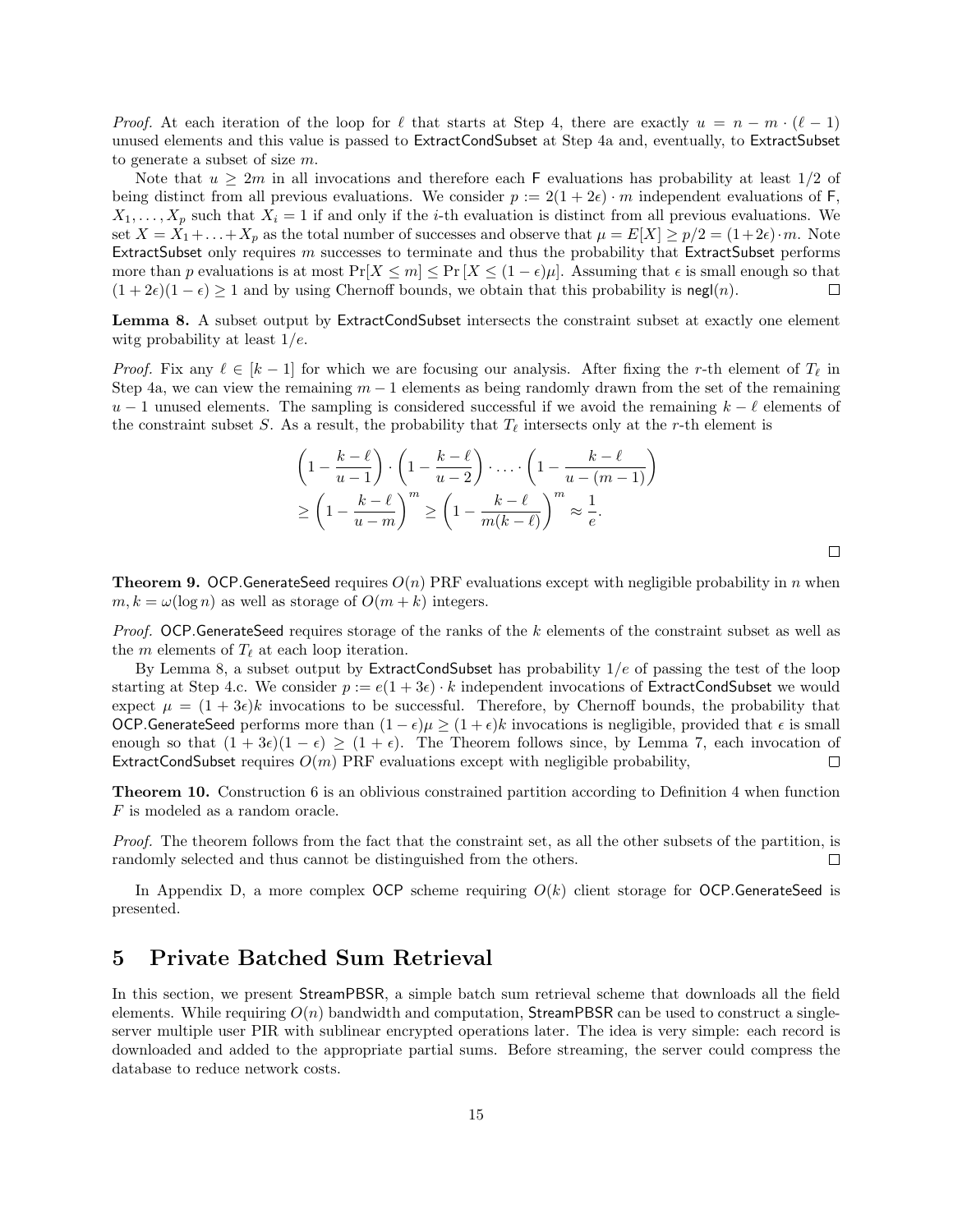Construction 11.  $(O_1, \ldots, O_c) \leftarrow$  StreamPBSR $(S_1, \ldots, S_c)$ 

- 1. Initialize  $O_1 \leftarrow 0, \ldots, O_c \leftarrow 0$ .
- 2. For  $i = 1, ..., n$ :
	- (a) For all  $j \in [c]$  such that  $i \in S_i$ :
		- i.  $O_i \leftarrow O_i + B_i$
- 3. Output  $(O_1, \ldots, O_c)$ .

Theorem 12. StreamPBSR is a private batched sum retrieval scheme according to Definition 5. In addition, the algorithm uses  $O(n)$  bandwidth,  $O(\sum_i |S_i|)$  additions, and  $O(c)$  memory.

Proof. The algorithm accesses all the field elements in order independent of the input subsets.

 $\Box$ 

In Appendix D, we present several more communication efficient algorithms of more theoretical interest.

## 6 Private Stateful Information Retrieval

In this section, we present our construction of PSIR that uses as subprotocols an oblivious constrained partition scheme OCP, a private batched sum scheme PBSR, and a single-server PIR PIR. Our construction is parametrized by two integers  $(c, k)$ . For a choice  $(c, k)$  of the parameters, PSIR has the following performance in terms of client memory required and bandwidth:

- Client memory: the client memory must be large enough to contain  $c$  records;
- Bandwidth per query amortized over c queries: k integers in the range [n], k seeds of  $\lambda$  bits, and  $n/c$  + PIR( $n/k$ ) blocks, where PIR(N) is the bandwidth of the underlying single-server PIR PIR for a database of N records.

Except for the PIR operations, the server and client only need to perform plaintext operations or pseudorandom function evaluations.

A client initializes their state by executing PBSR to download c sums where each sum is over a random subset of  $k-1$  records, which will be the client's side information. To retrieve a record, the client iterates through its stored record sums or side information until finding a sum that does not include the desired query record as an addend. If all unused side information contains the desired query record, then our PSIR scheme will fail. However, we show that at least  $(1 - \epsilon)c$  queries will succeed for all constant  $0 < \epsilon < 1$ and  $k \leq n/2$ . After exactly  $(1 - \epsilon)c$  queries, all clients will re-initialize the state (and side information) by running another PBSR protocol.

After finding side information that does not include the query record, the client executes OCP with the side information and the query record as the constraint subset. In addition, the client executes PIR to construct a PIR request corresponding to retrieving the constraint subset. The request from PIR and seed from OCP are sent to the server. The server reconstructs the partition and adds all records with each of the  $m := n/k$  parts. The server executes PIR on the m record sums and returns the result to the client. The client simply decrypts the sum of side information and the query record and subtracts the side information to retrieve the query record. The formal description of PSIR is below.

Construction 13 (PSIR). We describe the algorithms that constitute PSIR that uses an adjustable parameter k and a constant  $0 < \epsilon < 1$ .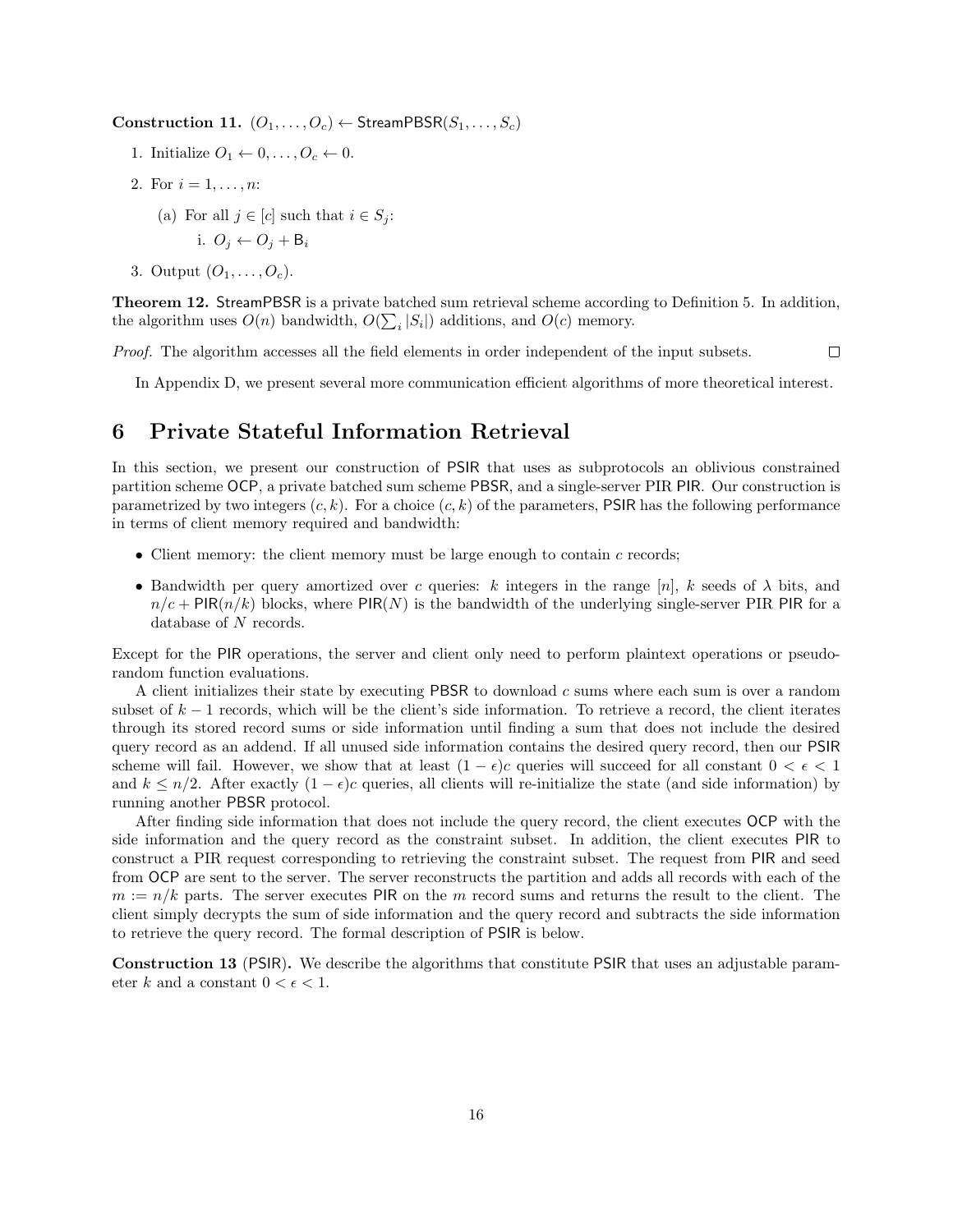PSIR.Init This protocol is jointly executed by the client and server to compute the client's initial state st. The database D is provided as input to the server. Algorithm ExtractSubset is described in Section 4.

 $(st, \perp) \leftarrow \textsf{PSIR-Init}((1^{\lambda}, 1^c), (1^{\lambda}, D = (B_1, \ldots, B_n)))$ 

- 1. Client randomly selects  $\mathcal{K}_1, \ldots, \mathcal{K}_c \leftarrow \{0, 1\}^{\lambda}$  and sets
	- $S_1 \leftarrow$  ExtractSubset $(\mathcal{K}_1, n, 1^{k-1})$
	- $\bullet$  ...
	- $S_c \leftarrow$  ExtractSubset $(\mathcal{K}_c, n, 1^{k-1})$ .
- 2. Client and Server jointly set  $(O_1, \ldots, O_c) \leftarrow \mathsf{PBSR}(S_1, \ldots, S_c)$ .
- 3. Client sets count  $\leftarrow$  1 and next  $\leftarrow$  1.
- 4. Output  $st = (count, next, O_1, \ldots, O_c, \mathcal{K}_1, \ldots, \mathcal{K}_c).$

PSIR.Query This algorithm is executed by the client to retrieve the q-th record of the database. It takes as input the state st and the index  $q$  and returns an updated state st and a Query that is sent to the server.

 $(st, Query) \leftarrow PSIR.Query(q, st)$ 

- 1. Write st as  $st = (count, next, O_1, \ldots, O_c, \mathcal{K}_1, \ldots, \mathcal{K}_c)$ .
- 2. Let p be the smallest integer  $p \ge$  next such that  $q \notin S_p$  and set next =  $p + 1$  and count = count + 1. If no such integer p exists, then abort.
- 3. Set  $S \leftarrow S_p \cup \{q\}.$
- 4. Execute  $(K,r) \leftarrow$  OCP.GenerateSeed $(1^{\lambda}, 1^n, S)$ .
- 5. Execute (PIRQuery, PIRKey)  $\leftarrow$  PIR.Query(r).
- 6. Update st = (count, next,  $O_1, \ldots, O_c, \mathcal{K}_1, \ldots, \mathcal{K}_c$ ,  $((\mathcal{K}, r), \text{PIRKey})$ ).
- 7. Output Query  $=(\mathcal{K},\text{PIRQuery}).$

PSIR.Reply This algorithm is executed by the server to compute Response to the client's Query.

 $\mathsf{Reply} \leftarrow \mathsf{PSIR}.\mathsf{Reply}(\mathsf{Query}, D = (\mathsf{B}_1, \ldots, \mathsf{B}_n))$ 

- 1. Write Query as Query =  $(K, \text{PIRQuery})$  and set  $m = n/k$ .
- 2. Set  $(P_1, \ldots, P_m) \leftarrow$  OCP. Extract Partition  $(n, K)$ .
- 3. Compute  $T_i \leftarrow \sum_{j \in P_i} \mathsf{B}_j$  for  $i = 1, \ldots, m$ .
- 4. Output Response = PIR.Reply(PIRQuery,  $T_1, \ldots, T_m$ ).

PSIR.Extract This algorithm is executed by the client to recover the  $q$ -th block from Response obtained from server and the QueryKey associated with the Query sent to the server.

 $B_q \leftarrow \textsf{PSIR}$ . Extract (Response, st)

1. Parse st as

(count, next,  $O_1, \ldots, O_c, \mathcal{K}_1, \ldots, \mathcal{K}_c, ((\mathcal{K}, r), \text{PIRKey})).$ 

- 2. Execute  $B_q \leftarrow PIR.Extract(Response, PIRKey) O_r$ .
- 3. Output  $B_q$ .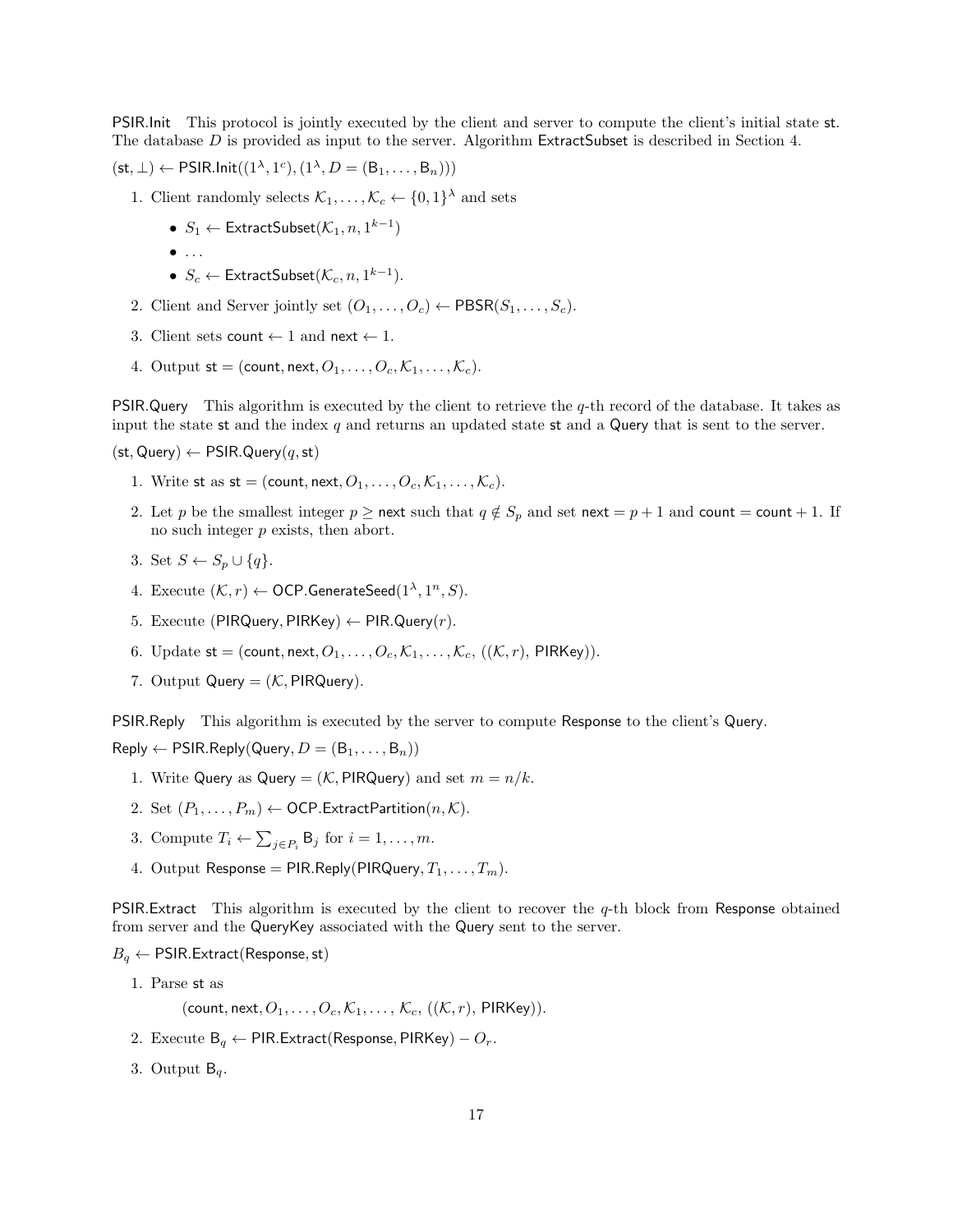PSIR.UpdateState This protocol is executed by the client, possibly interacting with the server, to update the client's state. This can be executed offline by the client by itself unless it requires the server's help to re-instate an initial state.

 $(st, \perp) \leftarrow \text{PSIR.UpdateState}((st), (D))$ 

1. Parse st as

(count, next,  $O_1, \ldots, O_c, \mathcal{K}_1, \ldots, \mathcal{K}_c, ((\mathcal{K}, r), \text{PIRKey})).$ 

- 2. Set st as  $st = (count, next, O_1, \ldots, O_c, \mathcal{K}_1, \ldots, \mathcal{K}_c).$
- 3. If count  $>(1 \epsilon)c/2$  then

Execute protocol  $(\mathsf{st}, \bot) \leftarrow \mathsf{PSIR}.\mathsf{Init}((1^\lambda, 1^c), (1^\lambda, D)).$ 

4. Output st.

We next prove that if a client has local storage large enough to hold  $c$  blocks then, except with negligible probability, the initial state can be used for  $\Omega(c)$  queries. We use the following lemma on the tail of the sum of geometric distributions (for a proof, see Theorem 2.1 of [32]).

**Lemma 14.** Let  $X_1, \ldots, X_n$  be n geometrically distributed random variables with success probability  $p_1, \ldots, p_n$  and define X to be  $X := \sum_{i=1}^n X_i$ . Then, for every  $\epsilon > 0$ ,

$$
\Pr[X \ge (1 + \epsilon)\mu] \le e^{-p_{\star}\mu(\epsilon - \ln(1 + \epsilon))},
$$

where  $\mu = \mathbb{E}[X] = \sum_i 1/p_i$  and  $p_* = \min_i p_i$ .

**Lemma 15.** Algorithm PSIR.Query fails with probability negligible in n whenever  $c = \omega(\log n)$  and  $k \leq n/2$ .

*Proof.* PSIR.Query fails only if all c subsets are consumed by fewer than  $(1-\epsilon)c/2$  queries. By PSIR.Init, each  $S_p$  is a randomly chosen subset of [n] of cardinality k – 1 and thus, for any fixed  $q \in [n]$ , the probability that  $q \notin S_p$  is  $(n - (k - 1))/n$ , which is at least 1/2 since  $k \leq n/2$ . Therefore the number of subsets consumed by each invocation of PSIR.Query is geometrically distributed with probability of success at least 1/2. The lemma follows by applying the bound given by Lemma 14.  $\Box$ 

Theorem 16. Construction 13 reduces private record retrieval to a single PIR execution on a database of  $n/k$  records while all other operations are strictly plaintext or cryptographic hashes as well as communicating k seeds and k integers. In addition, the client must download (offline)  $O(n/c)$  records amortized over  $\Omega(c)$ queries.

*Proof.* The cost of communicating k seeds and k integers derive from the seeds derived from OCP.GenerateSeed. Besides the operations of PIR, all other client or server operations are cryptographic hash evaluations and adding or moving blocks around (plaintext). For amortized communication costs, the client streams  $n$  records to construct side information which is used over  $O(c)$  queries. Therefore, a total of  $O(n/c)$  amortized offline communication is required.  $\Box$ 

Theorem 17. Construction 13 is a private stateful information retrieval scheme according to Definition 1.

Proof. We note that PSIR.Init and PSIR.UpdateState are independent of the input subsets by the security of the underlying PBSR scheme. As a result, the adversary's view is independent of each honest client's state. PSIR.Query outputs Query which is viewed by the adversary. PSIR.Query uses only the input q and the client's state. Query consists of PIRQuery and the seed generated by OCP. By the security of the underlying PIR, PIRQuery is generated independently from the input q. Similarly,  $K$  generated by OCP.GenerateSeed is independent from the input  $q$ . As a result, Query is independent from  $q$ . As a result, the execution of PSIR.Reply as well its transcript is independent from  $q$  as it only takes Query and the database as input. Therefore, the adversary's view is independent of the query sequence for all honest clients.  $\Box$ 

In Appendix C, we present several techniques to amortize the costs of PSIR.UpdateState.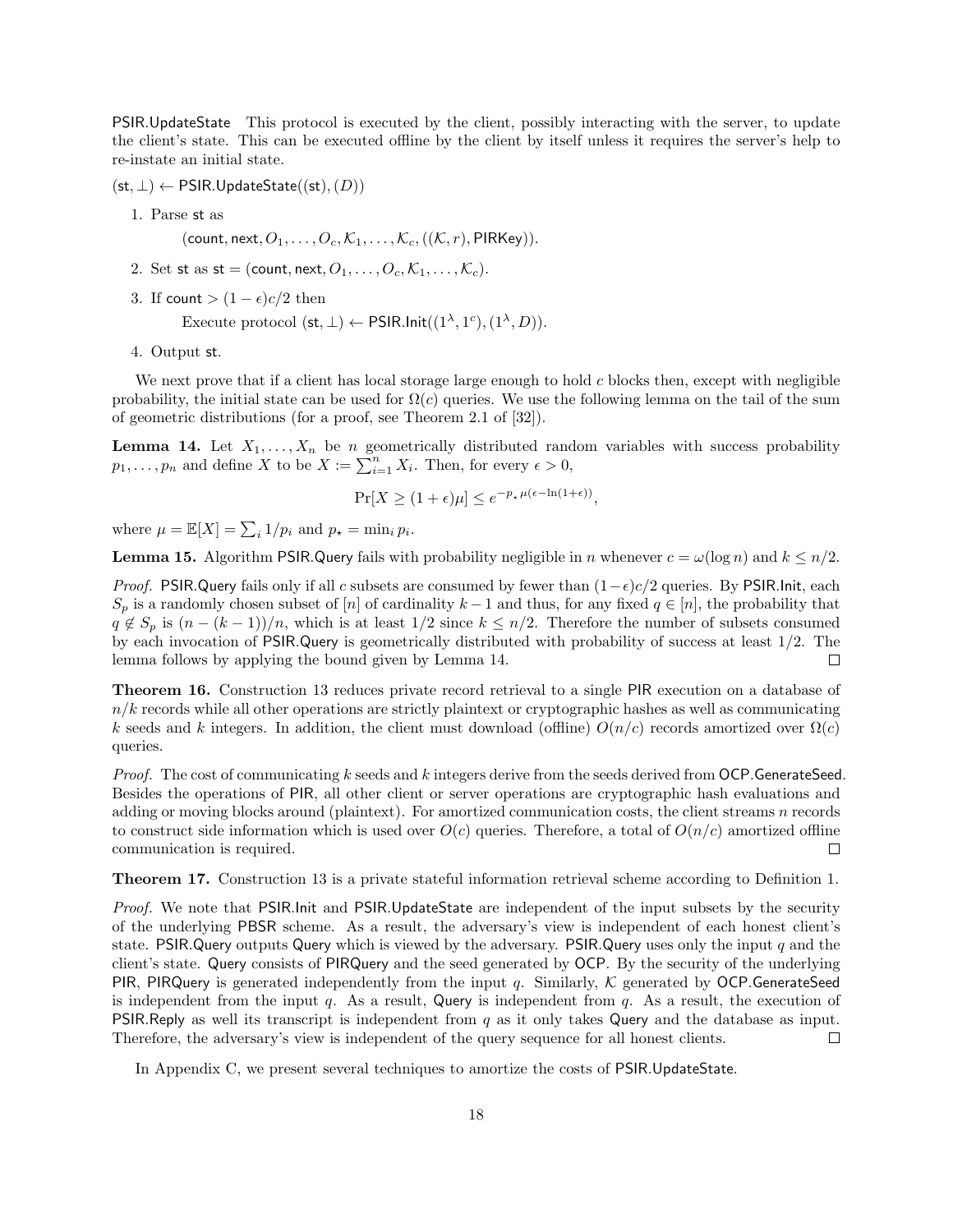#### 6.1 Discussion

In this section, we will discuss various parts of our PSIR construction.

Online to Offline. A major contribution of our PSIR scheme is moving online costs to an offline phase. Not all computation and network costs are identical. A charging phone downloading at night connected to WiFi is almost free in comparison to a phone downloading during the day over cellular networks. PIR expenses all bandwidth at query time whereas our PSIR scheme moves costs to cheaper offline costs overcoming a significant practical obstacle.

Use of StreamPBSR. At first look, StreamPBSR might seem really inefficient to download the entire database to construct the client's state. However, it turns out that StreamPBSR is very efficient in terms of private retrieval storage schemes that must handle many queries. For existing single-server PIR constructions, a couple hundreds of PIR queries requires communication more than streaming an entire database.

In practice, StreamPBSR is competitive when compared to asymptotically more efficient methods that use homomorphic encryption and batch codes in an attempt to decrease communication costs (see Appendix D). These techniques require significant computation so that the amortized computations costs become similar or worse than existing single-server PIR constructions even though they have better asymptotic performance. On the other hand, StreamPBSR uses linear communication costs with very smaller hidden constants giving much better practical efficiency.

Initializing State. Another issue that arises is that initializing a client's state before performing query requires streaming the entire database. Many clients may wish to perform queries immediately after joining the protocol. In this case, there are several options that the client may use. First, the client may just perform standard PIR queries while waiting for client state to finish initializing. On the other hand, the client may use another private batched sum retrieval schemes described in Appendix E.1 to initialize state for a small number of queries. The client may use this smaller state for immediate queries while waiting for the large client state to be initialized. The first small number of queries for each client will be slow as the client waits for its state initialization to complete (analogous to a cache warming up).

## 7 Experimental Evaluation

In this section we report on the experimental evaluation of PSIR that we have conducted. We start by describing our experimental setup and our choice of parameters for the experiments. We then consider two types of implementations of PSIR: the first is on top of the C++ APIs provided by the open sourced XPIR [2] implementation and relies on Ring-LWE and the second considers PIR based on Paillier's encryption scheme [42].

Using the experiments, we attempt to answer three important questions. First, can we construct an PSIR scheme with less concrete costs than the current best PIR construction, SealPIR [7]? Second, what are the benefits of an PSIR with XPIR and SealPIR compared to generic XPIR and SealPIR? Finally, what is the latency of our PSIR schemes in several different settings?

#### 7.1 The Experimental Setup

Our experiments are conducted using two identical machines, one for the client and one for the server. The machines are Ubuntu PCs with 12 cores, 3.5 GHz Intel Xeon E5-1650 and 32 GB of RAM. All reported results (except the estimate costs for SealPIR) have standard deviations less than 10% of the means. The cost of network resources are determined at the application layer. The client and server implementations of PSIR are built using the gRPC [4] library.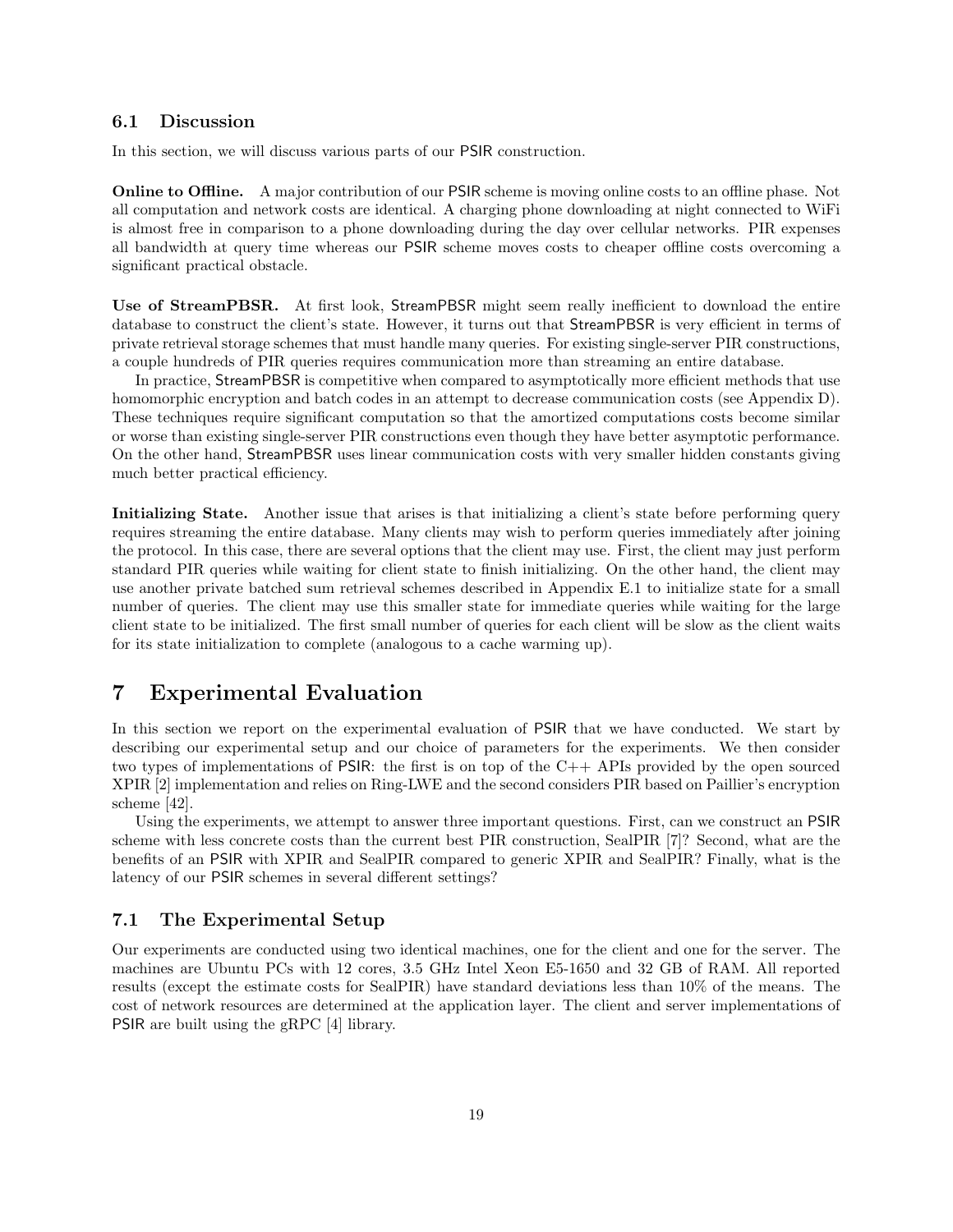|                        |          | SealPIR. |           | SealPSIR  |           |            | PaillierPSIR   |                |          |
|------------------------|----------|----------|-----------|-----------|-----------|------------|----------------|----------------|----------|
| Database Size $(n)$    | $2^{16}$ | $2^{18}$ | $2^{20}$  | $2^{16}$  | $2^{18}$  | $2^{20}$   | $2^{16}$       | $2^{18}$       | $2^{20}$ |
| Client State (KB)      | N/A      | N/A      | N/A       | 129       | 258       | 524        | 129            | 258            | 524      |
| Client CPU (sec)       |          |          |           |           |           |            |                |                |          |
| Query                  | < 0.01   | < 0.01   | < 0.01    | $< 0.01*$ | $< 0.01*$ | $< 0.01*$  | 0.01           | 0.02           | 0.04     |
| Extract                | < 0.01   | < 0.01   | < 0.01    | $< 0.01*$ | $< 0.01*$ | $< 0.01*$  | 0.11           | 0.11           | 0.11     |
| OCP.GenerateSeed       | N/A      | N/A      | N/A       | 0.04      | 0.12      | 0.51       | 0.04           | 0.12           | 0.51     |
| total                  | < 0.01   | < 0.01   | $<\,0.01$ | $< 0.05*$ | $< 0.13*$ | $< 0.52^*$ | 0.16           | 0.25           | 0.66     |
| Server CPU (sec)       |          |          |           |           |           |            |                |                |          |
| Reply                  | 0.41     | 1.20     | 6.50      | $0.05*$   | $0.10*$   | $0.20*$    | 0.74           | 0.91           | 1.24     |
| OCP. Extract Partition | N/A      | N/A      | N/A       | 0.02      | 0.11      | 0.51       | 0.02           | 0.11           | 0.51     |
| total                  | 0.41     | 1.20     | 6.50      | $0.07*$   | $0.21*$   | $0.71*$    | 0.76           | 1.02           | 1.75     |
| Network (KB)           |          |          |           |           |           |            |                |                |          |
| Query                  | 64       | 64       | 64        | 64        | 64        | 64         | $\overline{2}$ | $\overline{4}$ | 8        |
| Answer                 | 256      | 256      | 256       | 256       | 256       | 256        | 18             | 18             | 18       |
| OCP seed               | N/A      | N/A      | N/A       | 10        | 20        | 40         | 10             | 20             | 40       |
| online total           | 320      | 320      | 320       | 330       | 340       | 360        | 30             | 42             | 66       |
| <b>StreamPBSR</b>      | N/A      | N/A      | N/A       | 47        | 92        | 178        | 47             | 92             | 178      |
| amortized total        | 320      | 320      | 320       | 377       | 432       | 538        | 77             | 134            | 244      |

Table 2: Microbenchmarks for network and CPU costs. The left column results are reported from [7]. The middle column is extrapolated estimates from [7] with asterisks indicating estimates. The right column are our experimental results.

**Database.** Our experimental database contains  $n = 2^{16}, 2^{18}, 2^{20}$  records of 288 bytes to match the experiments of previous works [7, 8]. Each database record will be chosen uniformly at random. This is a pessimistic choice for our StreamPBSR scheme since the database cannot be compressed. For real-world databases, compression could save up to 75% of network costs especially for large databases. As we shall see, even with this very pessimistic choice, our PSIR scheme is more efficient than previous PIR schemes.

Primitives. Our PSIR construction relies on three primitives: PBSR, OCP and PIR. In all our experiments we have used StreamPBSR as our PBSR scheme. As far as Oblivious Constrained Partition is concerned, we implemented our construction from Section 4 using the OpenSSL implementation of SHA256 as the basis of our function F. All seeds are 16 bytes long. OCP.ExtractPartition requires an ordered set implementation that requires efficient querying for the i-th smallest element. We implement a red-black tree that maintains the number of elements in each node's left and right subtree to efficiently query for the i-th smallest element in logarithmic time.

Parameters. PSIR inherits parameter k from OCP and k determines the number of seeds that must be transferred during the online phase of PSIR and the size of the PIR database that must be constructed by transferred during the offline phase of F3nV and the size of the FIR database that must be constructed by the server to answer the client's query. In our experiments, we fix  $k = 2\sqrt{n}$  where n is the number of records. We choose the client to store approximately 125, 250 and 500 KB of state for database with  $2^{16}$ ,  $2^{18}$  and  $2^{20}$  records respectively. In our experiments, the client will store slightly less than the above chosen values. With records of 288 bytes, we choose the client to hold  $c \in \{425, 850, 1725\}$  records of side information for each respective record size.

We note our client state size assumptions are reasonable since they are significantly smaller than the network costs of XPIR and similar to the network costs of SealPIR. The cost of adding plaintext records within parts for our PSIR schemes is reported with the underlying PIR protocol.

In order to hide the actual number of queries served with the given memory, in PSIR we stop after serving  $(1 - \epsilon)c/2$  queries, independently from the number of the still unused side information available in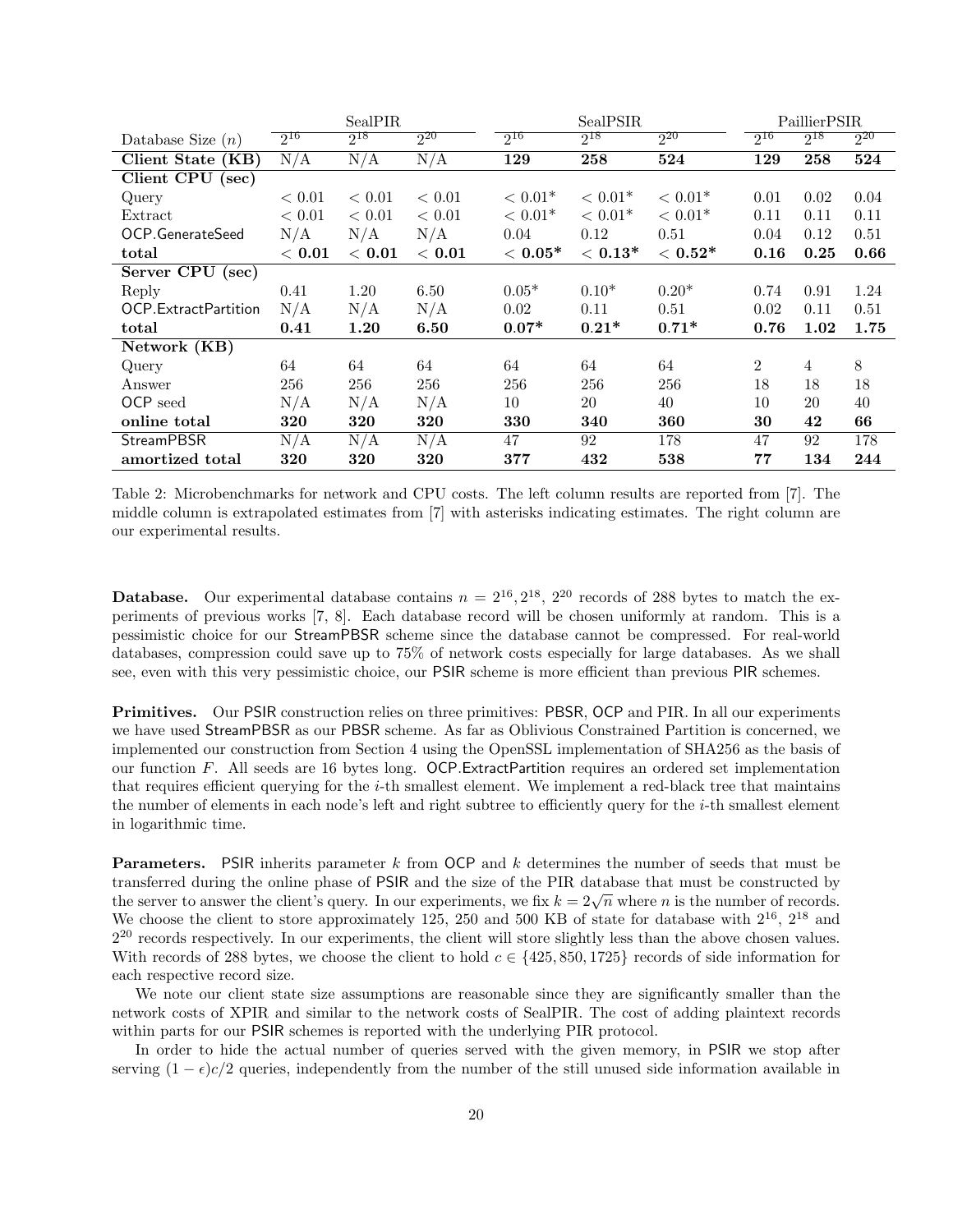client memory. We prove that, except with negligible probability, c records of side information suffice to serve  $(1 - \epsilon)c/2$  queries, for any  $\epsilon > 0$  and sufficiently large c. We have performed experimental evaluation to determine the correct number of queries our PSIR schemes will service before running PSIR.Init to reto determine the correct number of queries our FSR schemes will service before running FSR. In our initialize client state. We consider database sizes of  $n \in \{2^{16}, 2^{18}, 2^{20}\}$  with the parameters  $k = 2\sqrt{n}$ . In our experiments, we pick c random subsets of  $k-1$  records as the client's side information. We consider random query sequences and determine the maximum number of queries that may be serviced by the c blocks of side information. We run the above experiment 1,000,000 times and report on the average and minimum queries serviced.

| Database Size $(n)$                | $2^{16}$ | $2^{18}$ | 20      |
|------------------------------------|----------|----------|---------|
| Parameter $(c)$                    | 425      | 850      | 1725    |
| Average Number of Queries Serviced | 421.97   | 846.57   | 1722.52 |
| Minimum Number of Queries Serviced | 420      | 844      | 1719    |

We see that, on average, less than 5 blocks of side information are wasted. Furthermore, the minimum encountered over all 1,000,000 experiments is greater than  $c-6$  in all three scenarios. Therefore, we empirically choose that  $c - 25$  queries will be serviced by our PSIR scheme before running PSIR.Init to re-initialize client state.

Latency. To understand the total time required to perform a private retrieval, we measure the latency of retrieving one 288 byte element from databases of  $n \in \{2^{16}, 2^{18}, 2^{20}\}$  records. We set up our client and server machines on the same LAN network and utilize the Linux Traffic Control [1] to configure the bandwidth on both machines. We consider the following three scenarios also used in [7]: querying between two datacenters, using a home network and using a mobile network. We configure our machines to maintain 800 Mbps for queries between data centers. For the home and mobile network, we choose 18.7 Mbps and 10 Mbps for each setting based on Akamai's latest reports [3]. The results are reported in Figure 3. Amortized latency refers to online latency and the latency of PSIR.Init and PSIR.UpdateState spread over queries. PaillierPSIR and XPSIR have smaller latency than XPIR.

#### 7.2 Cost of Ring-LWE based PSIR

Our first implementation of PSIR is in  $C++$  on top of the APIs provided by the open sourced XPIR  $[2]$ implementation.

We choose the parameters for Ring-LWE based FHE schemes used by XPIR based on the analysis by Albrecht et al. [6]. Similar parameters are used in previous instantiations of XPIR [5] and SealPIR [7]. For XPIR, we use 2048 degree polynomials and 60 bit coefficient modulus. In particular, we use the recommended modulus of the form  $2^{61} - i \cdot 2^{14} + 1$  for different i. We will pack  $\alpha = 14$  records to be downloaded and fit  $\alpha$ records into a single ciphertext. Therefore, XPIR will view the database as  $n/\alpha$  records of 288 ·  $\alpha$  bytes.

We construct PSIR using the XPIR scheme with  $d = 2$  levels of recursion, which we denote XPSIR. In addition, we estimate costs of PSIR with SealPIR (SealPSIR) using previously reported results [7]. We note our experimental setup is worse than the one chosen in [7] in terms of number of cores, RAM size and CPU version. The means of 10 experiment runs are reported for XPSIR in Table 3. Our estimated costs for SealPSIR are shown in Table 2. The costs of OCP are shown in Appendix A.

XPSIR. The results for XPSIR show up to 12x reductions in server CPU, 7x reductions in online network costs and 6x reductions in total amortized network costs compared to XPIR. For the 1M items case, XPSIR introduces up a half second increase in client CPU, but offsets the gain by decreasing server by at least 4.5 seconds.

SealPSIR. Our estimates for SealPSIR indicate up to 10x reduction in server CPU costs since the PSIR Seart SIN. Our estimates for Seart SIN multate up to fox reduction in server CFU costs since the FSIN framework reduces the client database to  $\sqrt{n}/2$  records. In exchange, SealPSIR introduces a 13% increase in online network costs, a 68% increase in total amortized network costs and a significant increase in client CPU.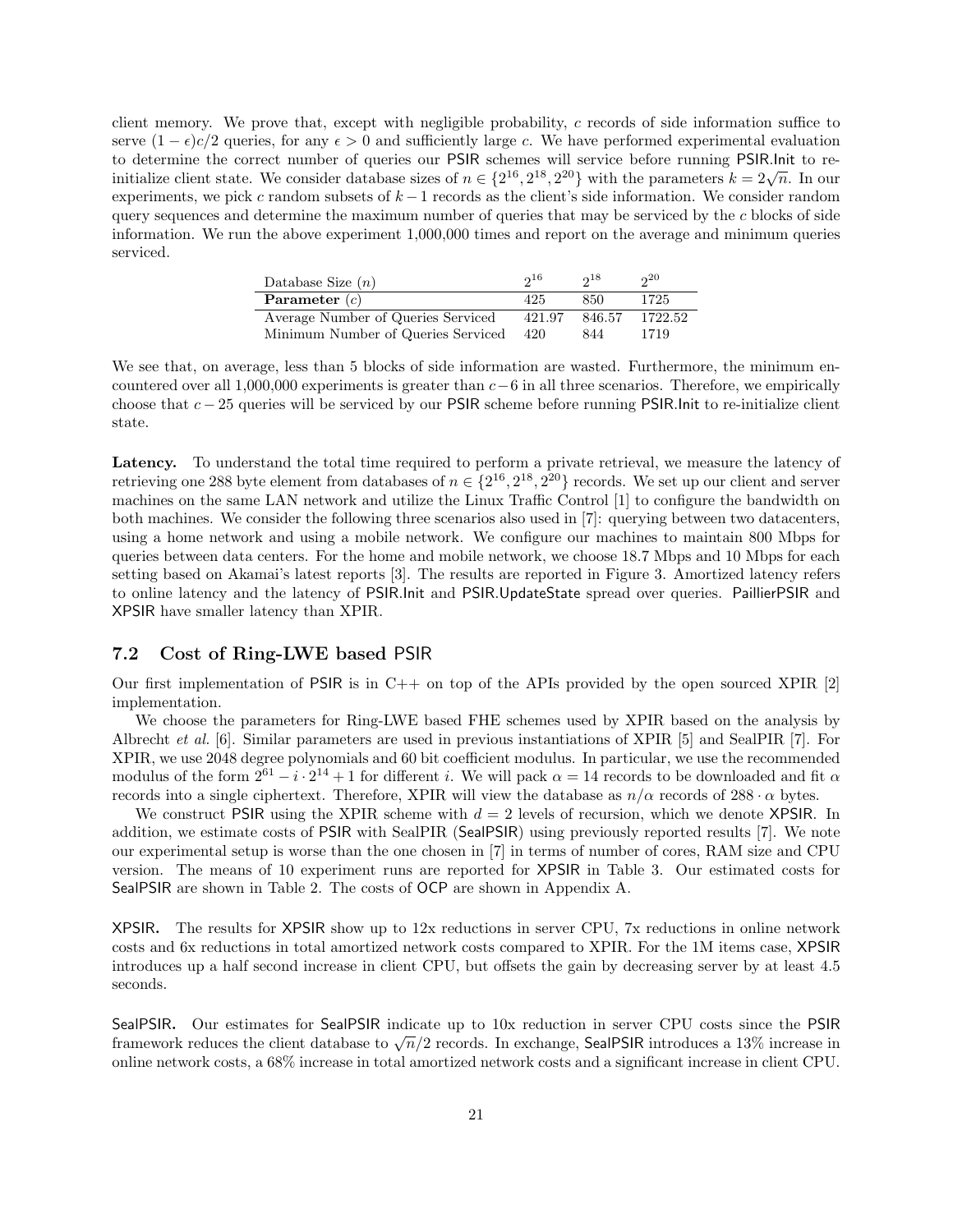|                        |          | $XPIR$ $(d = 2)$ |           |                      | XPIR $(d=3)$     |           |        | <b>XPSIR</b> |           |
|------------------------|----------|------------------|-----------|----------------------|------------------|-----------|--------|--------------|-----------|
| Database Size $(n)$    | 65,536   | 262,144          | 1,048,576 | 65,536               | 262,144          | 1,048,576 | 65,536 | 262,144      | 1,048,576 |
| Client State (KB)      | N/A      | N/A              | N/A       | N/A                  | $\overline{N}/A$ | N/A       | 129    | 258          | 524       |
| Client CPU (sec)       |          |                  |           |                      |                  |           |        |              |           |
| XPIR query             | 0.04     | 0.08             | 0.15      | 0.01                 | 0.02             | 0.04      | < 0.01 | < 0.01       | 0.01      |
| XPIR extract           | < 0.01   | < 0.01           | < 0.01    | 0.02                 | 0.02             | 0.02      | < 0.01 | < 0.01       | < 0.01    |
| OCP.GenerateSeed       | N/A      | N/A              | N/A       | N/A                  | N/A              | N/A       | 0.04   | 0.12         | 0.51      |
| total                  | < 0.05   | < 0.09           | $<\,0.16$ | 0.03                 | 0.04             | 0.06      | < 0.05 | $<\,0.13$    | $<\,0.53$ |
| Server CPU (sec)       |          |                  |           |                      |                  |           |        |              |           |
| XPIR.                  | 0.35     | 1.37             | 5.08      | 0.55                 | 2.02             | 6.47      | 0.01   | 0.01         | 0.01      |
| OCP. Extract Partition | N/A      | N/A              | N/A       | N/A                  | N/A              | N/A       | 0.01   | 0.11         | 0.51      |
| total                  | $0.35\,$ | 1.37             | 5.08      | $0.55\,$             | 2.02             | 6.47      | 0.02   | 0.12         | 0.52      |
| Network (KB)           |          |                  |           |                      |                  |           |        |              |           |
| XPIR query             | 4,456    | 8.913            | 17,891    | 1,638                | 2,556            | 4,129     | 295    | 393          | 557       |
| XPIR answer            | 262      | 590              | 590       | 1,998                | 2,097            | 2,097     | 262    | 262          | 262       |
| OCP seed               | N/A      | N/A              | N/A       | N/A                  | N/A              | N/A       | 10     | 20           | 40        |
| online total           | 4,718    | 9,503            | 18,481    | 3,636                | 4,653            | 6,226     | 567    | 675          | 895       |
| <b>StreamPBSR</b>      | N/A      | N/A              | N/A       | N/A                  | $\overline{N}/A$ | N/A       | 47     | 92           | 178       |
| amortized total        | 4,718    | 9,503            | 18,481    | $\boldsymbol{3.636}$ | 4,653            | 6,226     | 614    | 767          | 1,073     |

Table 3: Microbenchmarks for network and CPU costs for XPIR with  $d \in \{2,3\}$  levels of recursion and PSIR using XPIR  $(d = 2)$ .

However, the client CPU increase is half a second while 6 seconds are saved in server CPU. Furthermore, 80% of the extra network costs can be performed offline at cheaper, non-busy times.

#### 7.3 Cost of PaillierPSIR

In the previous section, we show that our estimates for SealPSIR indicate decreases in server CPU and online network costs but increases in total amortized network costs. Is it possible to construct a PSIR scheme that can decrease the total amortized network while reducing server CPU and online network costs significantly? We answer in the affirmative.

We construct a library that constructs PIR based on the Paillier cryptosystem [42] and build a PSIR scheme on top of the Paillier PIR library. We denote this PSIR scheme as PaillierPSIR. Traditionally, PIR schemes built from Paillier enjoy the advantages of small network costs but suffer from extremely large server CPU costs. However, PaillierPSIR reduces the online PIR request to a small database where the Paillier-built PIR is feasible. We study the time needed by the client to generate queries and extract responses as well as the time needed by the server to generates responses from queries. In addition, we examine network costs. The results can be seen in the right column of Table 2 and compared to SealPIR (the best, previous construction) seen in the left column of Table 2.

Optimizations to Paillier. The Paillier cryptosystem [42] is a partially homomorphic encryption system. Paillier has two important properties which enable its use for PIR: homomorphic plaintext absorption and homomorphic addition. Homomorphic plaintext absorption is the property that given an encryption,  $Enc(K, m)$ , and a plaintext, p, then  $Enc(K, m)^p = Enc(K, mp)$ . Homomorphic addition is the property that for any two ciphertexts,  $Enc(K, m_1)$  and  $Enc(K, m_2)$ , then  $Enc(K, m_1)Enc(K, m_2) = Enc(K, m_1 + m_2)$ . Paillier can be used to perform PIR requests. For a database,  $p_1, \ldots, p_n$ , of n items of b bits, the client uploads  $Enc(K, m_1), \ldots, Enc(K, m_n)$  where only one  $m_i = 1$  corresponding to retrieving the *i*-th item. The server needs to compute the value  $\prod_{j\in[n]} \textsf{Enc}(\mathcal{K}, m_j)^{p_j}$ . The trivial way to compute a product of powers is to perform n exponentiations and n multiplications. Bernstein  $[10]$  surveys several techniques that improve the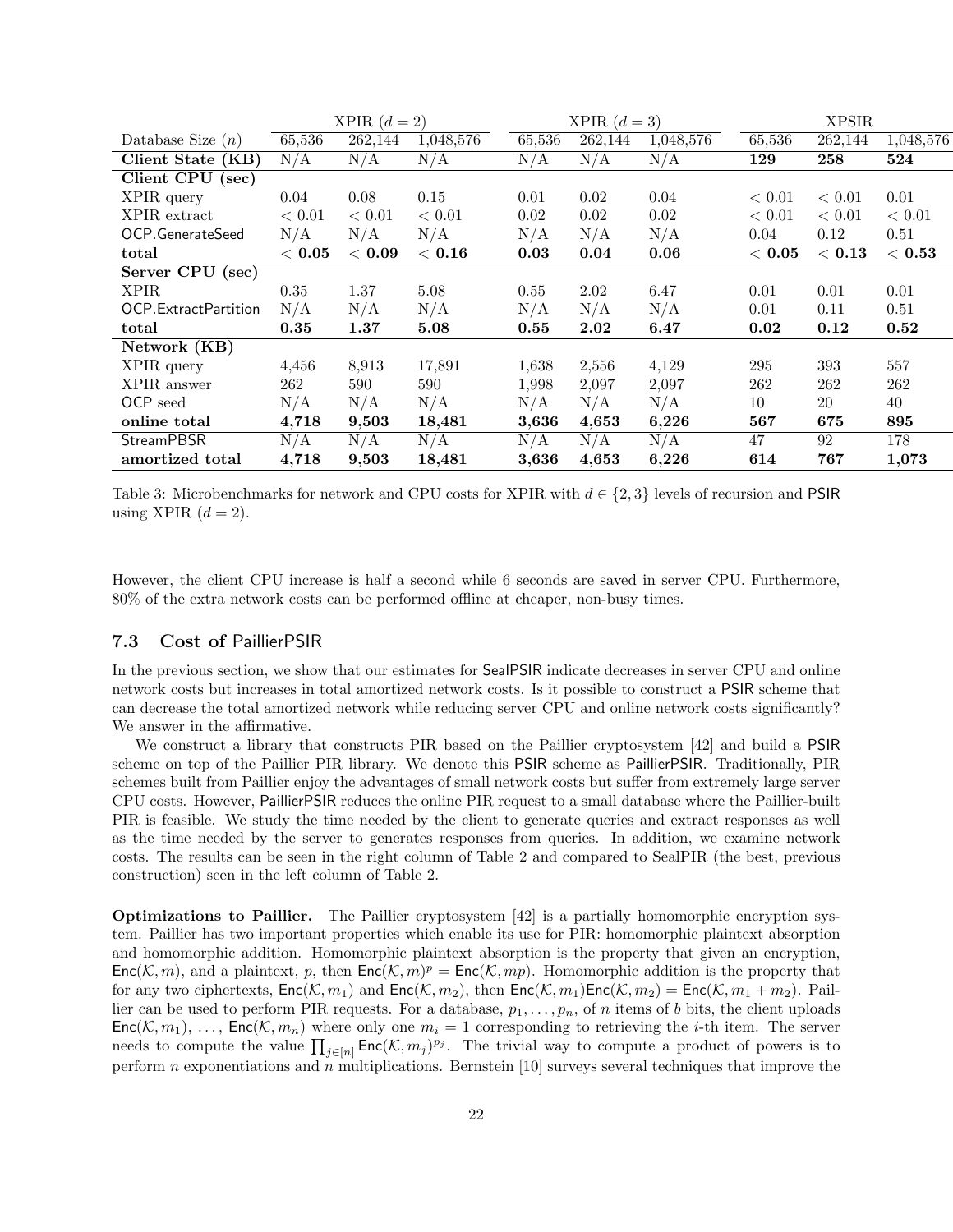

Figure 3: The amortized latency for queries under different settings.

computational efficiency of this problem. We implement Straus's algorithm [48] as a faster way to compute the product of powers. For parameter  $\rho$ , we only require  $(n/\rho) \cdot (2^{\rho}+b)$  multiplications and  $(n/\rho) \cdot b$  squarings. For a description of Straus's algorithm, see Algorithm 14.88 in [39].

Network costs. PaillierPSIR benefits from significant reductions in online network costs as well as a modest reduction in total amortized network costs. PaillierPSIR uses 4.8-10.5x less online network costs and 1.3-4.5x less total amortized network costs compared to SealPIR. The main gains derive from replacing RLWE-based PIR schemes with the Paillier PIR scheme. Furthermore, the majority of amortized network costs may be performed offline.

CPU costs. For 1M items, PaillierPSIR reduces server CPU costs by more than 3.7x compared to SealPIR. However, PaillierPSIR introduces an increase in client CPU costs which we believe is a worthwhile tradeoff. In concrete terms, client CPU increases by 660 milliseconds while server CPU decreases by more than 4 seconds.

## 8 Conclusions

In this paper, we present PSIR, an extension of PIR, that is able to utilize the large amounts of storage available to applications on client devices. Unlike other stateful primitives, we design PSIR such that several important practical properties of PIR are maintained. In particular, PSIR ensures that simultaneous querying capability to large groups of independent clients, query privacy for a server colluding with clients and the ability for stateless clients to enroll in the system using only interaction with the server. By using client state, PSIR reduces the number of public-key operations that dominate practical costs to be sub-linear in the database size.

For concrete gains, we show that PaillierPSIR scheme (PSIR using PaillierPIR) is able to significantly reduce server CPU, online and amortized total network costs compared to SealPIR (the current best PIR construction). In addition, we show that instantiating PSIR with XPIR and SealPIR can also significantly reduce server CPU. For PSIR with XPIR, significant network cost are also enjoyed while PSIR with SealPIR increases network costs. Due to our PSIR scheme, the majority of network costs may be moved to offline processing.

## References

- [1] Introduction to Linux traffic control. http://tldp.org/HOWTO/Traffic-Control-HOWTO/intro.html, 2006.
- [2] XPIR: Private information retrieval for everyone. https://github.com/XPIR-team/XPIR, 2015.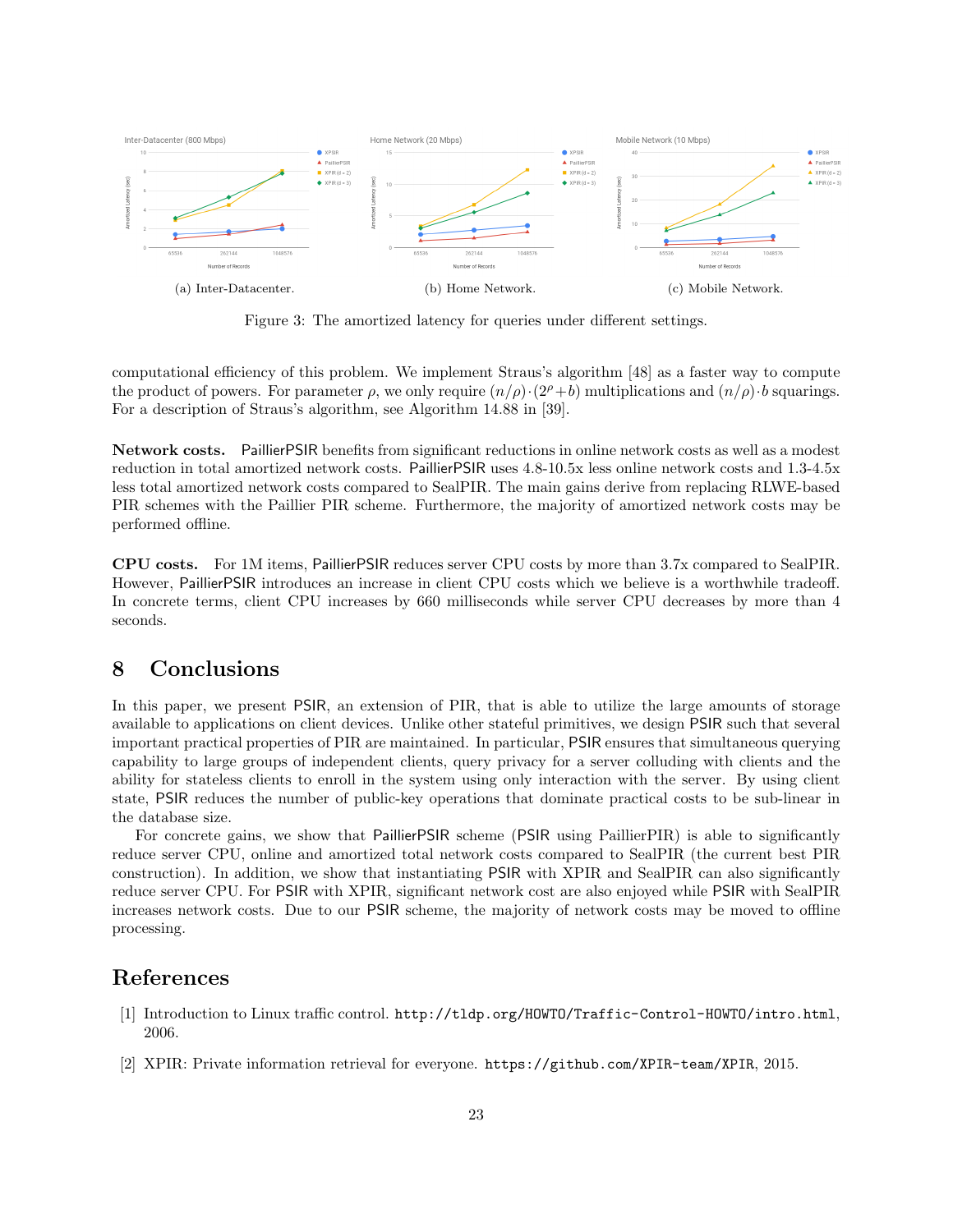- [3] Q1 2017 State of the internet connectivity report. https://www.akamai.com/fr/fr/multimedia/ documents/state-of-the-internet/q1-2017-state-of-the-internet-connectivity-report. pdf, 2017.
- [4] gRPC an RPC library and framework. https://github.com/grpc/grpc, 2018.
- [5] C. Aguilar-Melchor, J. Barrier, L. Fousse, and M.-O. Killijian. XPIR: Private information retrieval for everyone. Proceedings on Privacy Enhancing Technologies, 2016(2):155–174, 2016.
- [6] M. R. Albrecht, R. Player, and S. Scott. On the concrete hardness of learning with errors. Journal of Mathematical Cryptology, 9(3):169–203, 2015.
- [7] S. Angel, H. Chen, K. Laine, and S. Setty. PIR with compressed queries and amortized query processing. Cryptology ePrint Archive, Report 2017/1142, 2017. https://eprint.iacr.org/2017/1142.
- [8] S. Angel and S. T. Setty. Unobservable communication over fully untrusted infrastructure. In OSDI, pages 551–569, 2016.
- [9] A. Beimel, Y. Ishai, and T. Malkin. Reducing the servers computation in private information retrieval: PIR with preprocessing. In Annual International Cryptology Conference, pages 55–73. Springer, 2000.
- [10] D. J. Bernstein. Pippenger's exponentiation algorithm. 2002.
- [11] N. Borisov, G. Danezis, and I. Goldberg. DP5: A private presence service. Proceedings on Privacy Enhancing Technologies, 2015(2):4–24, 2015.
- [12] E. Boyle, Y. Ishai, R. Pass, and M. Wootters. Can we access a database both locally and privately? In Theory of Cryptography Conference, pages 662–693. Springer, 2017.
- [13] Z. Brakerski, C. Gentry, and V. Vaikuntanathan. (Leveled) fully homomorphic encryption without bootstrapping. ACM Transactions on Computation Theory (TOCT), 6(3):13, 2014.
- [14] Z. Brakerski and V. Vaikuntanathan. Fully homomorphic encryption from ring-LWE and security for key dependent messages. In Annual cryptology conference, pages 505–524. Springer, 2011.
- [15] R. Canetti, J. Holmgren, and S. Richelson. Towards doubly efficient private information retrieval. In Theory of Cryptography Conference, pages 694–726. Springer, 2017.
- [16] D. L. Chaum. Untraceable electronic mail, return addresses, and digital pseudonyms. Communications of the ACM, 24(2):84–90, 1981.
- [17] R. Cheng, W. Scott, B. Parno, A. Krishnamurthy, and T. Anderson. Talek: a private publish-subscribe protocol. Technical report, Technical Report. University of Washington, 2016.
- [18] B. Chor, O. Goldreich, E. Kushilevitz, and M. Sudan. Private information retrieval. In Foundations of Computer Science, 1995. Proceedings., 36th Annual Symposium on, pages 41–50. IEEE, 1995.
- [19] I. Damgård and M. Jurik. A generalisation, a simplication and some applications of Paillier's probabilistic public-key system. In International Workshop on Public Key Cryptography, pages 119–136. Springer, 2001.
- [20] P. M. Fenwick. A new data structure for cumulative frequency tables. Software: Practice and Experience, 24(3):327–336, 1994.
- [21] R. A. Fisher and F. Yates. Statistical tables for biological, agricultural and medical research (3rd ed.). Oliver & Boyd, 1948.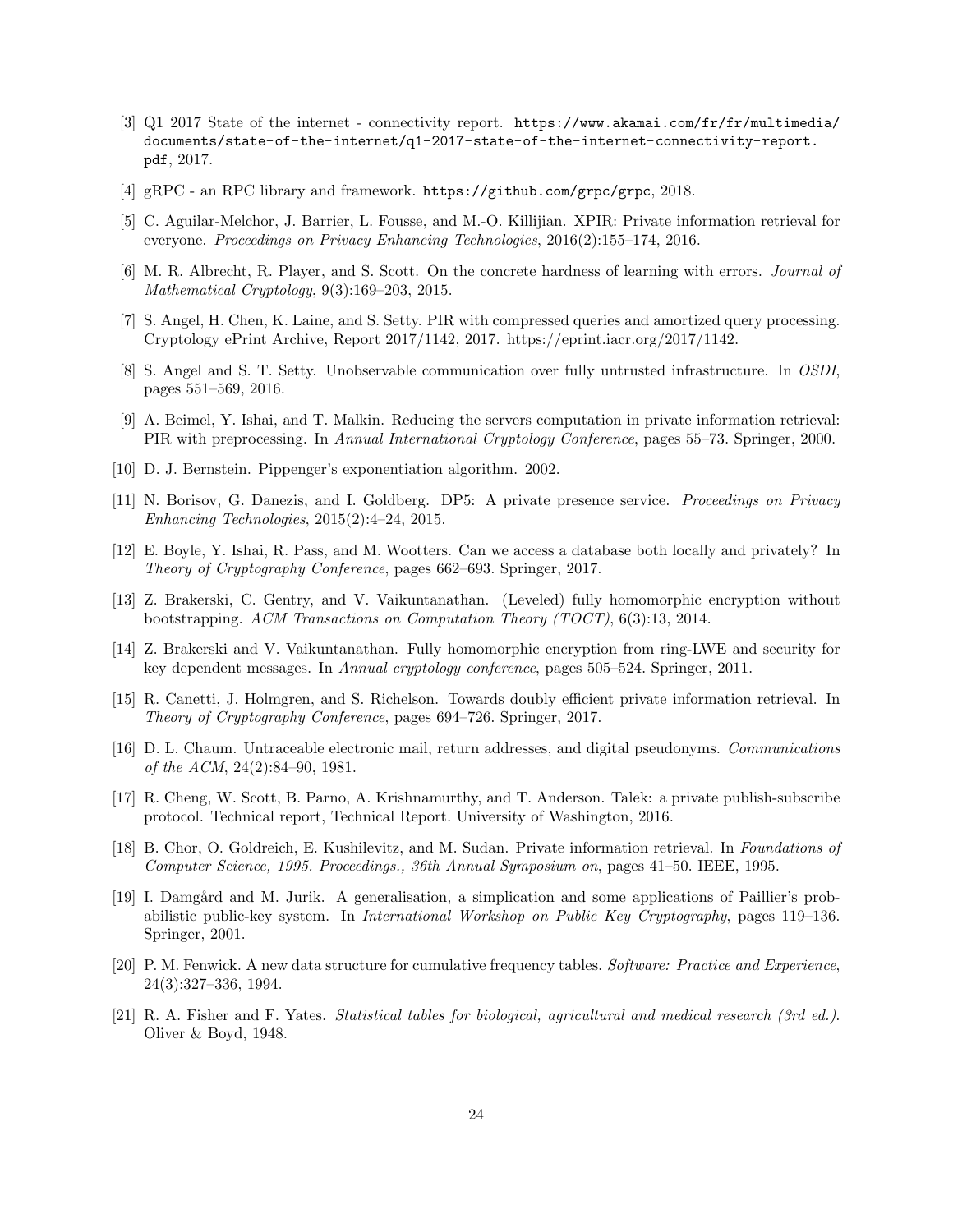- [22] C. Gentry and Z. Ramzan. Single-database private information retrieval with constant communication rate. In International Colloquium on Automata, Languages, and Programming, pages 803–815. Springer, 2005.
- [23] O. Goldreich. Towards a theory of software protection and simulation by oblivious RAMs. In Proceedings of the nineteenth annual ACM symposium on Theory of computing, pages 182–194. ACM, 1987.
- [24] O. Goldreich and R. Ostrovsky. Software protection and simulation on oblivious RAMs. Journal of the ACM (JACM), 43(3):431–473, 1996.
- [25] M. Green, W. Ladd, and I. Miers. A protocol for privately reporting ad impressions at scale. In Proceedings of the 2016 ACM SIGSAC Conference on Computer and Communications Security, pages 1591–1601. ACM, 2016.
- [26] J. Groth, A. Kiayias, and H. Lipmaa. Multi-query computationally-private information retrieval with constant communication rate. In International Workshop on Public Key Cryptography, pages 107–123. Springer, 2010.
- [27] T. Gupta, N. Crooks, W. Mulhern, S. T. Setty, L. Alvisi, and M. Walfish. Scalable and private media consumption with Popcorn. In NSDI, pages 91–107, 2016.
- [28] A. Hamlin, R. Ostrovsky, M. Weiss, and D. Wichs. Private anonymous data access. Cryptology ePrint Archive, Report 2018/363, 2018. https://eprint.iacr.org/2018/363.
- [29] R. Henry. Polynomial batch codes for efficient IT-PIR. Proceedings on Privacy Enhancing Technologies, 2016(4):202–218, 2016.
- [30] Y. Ishai, E. Kushilevitz, R. Ostrovsky, and A. Sahai. Batch codes and their applications. In Proceedings of the thirty-sixth annual ACM symposium on Theory of computing, pages 262–271. ACM, 2004.
- [31] M. Jakobsson and A. Juels. Addition of El Gamal plaintexts. In *International Conference on the Theory* and Application of Cryptology and Information Security, pages 346–358. Springer, 2000.
- [32] S. Janson. Tail bounds for sums of geometric and exponential variables. Statistics & Probability Letters,  $135:1 - 6, 2018.$
- [33] S. Kadhe, B. Garcia, A. Heidarzadeh, S. E. Rouayheb, and A. Sprintson. Private information retrieval with side information.  $arXiv$  preprint  $arXiv:1709.00112$ , 2017.
- [34] N. P. Karvelas, A. Peter, and S. Katzenbeisser. Blurry-ORAM: A multi-client oblivious storage architecture. IACR Cryptology ePrint Archive, 2016:1077, 2016.
- [35] E. Kushilevitz and R. Ostrovsky. Replication is not needed: Single database, computationally-private information retrieval. In Foundations of Computer Science, 1997. Proceedings., 38th Annual Symposium on, pages 364–373. IEEE, 1997.
- [36] M. Luby and C. Rackoff. How to construct pseudorandom permutations from pseudorandom functions. SIAM J. Comput., 17(2):373–386, 1988.
- [37] M. Maffei, G. Malavolta, M. Reinert, and D. Schröder. Privacy and access control for outsourced personal records. In Security and Privacy (SP), 2015 IEEE Symposium on, pages 341–358. IEEE, 2015.
- [38] T. Mayberry, E.-O. Blass, and G. Noubir. Multi-client oblivious RAM secure against malicious servers. Cryptology ePrint Archive, Report 2015/121, 2015. https://eprint.iacr.org/2015/121.
- [39] A. J. Menezes, P. C. Van Oorschot, and S. A. Vanstone. Handbook of Applied Cryptography. CRC press, 1996.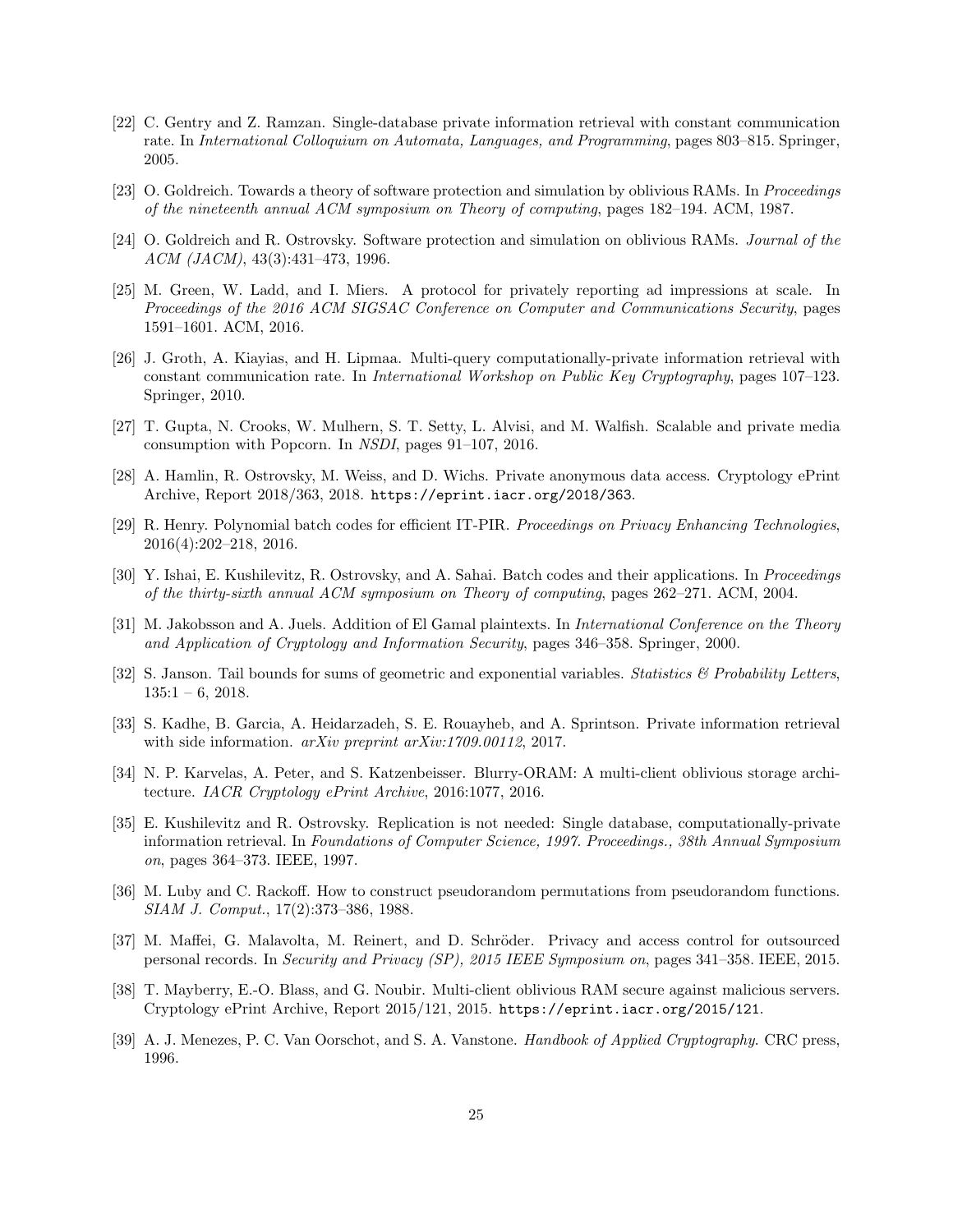- [40] B. Morris, P. Rogaway, and T. Stegers. How to encipher messages on a small domain. In Advances in Cryptology - CRYPTO 2009, 29th Annual International Cryptology Conference, volume 5677 of Lecture Notes in Computer Science, pages 286–302. Springer, 2009.
- [41] D. E. Muller. Application of Boolean algebra to switching circuit design and to error detection. Transactions of the IRE Professional Group on Electronic Computers, (3):6–12, 1954.
- [42] P. Paillier. Public-key cryptosystems based on composite degree residuosity classes. In International Conference on the Theory and Applications of Cryptographic Techniques, pages 223–238. Springer, 1999.
- [43] S. Patel, G. Persiano, M. Raykova, and K. Yeo. PanORAMa: Oblivious RAM with logarithmic overhead. Cryptology ePrint Archive, Report 2018/373, 2018. https://eprint.iacr.org/2018/373.
- [44] M. Pătrașcu and E. D. Demaine. Tight bounds for the partial-sums problem. In Proceedings of the fifteenth annual ACM-SIAM symposium on Discrete algorithms, pages 20–29. Society for Industrial and Applied Mathematics, 2004.
- [45] I. Reed. A class of multiple-error-correcting codes and the decoding scheme. Transactions of the IRE Professional Group on Information Theory, 4(4):38–49, 1954.
- [46] T. Ristenpart and S. Yilek. The mix-and-cut shuffle: Small-domain encryption secure against n queries. In R. Canetti and J. A. Garay, editors, Advances in Cryptology – CRYPTO 2013: 33rd Annual Cryptology Conference, Santa Barbara, CA, USA, August 18-22, 2013. Proceedings, Part I, pages 392–409, 2013.
- [47] D. Stinson, R. Wei, and M. B. Paterson. Combinatorial batch codes. Advances in Mathematics of Communications, 3(1):13–27, 2009.
- [48] E. G. Straus. Addition chains of vectors (problem 5125). In American Mathematical Monthly, volume 70, pages 806–808, 1964.
- [49] J. Zhang, W. Zhang, and D. Qiao. MU-ORAM: Dealing with stealthy privacy attacks in multi-user data outsourcing services. IACR Cryptology ePrint Archive, 2016:73, 2016.

## A Cost of OCP

To evaluate the cost of our OCP scheme described in Section 4, we perform benchmarks to measure the CPU costs of executing GenerateSeed and ExtractPartition as well as the size of the seed transmitted between the client and server by our PSIR scheme.

In and server by our FSIK scheme.<br>For our experiment, we consider randomly chosen constraint subsets of size  $k = 2\sqrt{n}$  for various values of database sizes  $n \in \{2^{16}, 2^{18}, 2^{20}\}$ . We report results on the CPU costs for executing OCP. Generate Seed to construct the succinct representation and for executing OCP.ExtractPartition to construct the explicit partition. The experiments are run 100 times with the means reported below.

| Database Size $(n)$     | 65,536 | 262,144 | 1,048,576 |
|-------------------------|--------|---------|-----------|
| Client CPU (ms)         |        |         |           |
| GenerateSeed            | 37.39  | 124.18  | 511.80    |
| Server CPU (ms)         |        |         |           |
| <b>ExtractPartition</b> | 23.31  | 109.23  | 512.27    |
| Network (KB)            |        |         |           |
| Seed Size               | 10     | 20      | 40        |

We note that the network costs of **OCP** is significantly better than the trivial algorithm of explicitly describing the entire partition. For example, the communication required to explicitly send the partition for  $n = 2^{20}$ database records is approximately 2.5 MB, which is significantly larger than the 40 KB used by our OCP scheme.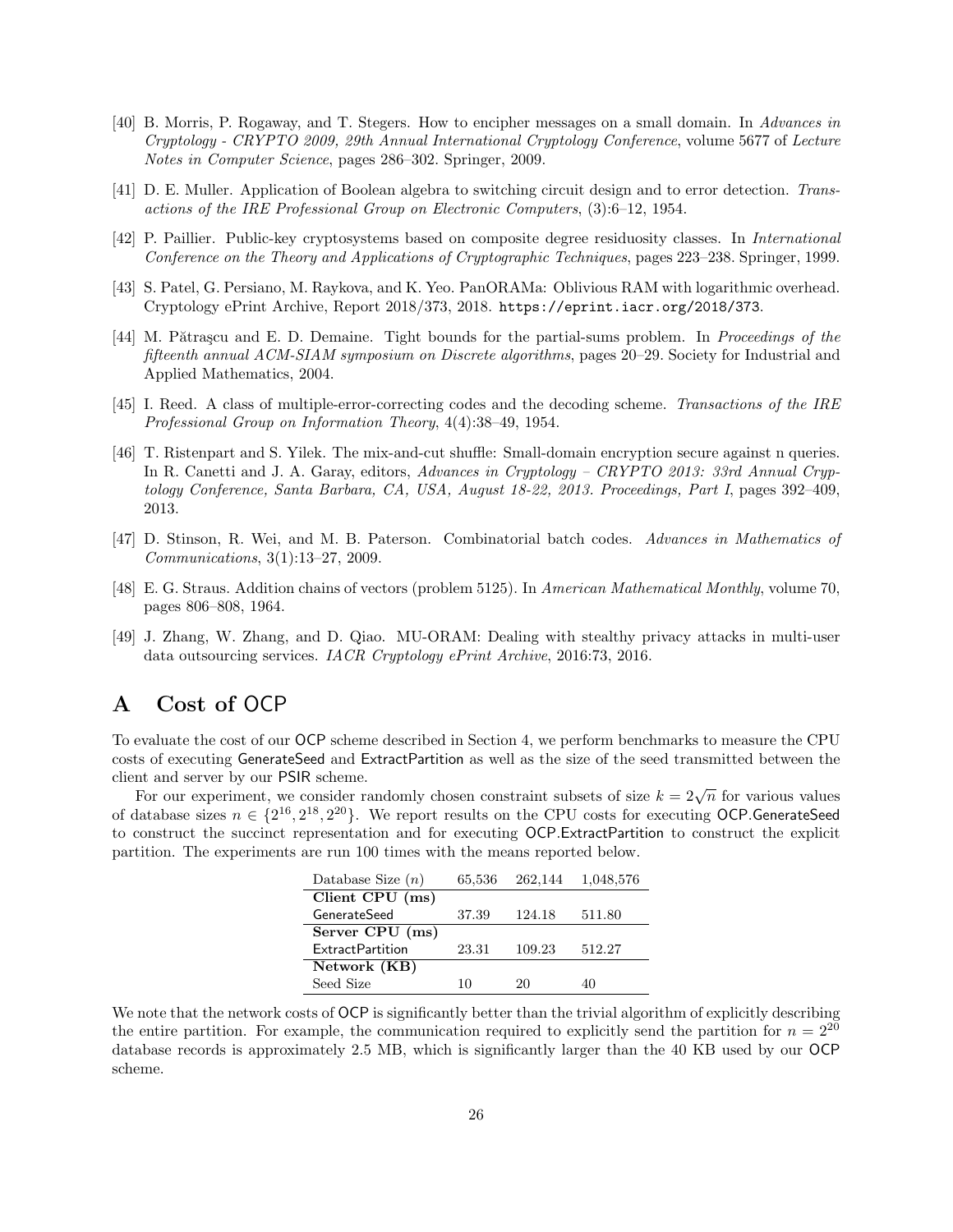## B Chernoff Bounds

Chernoff Bounds are a concentration equality for a sequence of many independent events with binary random variable outcomes.

**Theorem 18** (Chernoff Bounds). Let  $X = X_1 + \ldots + X_n$  where  $X_i = 1$  with probability  $p_i$  and  $X_i = 0$ with probability  $1 - p_i$  and all  $X_i$  are independent. Let  $\mu = \mathsf{E}[X] = p_1 + \ldots + p_n$ . Then,

1. 
$$
Pr[X \ge (1 + \epsilon)\mu] \le \exp(-\frac{\epsilon^2 \mu}{2 + \epsilon}).
$$

2. 
$$
\Pr[X \le (1 - \epsilon)\mu] \le \exp(-\frac{\epsilon^2 \mu}{2}).
$$

We get the following corollary for restricted parameters.

**Theorem 19.** Let  $X = X_1 + ... + X_n$  where  $X_i = 1$  with probability  $p_i$  and  $X_i = 0$  with probability 1 −  $p_i$  and all  $X_i$  are independent. Let  $\mu = \mathsf{E}[X] = p_1 + \ldots + p_n$ . For constant  $0 < \epsilon < 1$  and if  $\mu = \mathsf{E}[X] = p_1 + \ldots + p_n = \Omega(\log^2 n)$ , then

- 1.  $Pr[X \ge (1 + \epsilon)\mu] = negl(n)$ .
- 2.  $Pr[X \leq (1 \epsilon)\mu] = neg(n)$ .

## C PSIR Amortization

In this section, we present several useful techniques for distributing the cost of PSIR.UpdateState for some important settings.

#### C.1 Online Work to Offline Processing

One interpretation of our PSIR scheme can be the ability to offload the online cost of queries to offline preprocessing. For example, let's suppose that a client will only query 5 times per day. During the night before (or any other off-peak periods), the client will gather a sufficient amount of side information using a PBSR scheme, which will be used when performing queries online the next day. By viewing the PBSR scheme as offline preprocessing, we are able to reduce the cost of online queries. As a result, an PSIR scheme can be viewed as a technique to move online work to offline processing.

#### C.2 Worse Case to Average Case Cost

A natural theoretical question regularly asked is whether the worst case of a query may be reduced to be equivalent to the average (amortized) cost over a large number of queries. By evenly distributing costs over queries, there will be no unexpected jumps in resource requirements or unexpected latency increases. Furthermore, clients and the server do not need to plan for resource allocations that are ever too large. Reducing worst case cost to average case costs in our PSIR scheme reduces to being able to distribute the costs of the underlying PBSR scheme over many queries. The costs of StreamPBSR, the scheme used in our instantiations in Section 7, can be trivially distributed over any set of  $(1 - \epsilon)c$  queries. The client will simply keep a pointer to the last database record downloaded. For each query, the client will perform exactly  $\frac{1}{(1-\epsilon)c}$ work of StreamPBSR. This involves downloading  $\frac{n}{(1-\epsilon)c}$  records and adding them to the appropriate side information. Note, this requires the client to store two sets of side information. One is being used to service queries and the other set is being built by StreamPBSR to be used once the current set of side information is exhausted.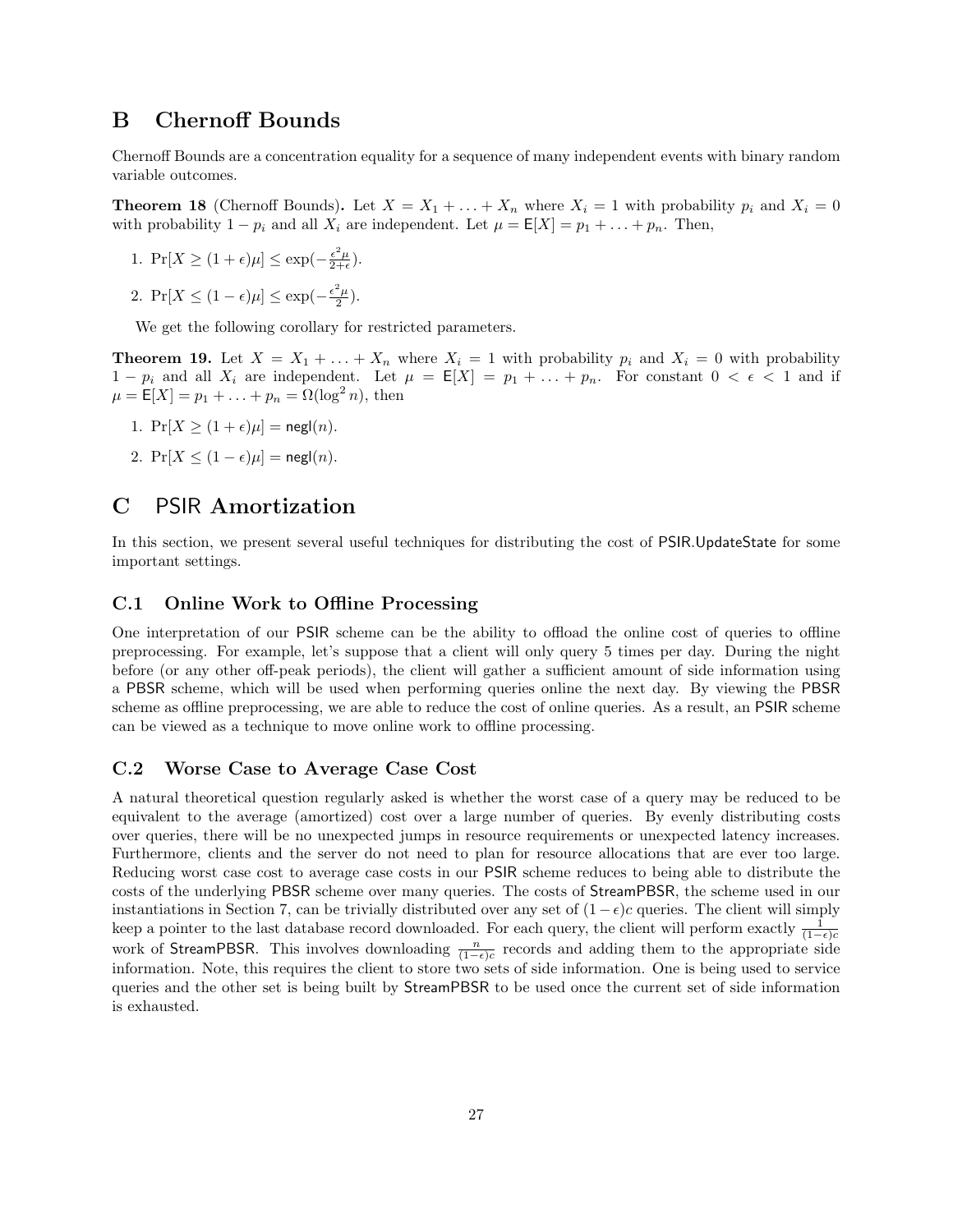## D Oblivious Constrained Partition

We present an OCP scheme that only requires the client to store  $O(k)$  integers instead of  $O(n/k + k)$  integers required by the OCP scheme of Section 4.

#### D.1 Online Partial Sums Data Structure

In this section, we present previous results on online partial sums data structure.

Definition 20 (Online Partial Sums Data Structure). An online partial sums data structure PartialSums consisting of the following algorithms:

- D  $\leftarrow$  PartialSums.lnit $(v_1, \ldots, v_n)$ : an algorithm that takes as input an array of n values,  $v_1, \ldots, v_n$ , and outputs a database D for the values  $v_1, \ldots, v_n$ .
- $D' \leftarrow$  PartialSums.Update $(D, i, \delta)$ : an algorithm that takes as input an index  $i \in [n]$  and updates  $v_i \leftarrow v_i + \delta$  in D and outputs a new version of the database, D'.
- $s \leftarrow$  PartialSums.Sum $(D, i)$ : an algorithm that takes as input an index  $i \in [n]$  and outputs the sum  $s \leftarrow v_1 + \ldots + v_i.$
- $i \leftarrow$  PartialSums. Select $(D, v)$ : an algorithm that takes as input a value v and outputs i such that PartialSums.Sum $(i - 1) < v <$  PartialSums.Sum $(i)$ .

Fenwick [20] presented an online partial sums data structure without the Select operation, which required  $O(\log n)$  operations using  $O(n)$  storage. Using binary search, Select could be done using  $O(\log^2 n)$  operations. Pătrașcu and Demaine [44] present tight bounds for an online partial sums data structure that supports all operations in  $O(\log n)$  operations using  $O(n)$  storage.

#### D.2 Space-Efficient OCP Scheme

In our new construction, we select a random subset by using succinctly describable pseudo-random permutation [36] instead of a hash function. Specifically, for pseudo-random family of permutations  $\gamma(\cdot, \cdot)$  over [n], we pick a random seed K and output the set  $T = \{ \gamma(K,1), \ldots, \gamma(K,k) \}.$  Note that now we have direct access to the set T; that is, to determine the r-th element of T, only the value  $\gamma(\mathcal{K}, r)$  needs to be computed. The previous subset generation algorithm from Section 4 required computing all of  $T_1, \ldots, T_{r-1}$ before computing  $T_r$ . As a result, we do not need to keep all elements of T stored to determine the r-th element. This will completely removes the  $O(n/k)$  storage requirement.

However, we now require a more complex data structure to maintain the ranks of the unused items in the constraint subset since the generated subsets will not be explicitly stored. In particular, we will use online partial sums data structures, described in Appendix D.1, to store ranks. The items of the constraint subset are stored in sorted order such that the partial sum up to an index  $i$  will be equal to the rank of  $i$ -th largest member of the constraint subset. When initializing the data structure, we will store the differences between adjacent elements of the sorted constraint subset to ensure that rank can be retrieved by performing a partial sum query. Removing an element from the set of unused elements requires decreasing the rank of all constraint subset elements that are larger than the removed element by one. This can be achieved by simply subtracting one from the index of the smallest item in the constraint subset that is larger than the element to be removed. As a result, the rank of all constraint subset elements larger will also decrease by one. Finding the smallest element from the constraint subset larger than the removed element requires a single PartialSums.Select operation while retrieving the rank and updating an entry requires a single PartialSums.Sum and PartialSums.Update operation respectively. The entire data structure only requires storing a single entry for each constraint subset item meaning storage requirements are  $O(k)$ .

**Construction 21.** We describe a pseudorandom partition with a fixed partition  $OCP = (OCP$ . GenerateSeed,  $OCP$ . ExtractPartition).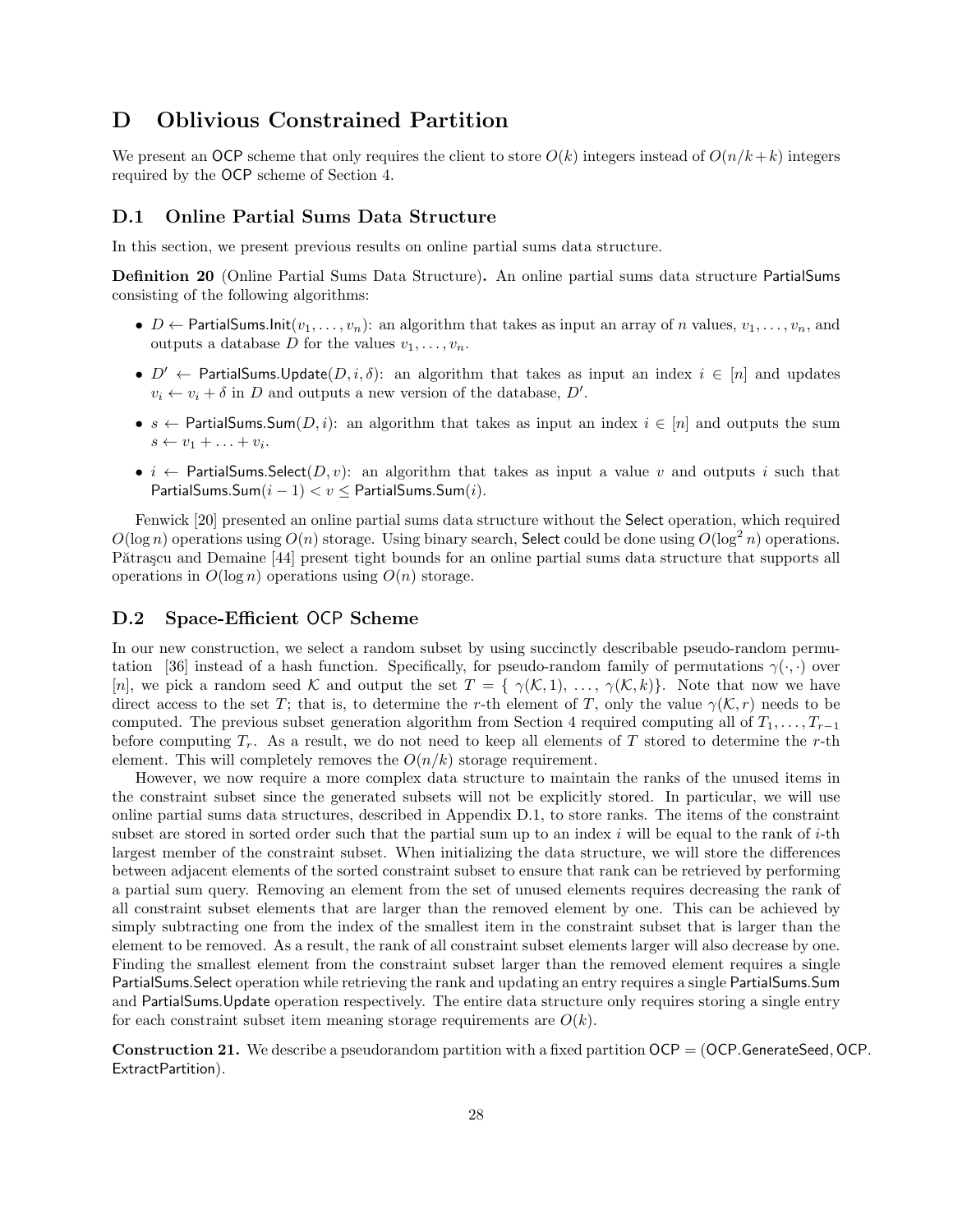OCP.GenerateSeed. This algorithm constructs a key  $K$  which describes a partitioning of  $[n]$  into  $\frac{n}{k}$  parts such  $S$  is one of the parts where  $n, k$  and  $S$  are all inputs.

- $\mathcal{K} \leftarrow$  OCP.GenerateSeed $(1^{\lambda}, 1^n, S)$ 
	- 1. Client locally sorts S and sets  $k = |S|$ .
	- 2. Set  $v_1 = S[1]$ ;
	- 3. For  $i = 2, ..., k$ , set  $v_i = S[i] S[i-1]$ .
	- 4. Client locally constructs online partial sums data structure  $D_{\text{Sum}} \leftarrow$  PartialSums.Init $(v_1, \ldots, v_k)$ . Note that, as a result, it holds that PartialSums.Sum $(D_{\text{Sum}}, i) = S[i]$  for all  $i \in [k]$ .
	- 5. Randomly select  $r \in [n/k]$  and a permutation  $\tau$  over [k]. The algorithm will embed S into the r-th row of the matrix in the order described by  $\tau$ .
	- 6. Initialize  $\ell \leftarrow 1$ .
	- 7. While  $\ell \leq k$ :
		- (a) Initialize rank $_{\ell} \leftarrow$  PartialSums.Sum( $\tau(\ell)$ ).
		- (b) Set unused :=  $n (n/k)(\ell 1)$ .
		- (c) Randomly select a  $\lambda$ -bit seed for a pseudorandom permutation  $\gamma$  over the set [unused].
		- (d) Initialize pivot  $\leftarrow \gamma^{-1}(\text{rank}_{\ell}) r$ .
		- (e) For  $i = \text{pivot}, \ldots, \text{pivot} + (n/k) 1 \mod \text{ unused}:$ 
			- i. Execute  $j \leftarrow$  PartialSums.Select( $D_{\text{Sum}}, \gamma(i)$ ).
			- ii. If PartialSums.Sum $(D_{\text{Sum}}, j) = \gamma(i)$  and  $\gamma(i) \neq \text{rank}_{\ell}$  then: A. Go back to Step 7c.
		- (f) For  $i = \text{pivot}, \ldots, \text{pivot} + (n/k) 1 \mod \text{unused}$ :
			- i. Execute  $j \leftarrow$  PartialSums. Select( $D_{\text{Sum}}, \gamma(i)$ ).
			- ii. Execute  $D_{\text{Sum}}$  ← PartialSums.Update( $D_{\text{Sum}}$ , j, -1).
		- (g) Initialize  $\gamma_{\ell} \leftarrow \gamma$ .
		- (h) Initialize pivot<sub> $\ell$ </sub> ← pivot.
		- (i) Increment  $\ell$  by 1.
	- 8. Return description of partition  $(\gamma_1, \ldots, \gamma_k, \text{pivot}_1, \ldots, \text{pivot}_k)$ .

OCP.ExtractPartition. This algorithm takes as input the description of a partition and expands it into an explicit description of the partition.

 $(P_1, \ldots, P_{n/k}) \leftarrow \mathsf{OCP}.\mathsf{ExtractPartition}(\gamma_1, \ldots, \gamma_k, \mathsf{pivot}_1, \ldots, \mathsf{pivot}_k).$ 

- 1. Construct a vector of *n* integers,  $v = (1, \ldots, 1)$ .
- 2. Execute  $D_{Sum} \leftarrow$  PartialSums.lnit(v).
- 3. For  $i = 1, ..., n/k$ :
	- (a) For  $j = 1, \ldots, k$ : i. Initialize  $\ell_j \leftarrow$  PartialSums.Select( $\gamma_i(\text{pivot}_i + j)$ ).
	- (b) Set  $P_i \leftarrow {\ell_j}_{j \in [k]}.$
	- (c) For  $j = 1, ..., k$ :
		- i. Execute  $D_{\text{Sum}} \leftarrow$  PartialSums.Update( $D_{\text{Sum}}, \ell_j, -1$ ).
- 4. Return  $(P_1, ..., P_{n/k})$ .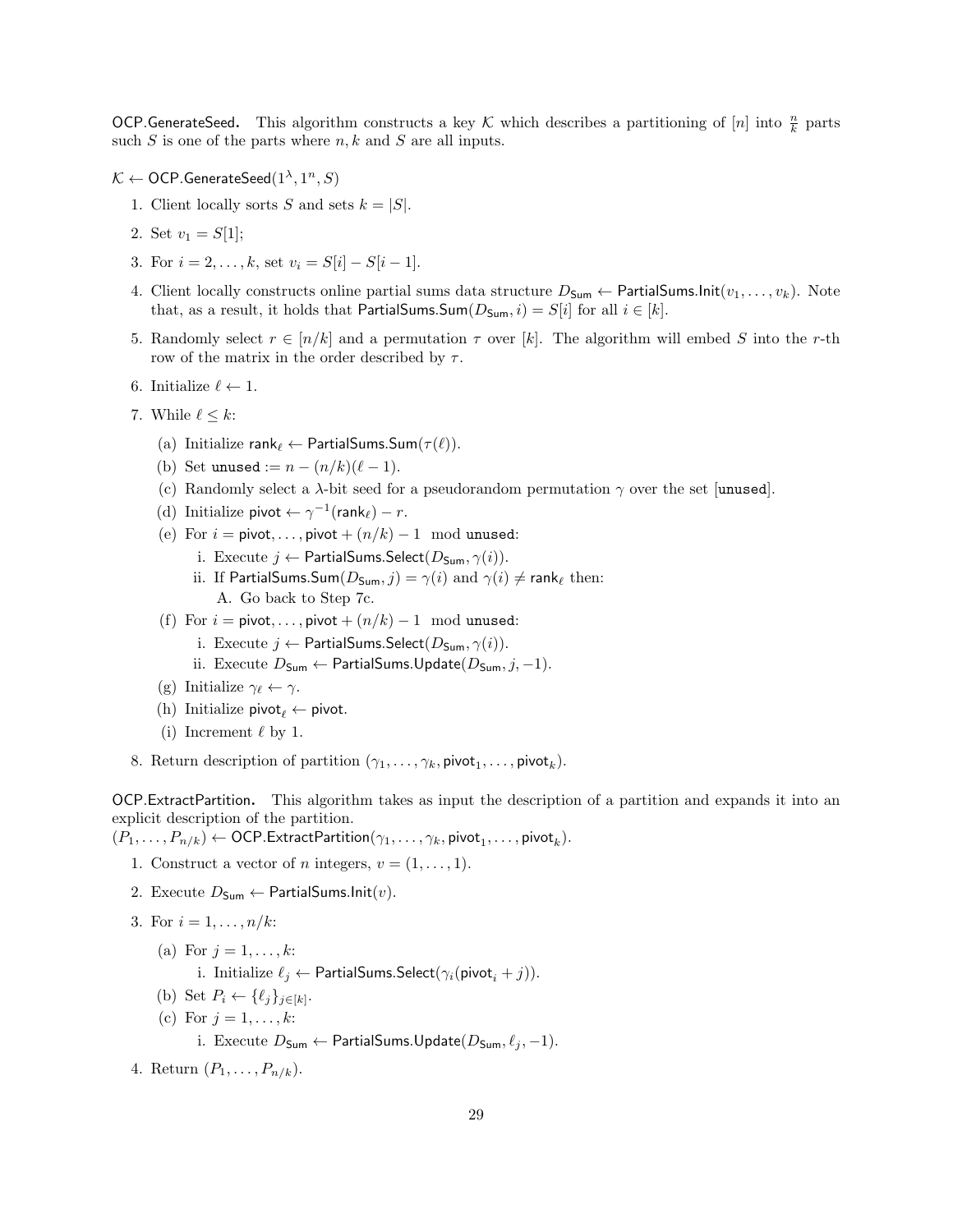## E Private Batched Sum Retrieval

In this section, we present several PBSR schemes that have better network costs than StreamPBSR. However, each of these schemes introduce significant CPU costs prohibiting them from practical use.

#### E.1 Constant Bandwidth From Homomorphic Encryption

We present a constant bandwidth PBSR scheme built from homomorphic encryption that has both an homomorphic plaintext absorption and homomorphic addition (see Section 7 for a more detailed explanation). This scheme will upload c vectors of n homomorphic encryptions of either  $k-1$  encryptions of 1 corresponding to the addends and all remaining encryptions are 0. For each vector, the server will simply absorb each database record into the corresponding homomorphic encryption and homomorphically add all ciphertexts together. Once receiving the final ciphertext, the client decrypts to retrieve the sum of its  $k - 1$  chosen records. This technique requires only  $O(c)$  records to download,  $O(n)$  ciphertext to upload and  $O(nc)$  server computation. This technique is useful when records are very large. The number of records downloaded is minimized at the cost of larger uploads of ciphertexts of size  $\lambda$ .

#### E.2 Private Batched Retrieval

Private batched retrieval is a generalization of private information retrieval where any number of blocks can be downloaded privately instead of just a single block as described in private information retrieval. Formally, private batched retrieval considers downloading m blocks from a database of n blocks, where each block consists of B bits with security parameter  $\lambda$ . Private batched retrieval has been studied by many previous works [7, 22, 26, 30]. We now present BatchPBSR using any private batched retrieval scheme.

Construction 22.  $(O_1, \ldots, O_c) \leftarrow$  BatchPBSR $(S_1, \ldots, S_c)$ 

- 1. Initialize  $O_1 \leftarrow 0, \ldots, O_c \leftarrow 0$ .
- 2. Compute  $S = S_1 \cup \ldots \cup S_c$ . If  $|S| < ck$ , pad with any arbitrary set of extra blocks until S is of size ck.
- 3. Execute a private batched retrieval scheme to download S.
- 4. For all  $B_i \in S$ :
	- (a) For all  $j \in [c]$  such that  $i \in S_i$ :
		- i.  $O_i \leftarrow O_i + B_i$
- 5. Return  $(O_1, \ldots, O_c)$ .

Theorem 23. BatchPBSR is a private batched sum retrieval scheme according to Definition 5.

In particular, we can use the work of Groth *et al.* [26] which presents a private batched retrieval with information theoretically optimal communication complexity of  $O(m \log n + \lambda + mB)$  to retrieve m records. A more practical approach might use the private batched retrieval from cuckoo hashing by Angel et al. [7]. In either case, BatchPBSR is more communication efficient than StreamPBSR but at the cost of more computational costs.

#### E.3 Batch Codes and Homomorphic Encryption

Batch codes [7, 8, 29, 30, 47] are a technique used by many private batched retrieval to reduce the problem into running a private information retrieval scheme. Formally, a batch code is parameterized by the values  $(n, N, k, m, t)$ . A database of n blocks, denoted by x, is encoded using the encoding function  $C(x)$  into k buckets such that a total number of  $N$  blocks appear in all  $k$  buckets. Batch codes ensure the following important property: for any subset  $S \subseteq [n]$  with at most m items, the set  $\{B_i\}_{i\in S}$  may be retrieved by